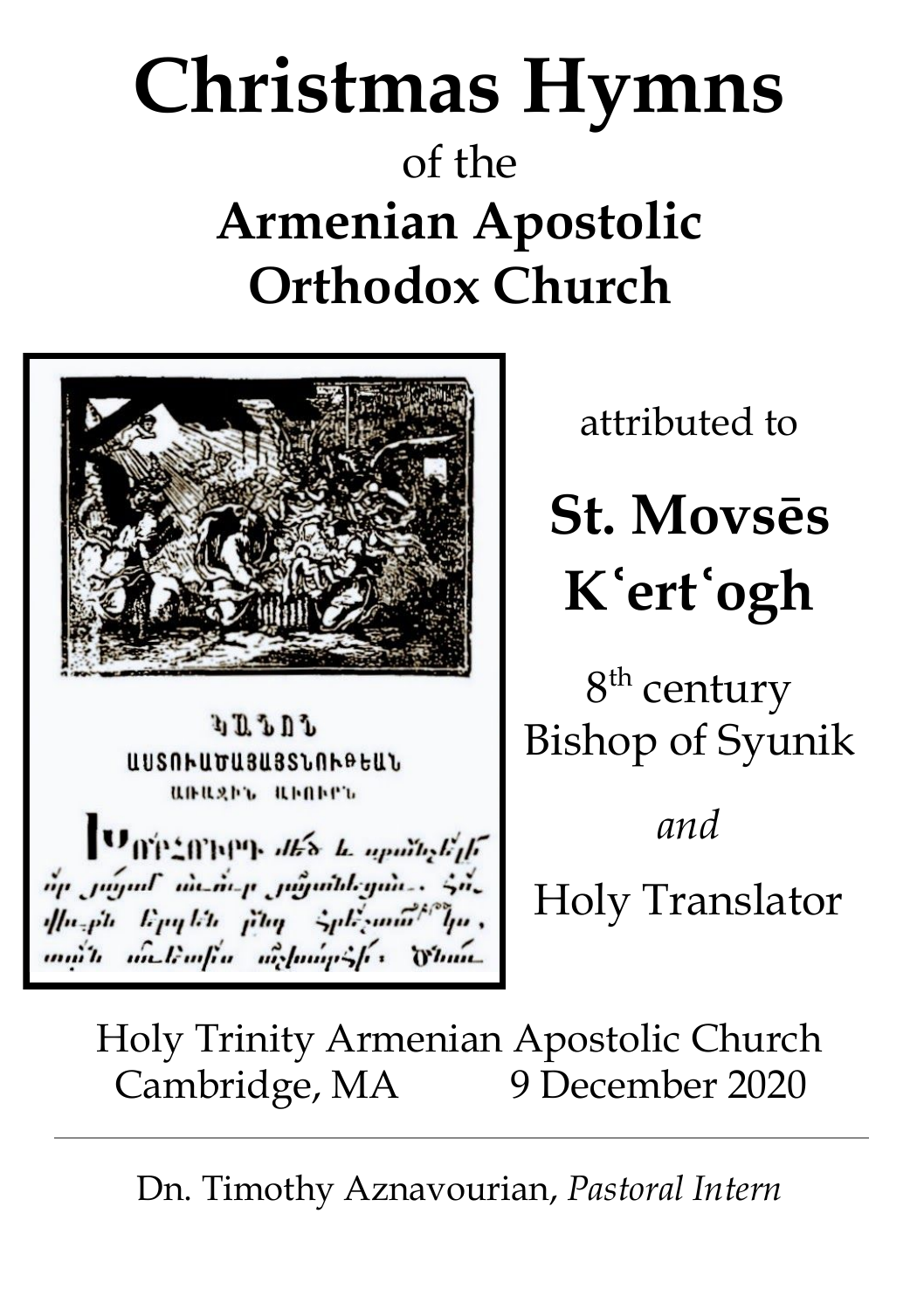### **CANON OF RAKALUYTS** January 5<sup>th</sup> *Translated by:* V. Rev. Fr. Daniel Findikyan

| <i>Readings</i> | Titus $2.11 - 15$ Matthew $2.1 - 12$ |
|-----------------|--------------------------------------|
|                 |                                      |

### Orhnutyun | բձ *Exodus 15*

Rejoice, holy lady, in Gabriel's good news! He has proclaimed the coming of the King, the Lord of heaven.

Greetings to you, Mariam. The Holy Spirit will come to you and the power of the Most High will protect you from above.

The One to be born of you is the leader of Israel and he is proclaimed to all as mighty God, the immortal Word.

Rejoice and be glad most holy Virgin, who gave birth to the sun of righteousness of the world. He has shined light on the human race.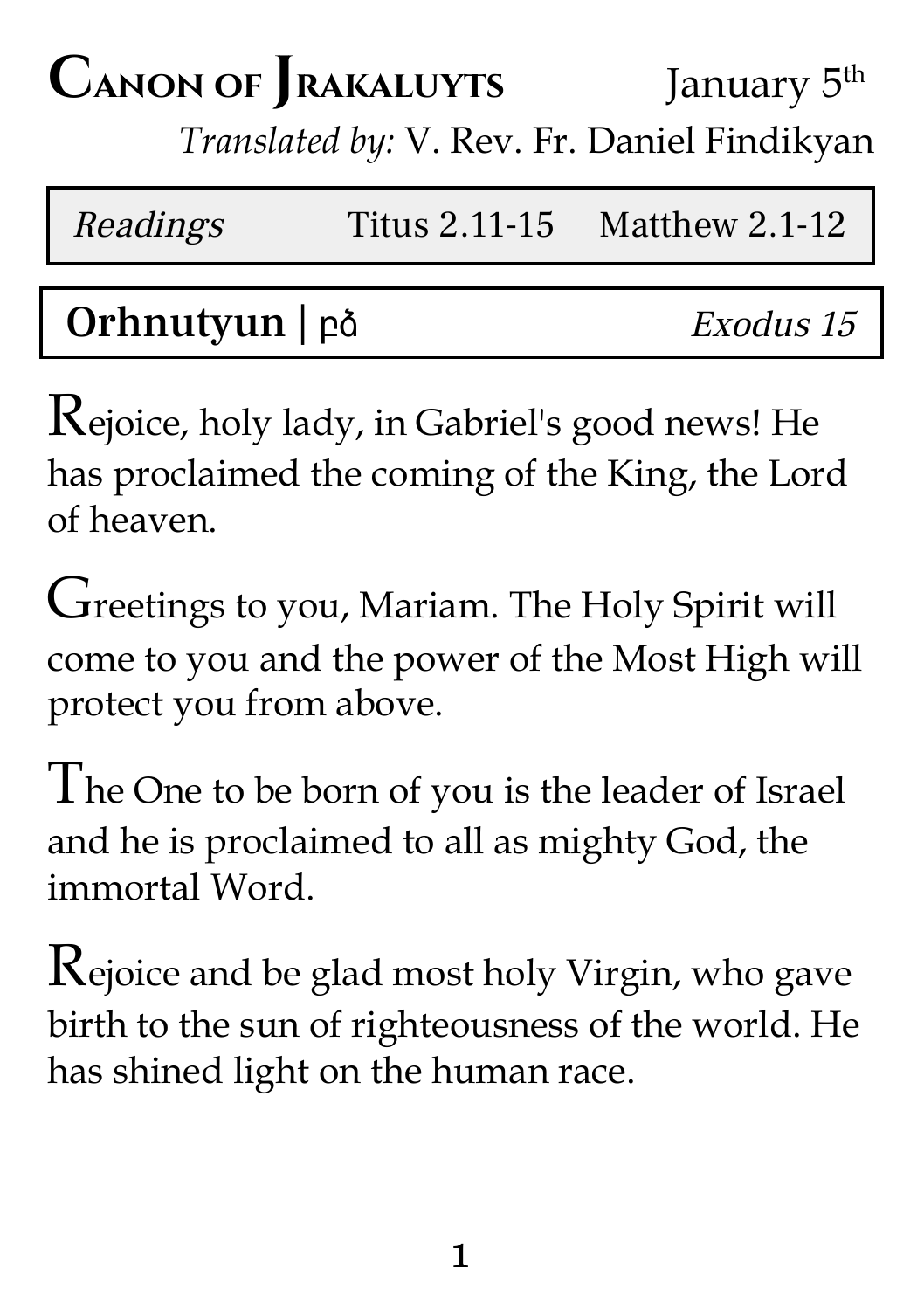Rejoice and be glad, Secure Door, who gave birth to Christ the king of the world. He is seated on a throne not made with hands.

Perceptible [wool] fleece that Gideon saw, having faith before this. We perceive the inconceivable Nativity and we worship God, who took body from you, O Virgin.

| Harts   qo |  |
|------------|--|
|------------|--|

Daniel 3

Beyond the comprehension of the heavenly choirs, today you revealed the concealed mystery to those born of the earth.

*Blessed are you, Lord God of our fathers.*

Invisible to the many-eyed Cherubim, providentially you took our form from the holy Virgin.

*Blessed are you, Lord God of our fathers.*

Eternally exalted beyond measure, you are the source of life, satisfying perpetually.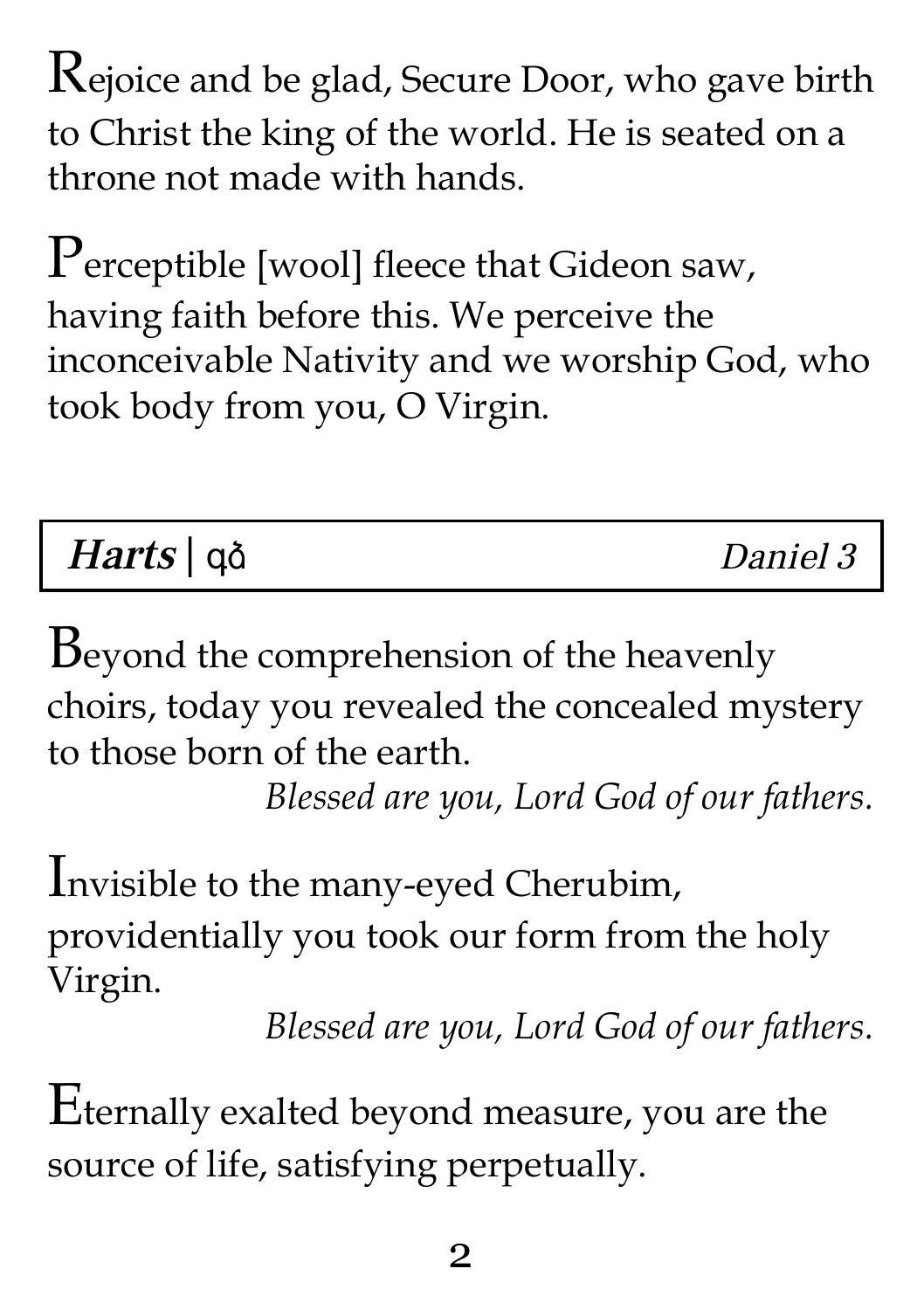*Blessed are you, Lord God of our fathers.*

✠ Bless the Lord, all ye handiwork of the Lord: *highly exalt him forever.*

H<sup>e</sup> took the form of <sup>a</sup> servant and condemned sin in his own body. Praising without ceasing: *highly exalt him forever.*

Today, He took body from the holy Virgin for the sake of the curse, and he took away the punishment of the first-created. All people: *more highly exalt him forever.*

H<sup>e</sup> ascended to the heights, enslaving the power of death. Today he is distributed as imperishable gifts for humanity:

*more highly exalt him forever.*

Medzatsustsé | Luke 1 [The Magnificat]

Rejoice, Mother of God, exalted above the Seraphim. Shining forth from yourself light for us, you became the mother of Him who bears all.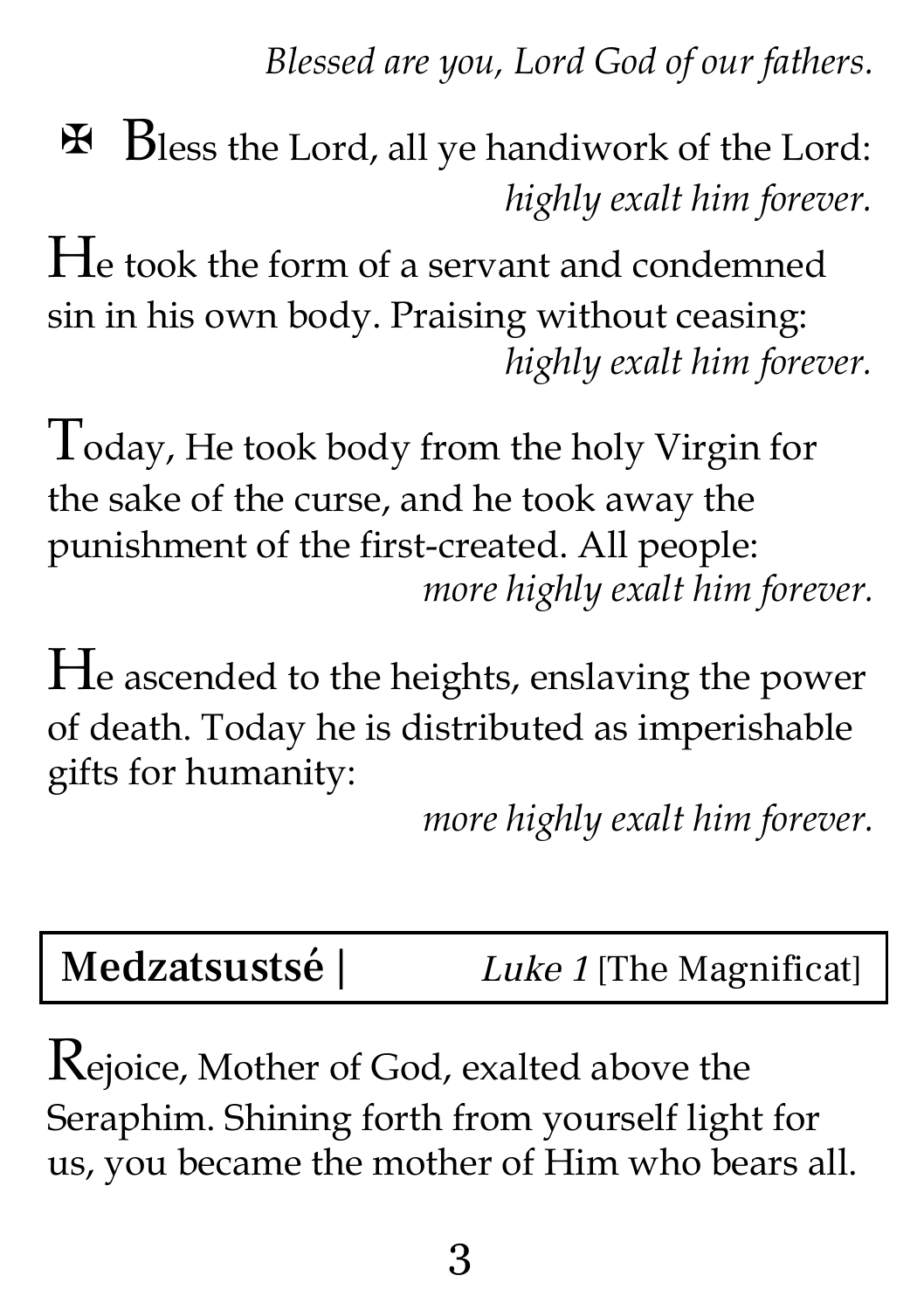*All nations and races. We magnify you!*

You became the foundation of the church. You became the tabernacle of the Holy Spirit. Among the servant angels, Gabriel announced the good news to you.

*All nations and races. We magnify you!*

We behold the terrifying yet wondrous mystery revealed. Conceived of the Holy Spirit, you gave birth to God the Word in the body.

*All nations and races. We magnify you!*

| Voghormya   på |  | Psalm |
|----------------|--|-------|
|                |  |       |

W<sup>e</sup> fall down before you, Mother of God, and we beseech you, immaculate Virgin.

Intercede for our souls and beseech your only-begotten Son

To save us from temptation and from every danger that we face.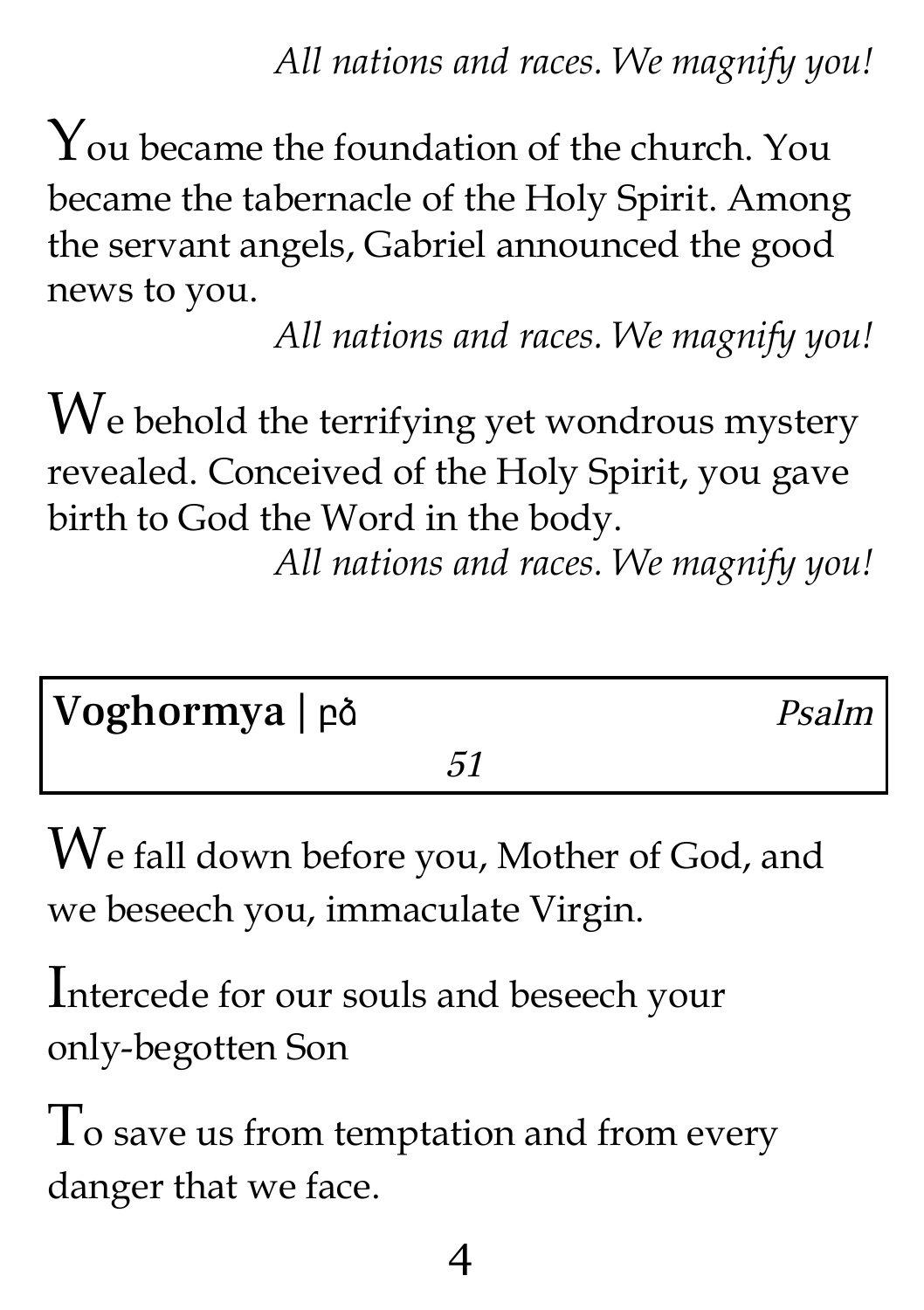Der Hergnits | Psalms 148-150

We praise you, God, together with the choirs of bodiless ones who dwell with you on high. Care for your creatures.

W<sup>e</sup> laud you, only-begotten Son and Word, <sup>O</sup> God, who took body from the Virgin. Care for your creatures.

We extol you, Holy Spirit, who are renewal and life. And let us say together, "Glory to God in the highest."

|--|

Wondrous Dawn and incomprehensible Word of the Father, who was concealed from us; Blazing Fire who dwelled in a body without harming all creatures.

Miraculous Dawn, that dawned from the Virgin, shining light on all creatures; the heavens delighted and the earth rejoiced. And Christ God walked among humans.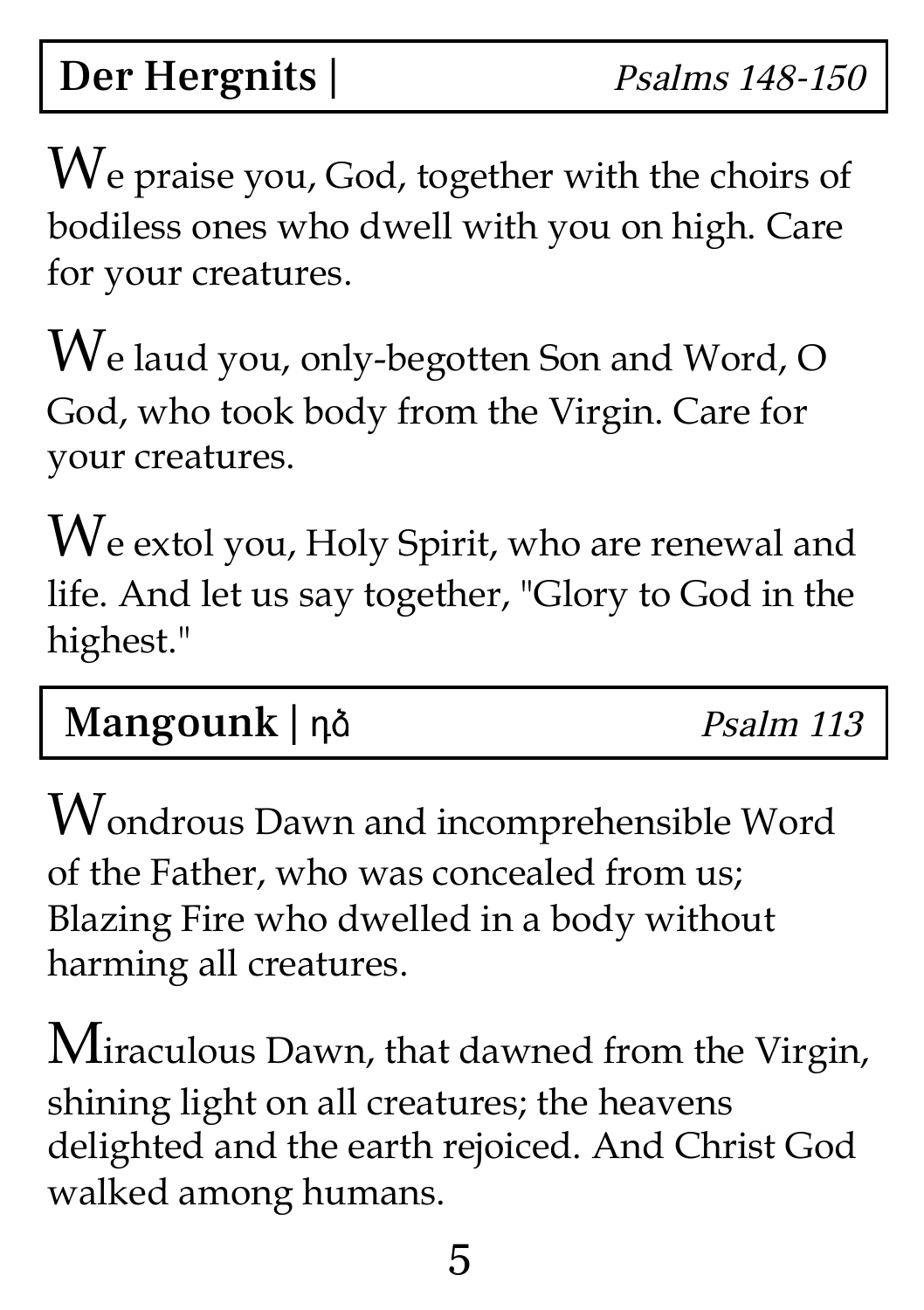$W$ e take refuge in your, most holy Lady, greatest one, wondrous one and giver of good things. You are a fountain for the thirsty and rest for the weary and you took within you the divine Word.

Jashoo | qo

Mother of the unspeakable Light and dwelling place of the Son who has no beginning.

*With praise we magnify her.*

Mother of unattainable providence and personal temple of God the Word.

*With praise we magnify her.*

Mother of the entirety of salvation, who bore in your womb the divine One who cannot be borne. All people:

*With praise we magnify her.*



6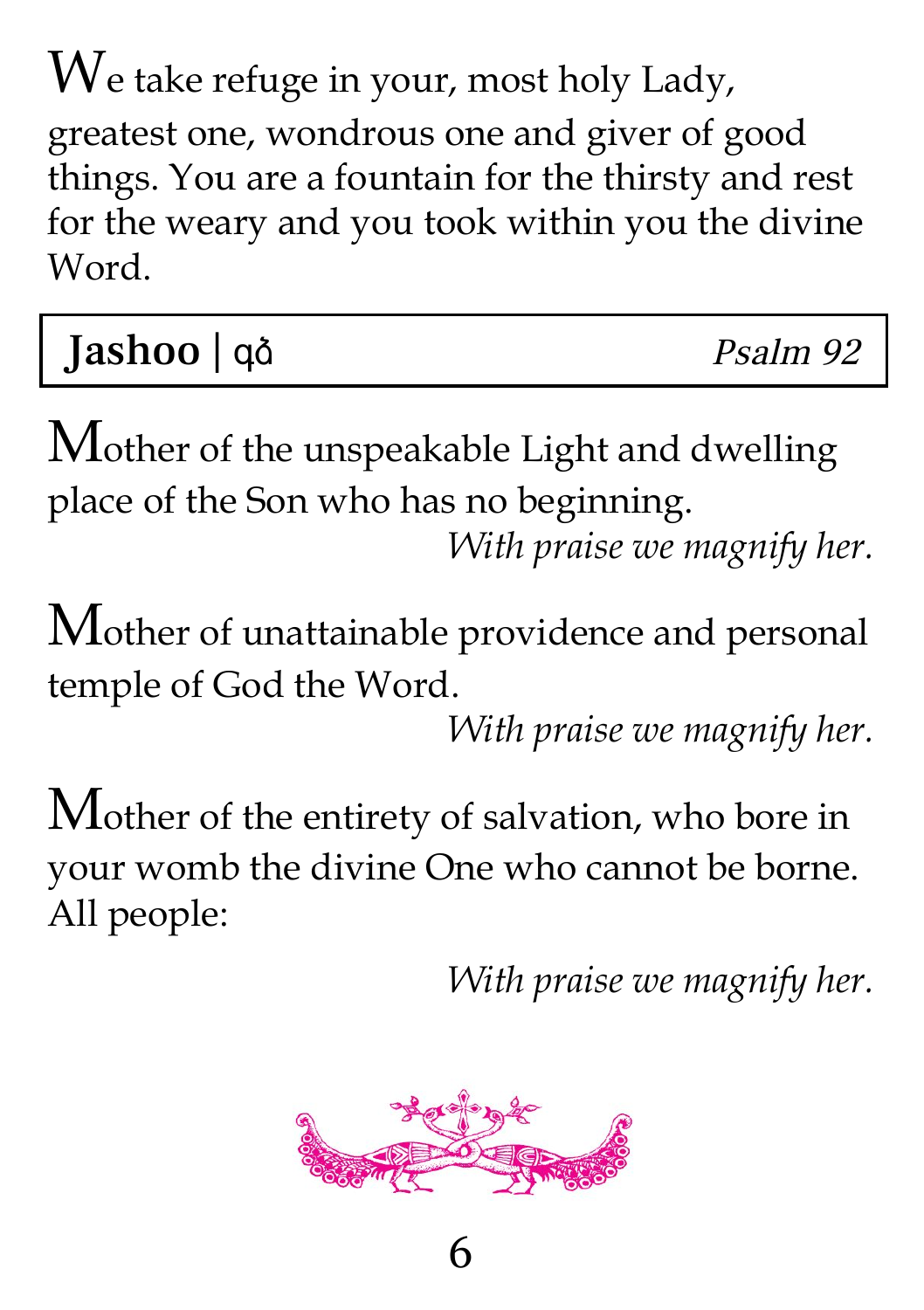#### $\Gamma$ **CANON OF THEOPHANY** January 6<sup>th</sup>

*Translated by:* V. Rev. Fr. Daniel Findikyan

| Readings             | Titus 2.11-15 | Matthew $1.18-25$ |
|----------------------|---------------|-------------------|
|                      |               |                   |
| Orhnutyun $  \eta  $ |               | Exodus 15         |

Great and wondrous mystery that was revealed today. The shepherds sing with the angels, giving good news to the world.

 $A$  new king was born in the city of Bethlehem. Praise, children of humanity, for he took body for us.

The One who cannot be bound by heaven or earth was wrapped in swaddling clothes. Never parting from the Father, he lay in the holy cave.

 $\Gamma$  oday heaven above delights in the dazzling good news, and all creatures have been clothed in salvation.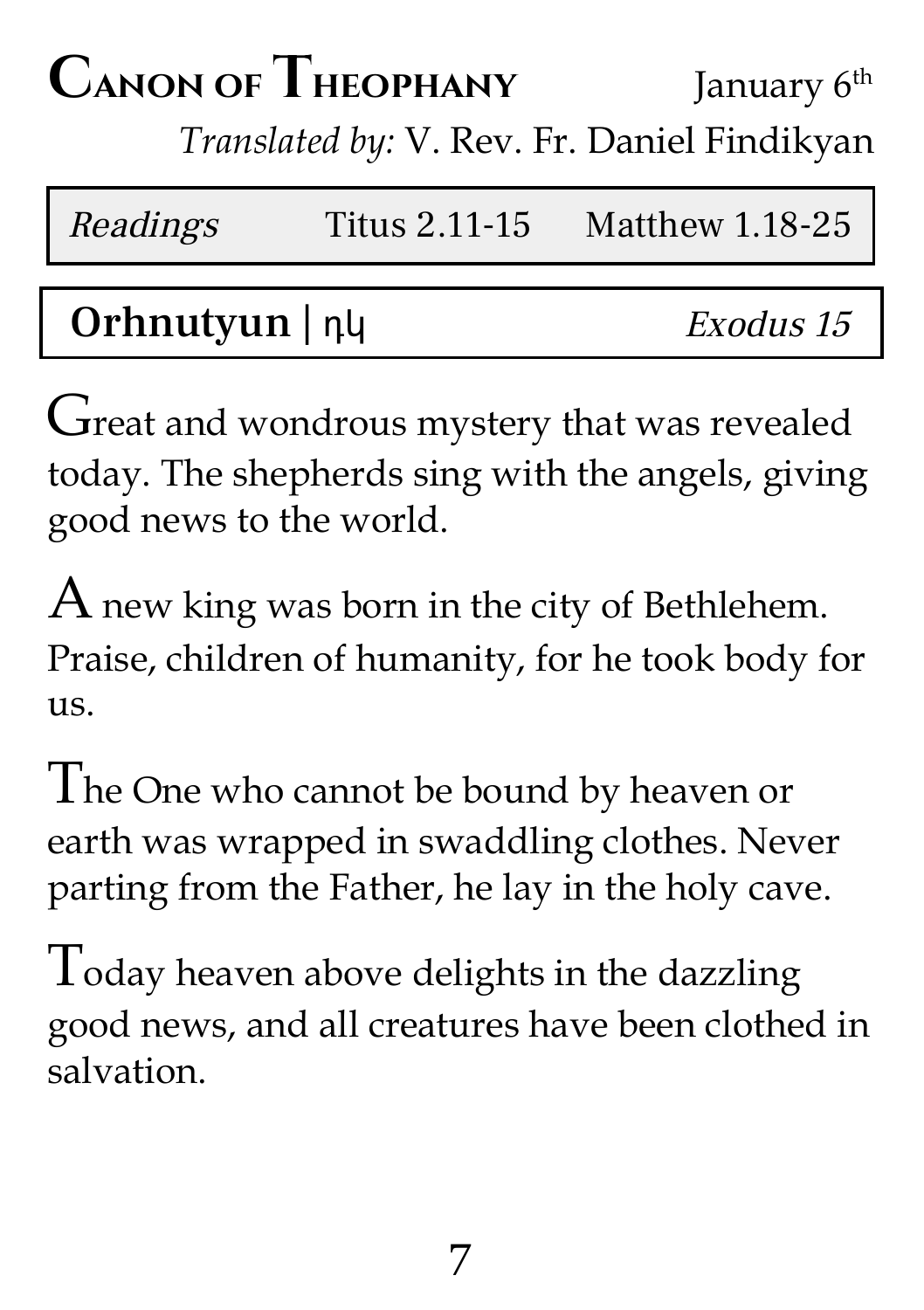Today Christ the Son of God was presented in the cave, and the multitudes of fiery [angels] descended from heaven to earth.

Today the shepherds beheld the Sun of Righteousness, and with the angels they sang, "Glory to God in the highest."

 $\gamma$  ou shone from the Father to give light to creatures. O Lord, Sun of righteousness, glory to you.

You revealed yourself to the shepherds, and were adored by the magi. O Lord, Sun of righteousness, glory to you.

Let us, too, sing [to you], who took body from the Virgin. O Lord, Sun of righteousness, glory to you.

 $A$ dored by magi, you appeared to shepherds. O Lord, Sun of righteousness, glory to you.

W<sup>e</sup> also will sing to you, born of the Virgin. <sup>O</sup> Lord, Sun of righteousness, glory to you.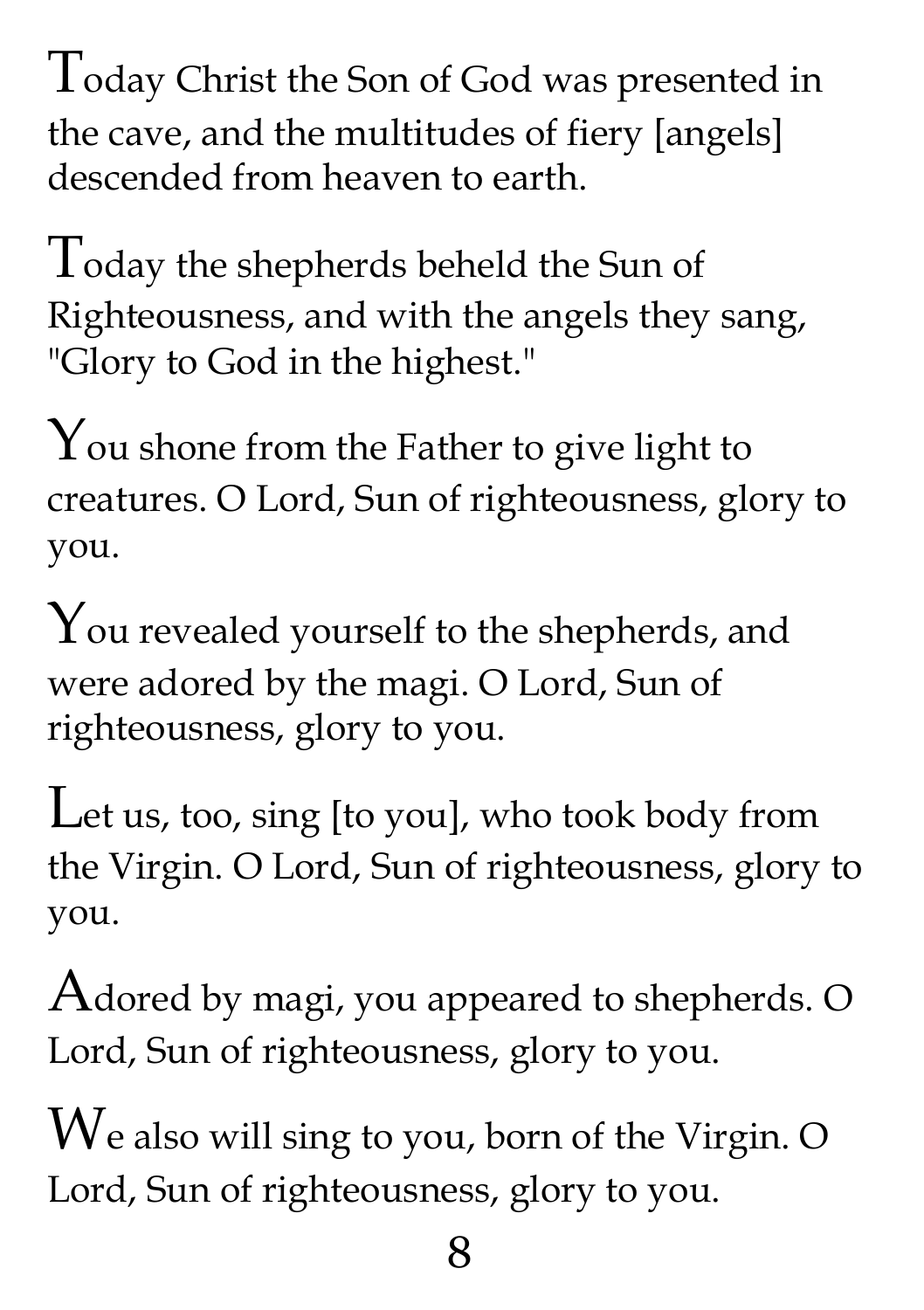Harts | quantity | quantity | quantity | quantity | quantity | quantity | quantity | quantity | quantity | quantity  $D$  and  $\partial$  3

 $\bigcup$  Word of the Father, unoriginate partner in Divinity, you existed before the ages and came for the salvation of your creatures.

*We praise you, God of our fathers.*

You were born of <sup>a</sup> virgin, an indescribable union. Inseparable and ever-existing, you did not depart from the Father's lap.

*We praise you, God of our fathers.*

Rejoicing, let us celebrate the feast of your holy birth, for you were revealed to us as Light from Light, and with your light you filled the universe. *We praise you, God of our fathers.*

- ✠ Bless the Lord, <sup>O</sup> ye handiwork of the Lord, *and exalt him forever.*
- Praise the One born of the holy Virgin, *and exalt him forever.*

Extol the One unspeakable birth of the Savior and yet again,

9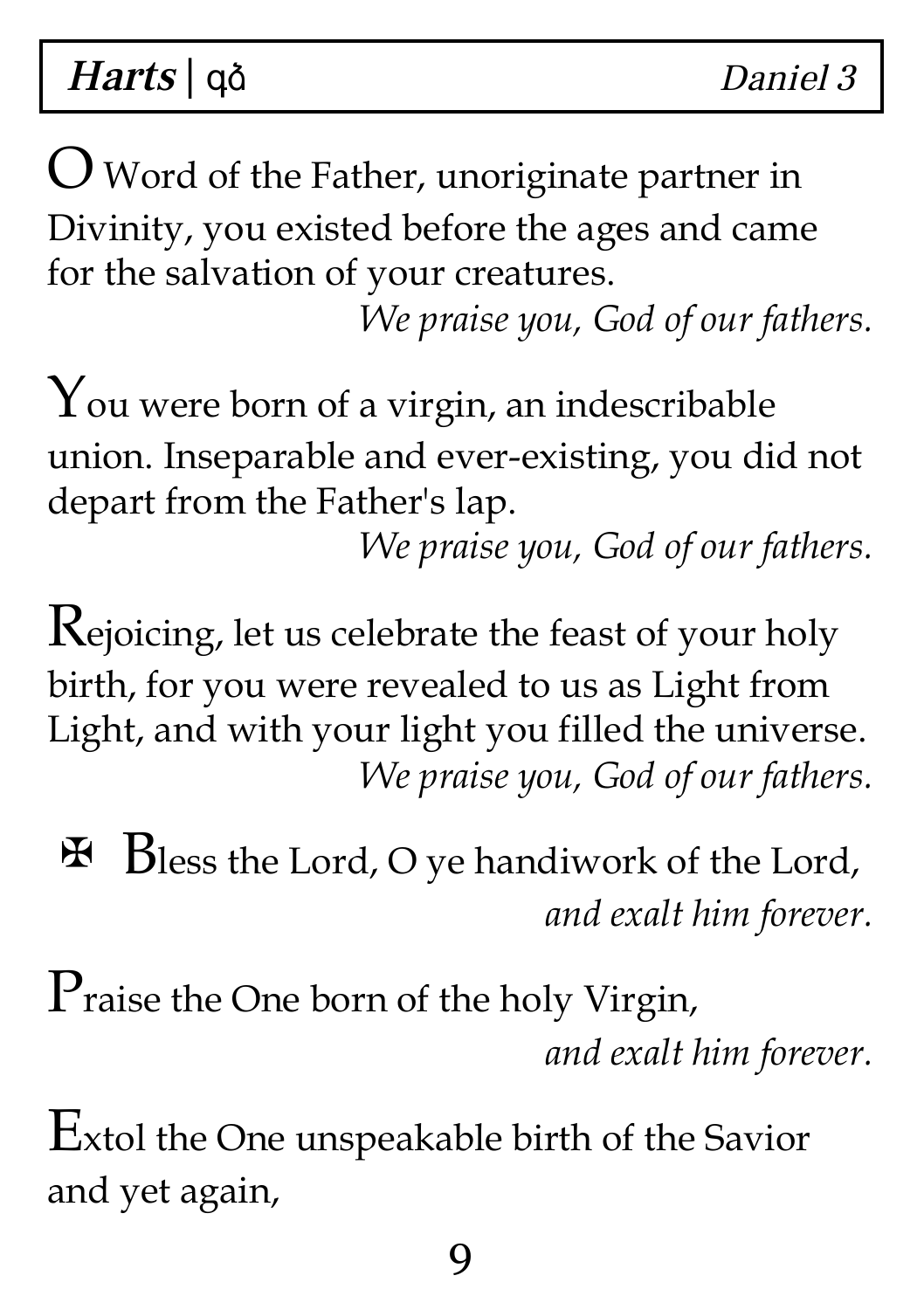Medzatsustsé | Luke 1 [The Magnificat] Translated by: Rev. Dn. Timothy Aznavourian

Rejoice <sup>O</sup> Bearer of God, mother of hope and salvation, we magnify you O receiver of Light.

You, O Mother of Light and Virgin, we magnify you O treasury of Life with a rejoiceful divine voice.

Holy Mother of the impeccable Light, honored by angelic blessing do we magnify you.

Rejoice, <sup>O</sup> Bearer of God, mother of hope and salvation, we magnify you O receiver of Light.

Rejoice, <sup>O</sup> Bearer of God, mother of hope and salvation, we magnify you O receiver of Light.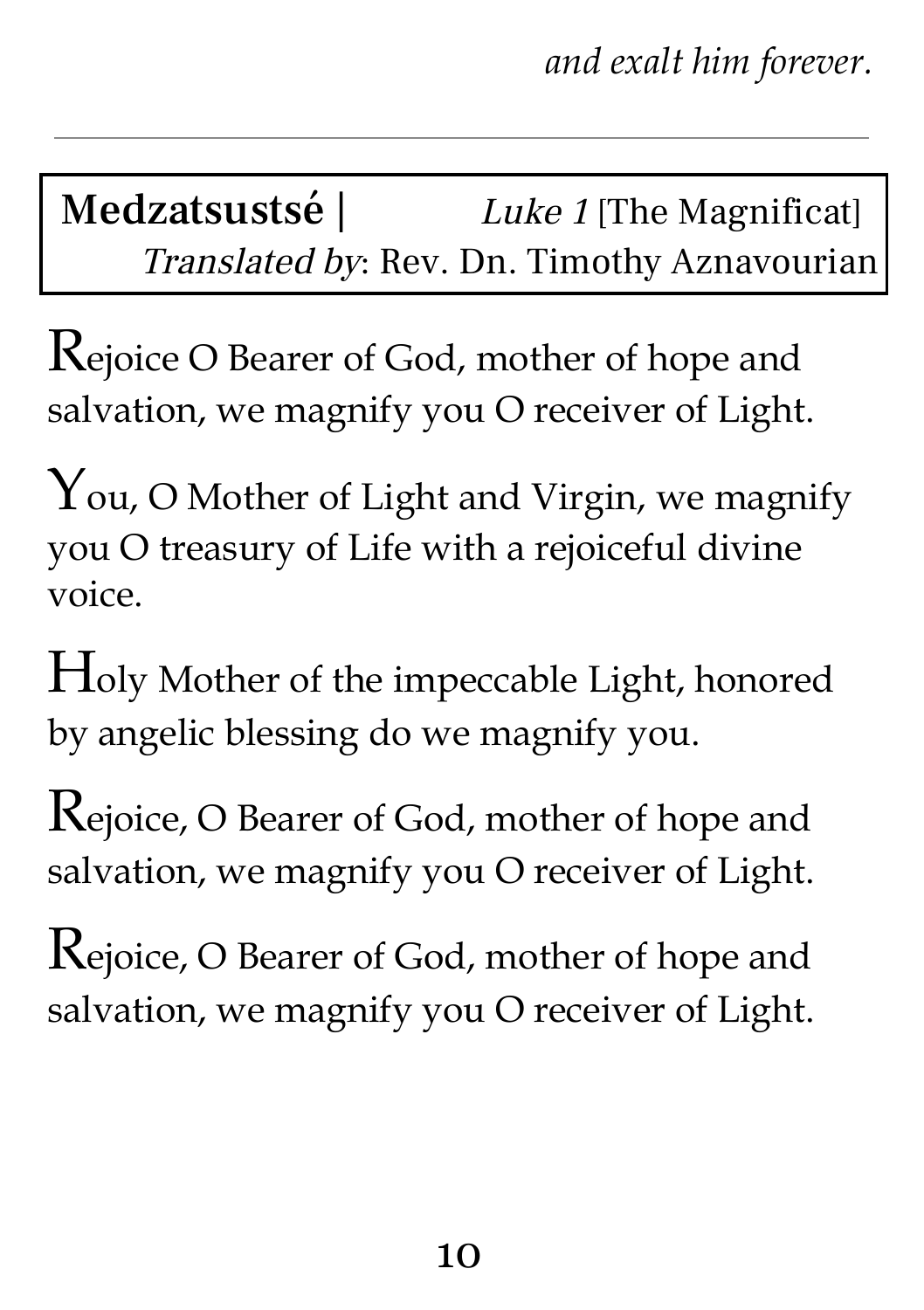## Voghormya | Psalm 51

Omnipotent Father of all — abundant caretaker, Creator and Lord of all; Uncreated and essence of all that exists; Whom the class of the bodiless [angels] bless with a perpetual sound.

You who are the image and chrism of the Father, taking the form of a servant<sup>1</sup> from the Virgin for us; who **I<sup>S</sup>** [Է] upon the throne of glory of the invisible [angels] above; reclining in the stop-way of the cave and in the feeding-trough of non-rational animals.

The Word which has taken body from the Virgin, come O peoples let us sing his praises with the shepherds and worship him with the magi; let us with the heavenly armies sing: "Glory to God in the Highest!"

<sup>1</sup> Philippians 2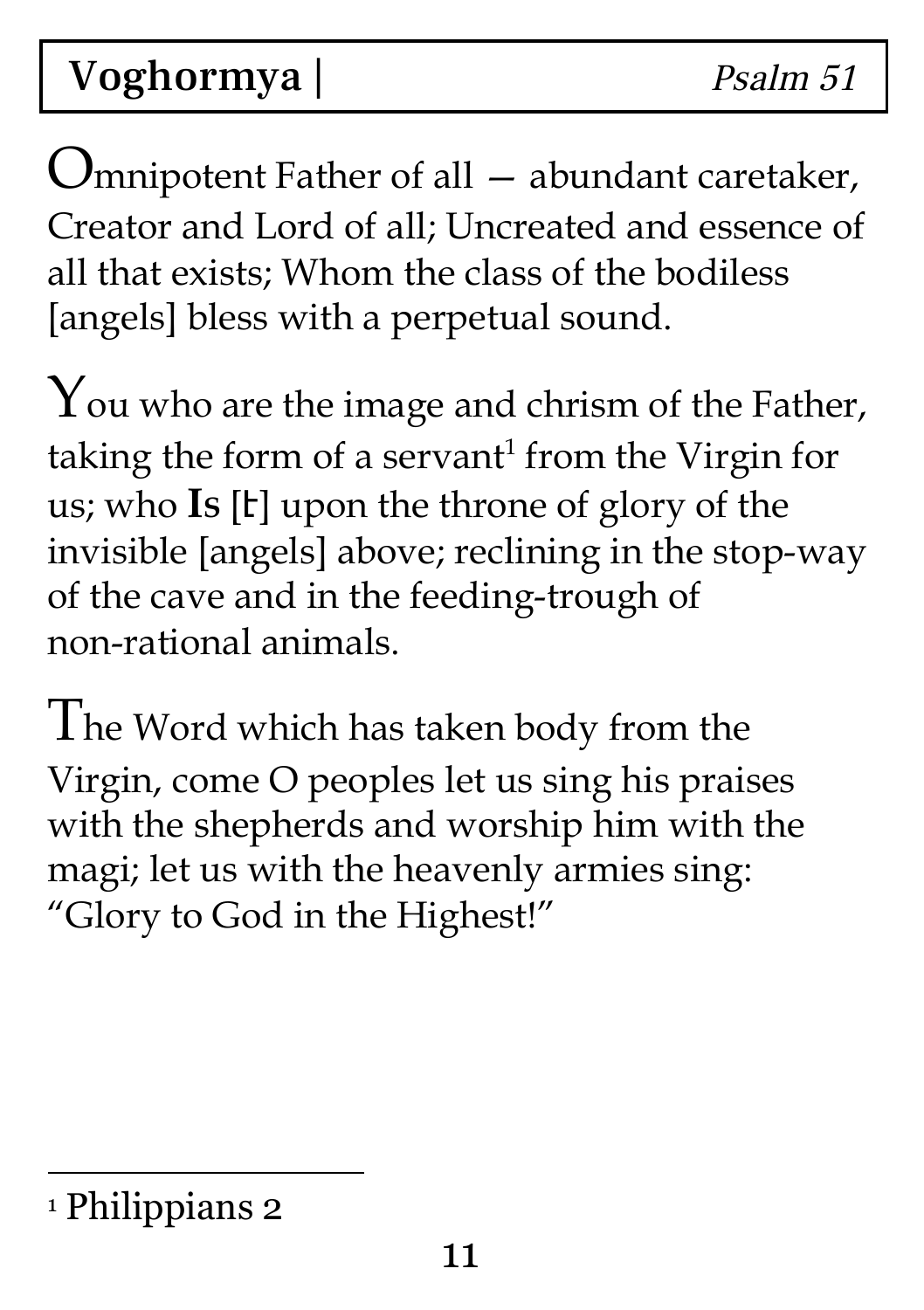Der Hergnits | Psalms 148-150

 $\bigcup$  God the Word  $-$  ray of light and form of the essence of the Father,

> *we sing your praise saying, "Glory to God in the Highest!"*

True God  $-$  who unspeakably united to the body,

> *we sing your praise saying, "Glory to God in the Highest!"*

Christ God — who removed the condemnation of the curse,

> *we sing your praise saying, "Glory to God in the Highest!"*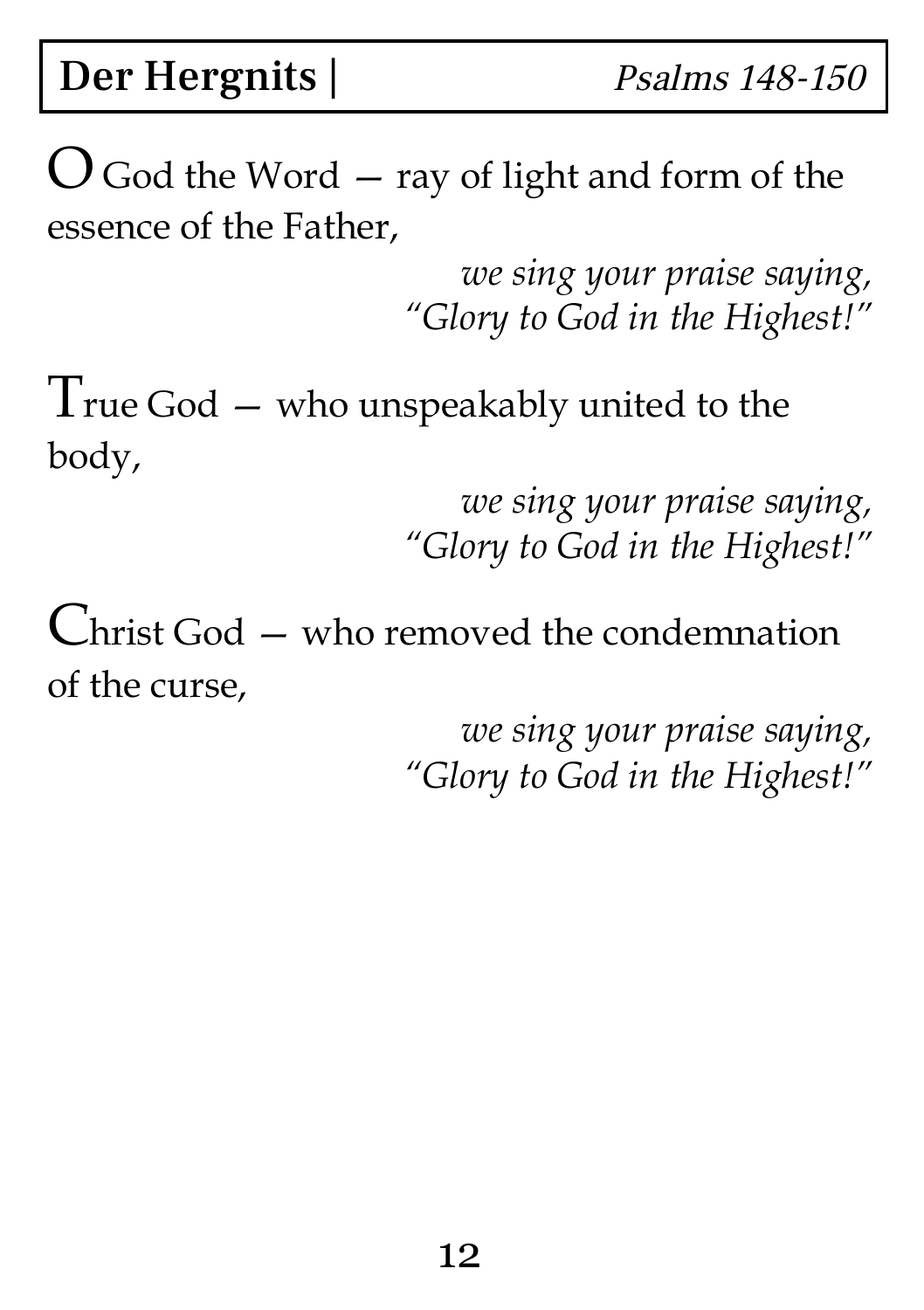With blessing do we magnify the Holy Bearer of God.

The evangelizing angel evangelized the born Savior from the holy Virgin.

H<sup>e</sup> says, "Rejoice, O favored one, for the Lord of lords is with you!"

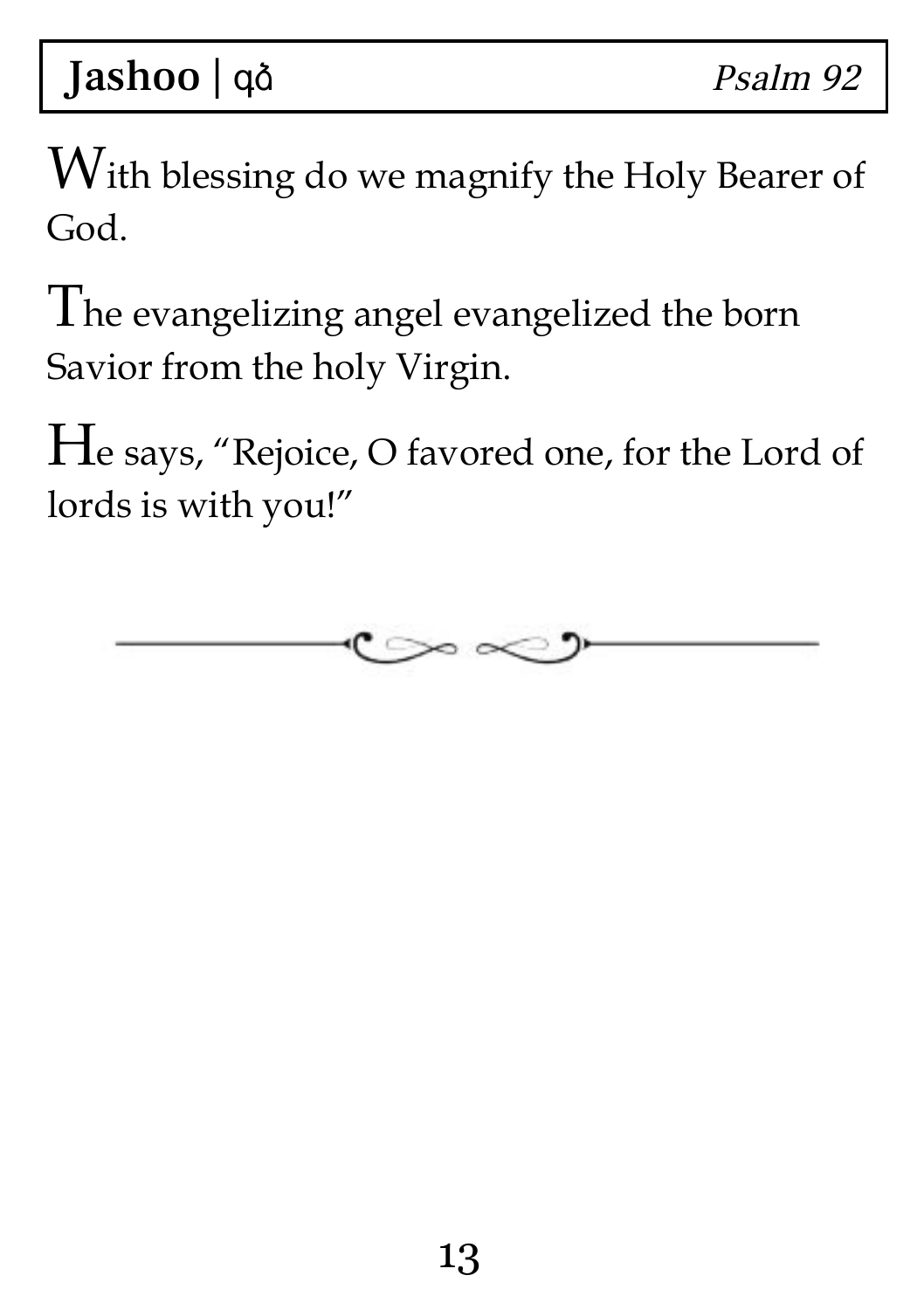# SECOND DAY OF THEOPHANY January 7<sup>th</sup>

*Translated by:* V. Rev. Fr. Daniel Findikyan

### **Merelots (Remembrance of the Dead)** Readings Acts 6.8-8.2 John 12.24-26

### Orhnutyun | ηկ *Exodus 15*

Today the Word from the Father was revealed on earth, through an inseparable and indescribable mystery, by means of the virgin womb.

 $\int\int$  oday the Creator of heaven and earth  $$ eternally from the Father, without seed from the Virgin—was embraced as a child in his mother's arms.

H<sup>e</sup> cleansed the Jordan and washed away the sins of the world; whom all creatures unceasingly praise, equal in his divinity with the Father and the Spirit.

Light has dawned from the Light of the Father, and has illumined the universe: the imperishable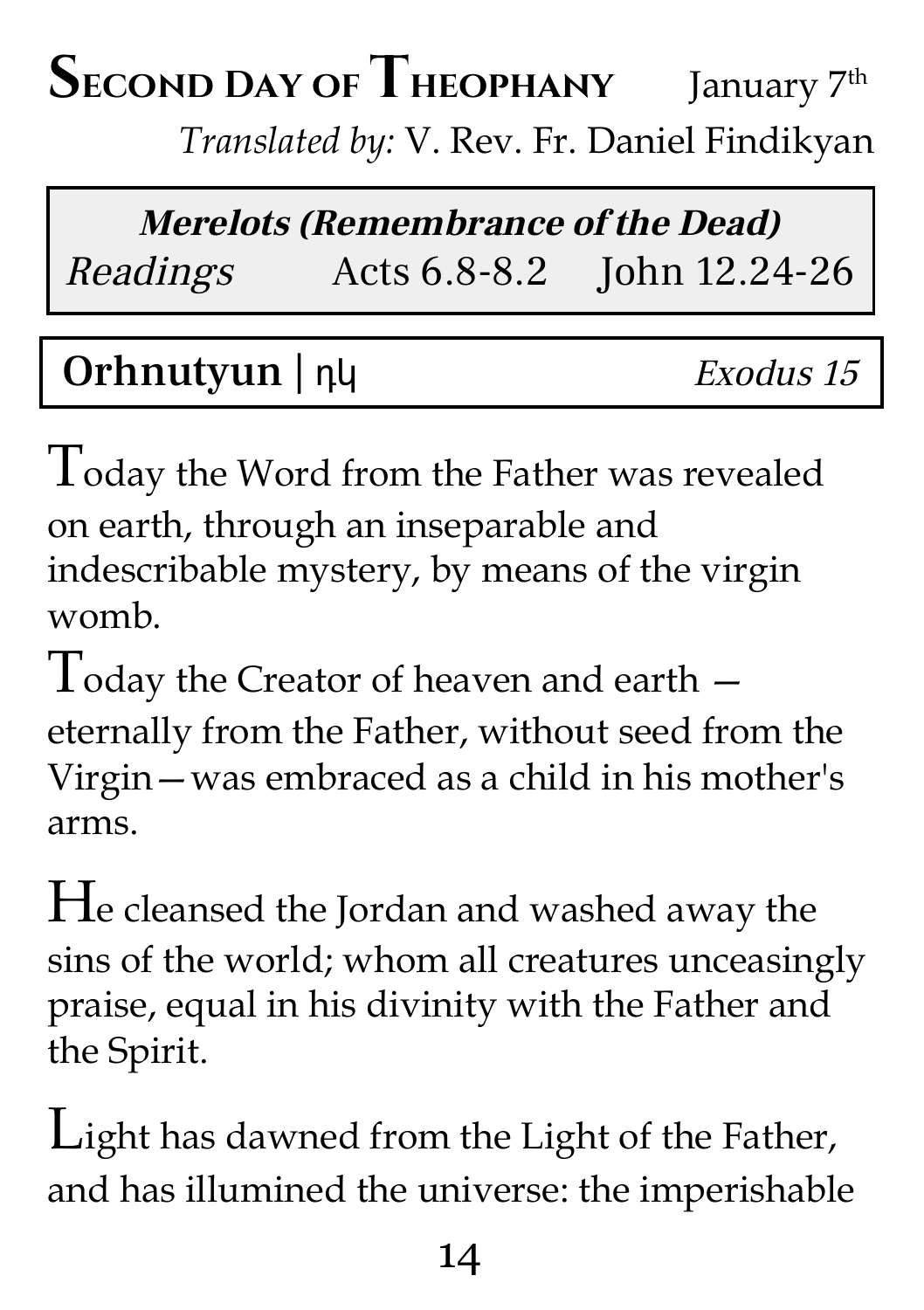birth of the shadowless light, whom the choirs of bodiless [angels] always glorify.

God is revealed in the land of the Jews, and in Bethlehem was born in the cave a child, eternally from the Father. And God and man is born in time and comes into being, whom the choirs of bodiless [angels] always glorify.

And the shepherds, having seen the wondrous dawn of the star, hurried to the manger for unthinking [beasts], in which the child was placed, whom the choirs of bodiless [angels] always glorify.

Delight and rejoice, Mary, not yet wed, for <sup>a</sup> Savior was born of you, who is the anointed Lord in the city of David, whom the choirs of bodiless [angels] always glorify.

### Harts | αδ de Daniel 3

Born with <sup>a</sup> body from the virginal womb, <sup>O</sup> Word from the Father before the ages,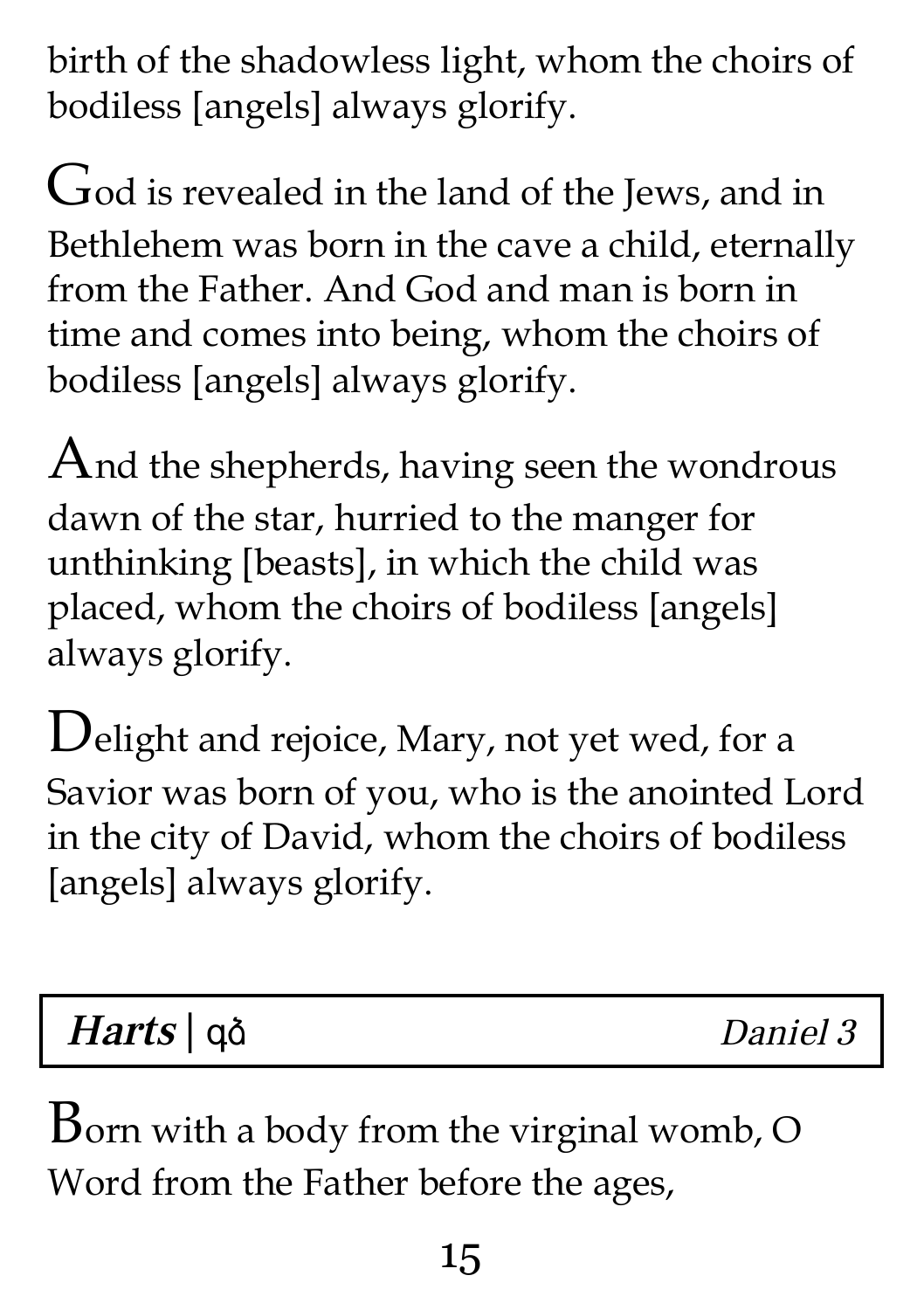*Let us sing: Lord God, glorified is your name.*

Seated among the Cherubim with the Father, <sup>O</sup> Son without origin, having become a babe, you were inexplicably wrapped in swaddling cloths. *Let us sing: Lord God, glorified is your name.*

Bestower of all that is good to the human race, you were presented to the Magi today.

*Let us sing: Lord God, glorified is your name.*

✠ Bless the Lord, all ye handiwork of the Lord: *Highly exalt him forever.*

The One who is inexplicably enthroned in glory with the Father was revealed on Earth. *Praise him. Highly exalt him forever.*

Christ, who was ineffably born <sup>a</sup> king from <sup>a</sup> virgin, is also unceasingly glorified by the angels as God. O priests:

*Praise him. Highly exalt him forever.*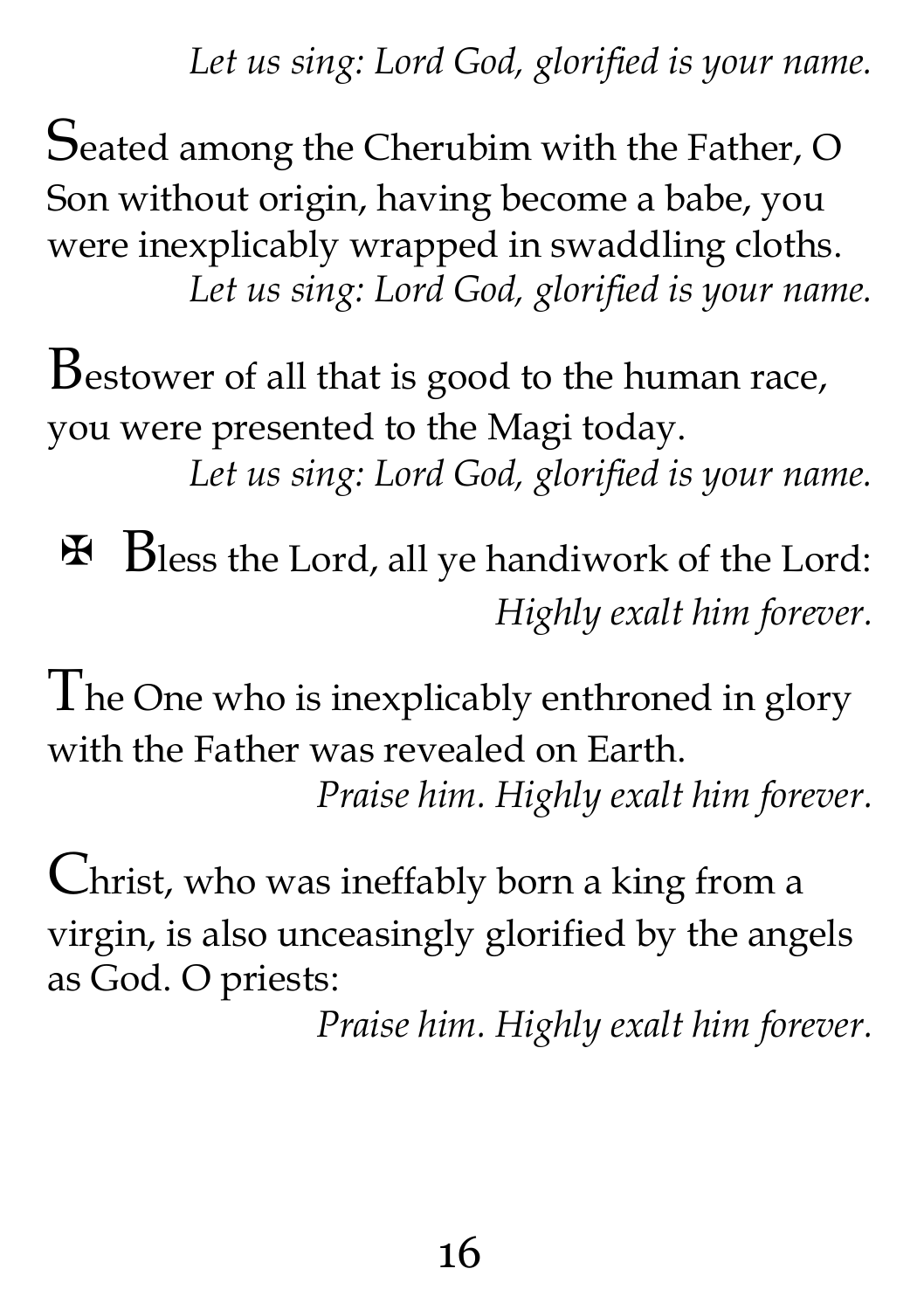$\bigcup$  Mother, light of Light and dwelling of the life-giving Word,

*all nations and races shall call you blessed.*

O Mother of the Creator and of the restorer of the withered form,

*all nations and races shall call you blessed.*

Light has shone from you upon us who sat in darkness,

*All nations and races shall call you blessed.*

### Voghormya | Psalm 51

The shepherds, having heard the terrifying words of the supernal ones in the spiritual hymns they uttered, praised the birth and the dawn of the undifferentiated Light.

Proceeding to the cave by the good news of the archangel, they saw that the One whom the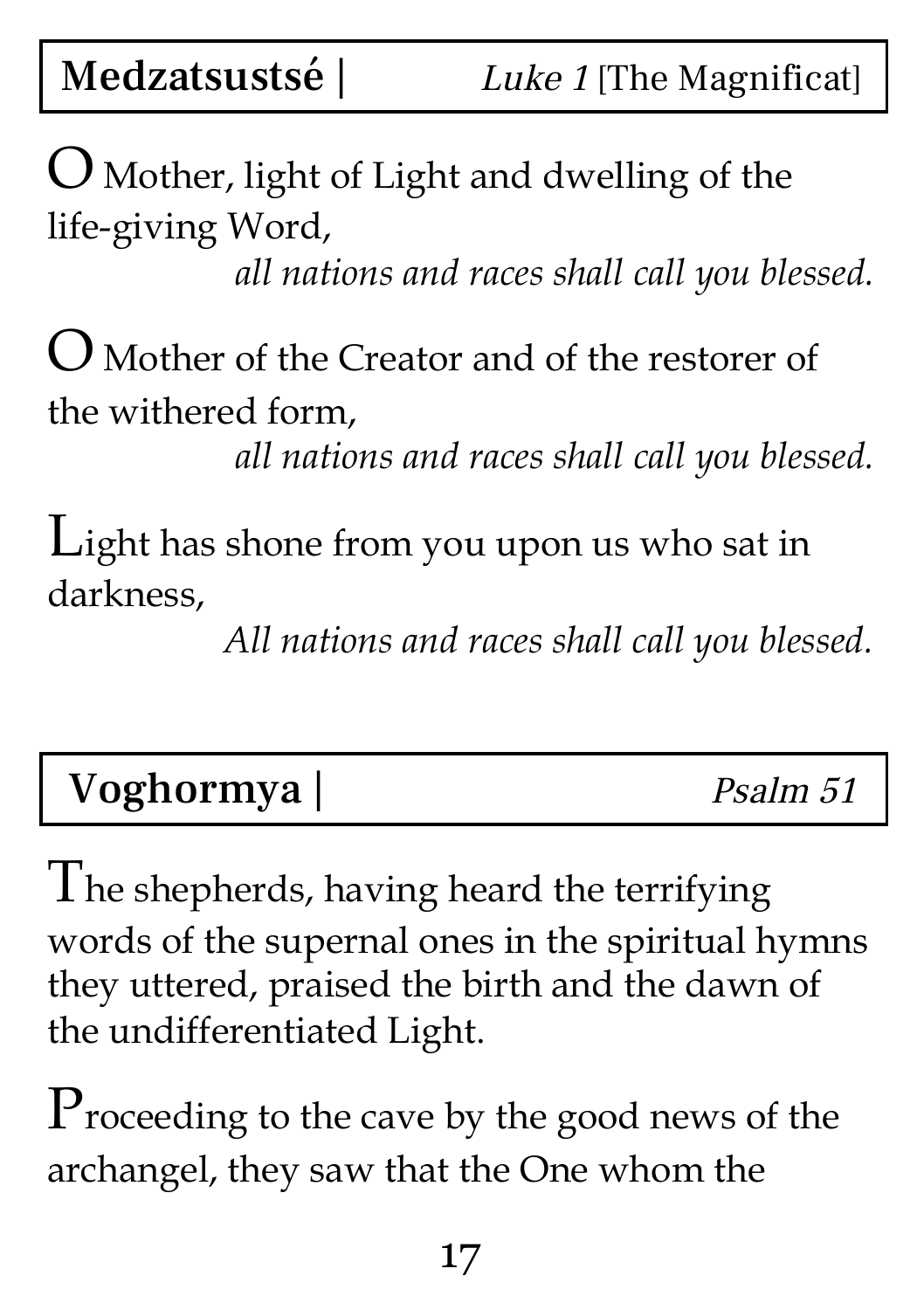Seraphim cannot see, had humbled himself as a child, placed in a manger for irrational animals.

The Magi observed the radiance of the star, foretelling this to be God. For they had arrived to see the One who had taken body, offering him worship.

### Der Hergnits | Psalms 148-150

I<sup>n</sup> the midst of the shepherds, the bodiless choirs of the heavenly host, praised the dawn of the great Light from the Father for our salvation.

And the Magi, by the sign of the star, came to Bethlehem, worshipped the Lord, and offered in the cave the gifts of the mystery.

 $A$ nd the shepherds sing with the angels, "Glory in the highest to you, great God, " who came for the salvation of the universe by means of your Epiphany.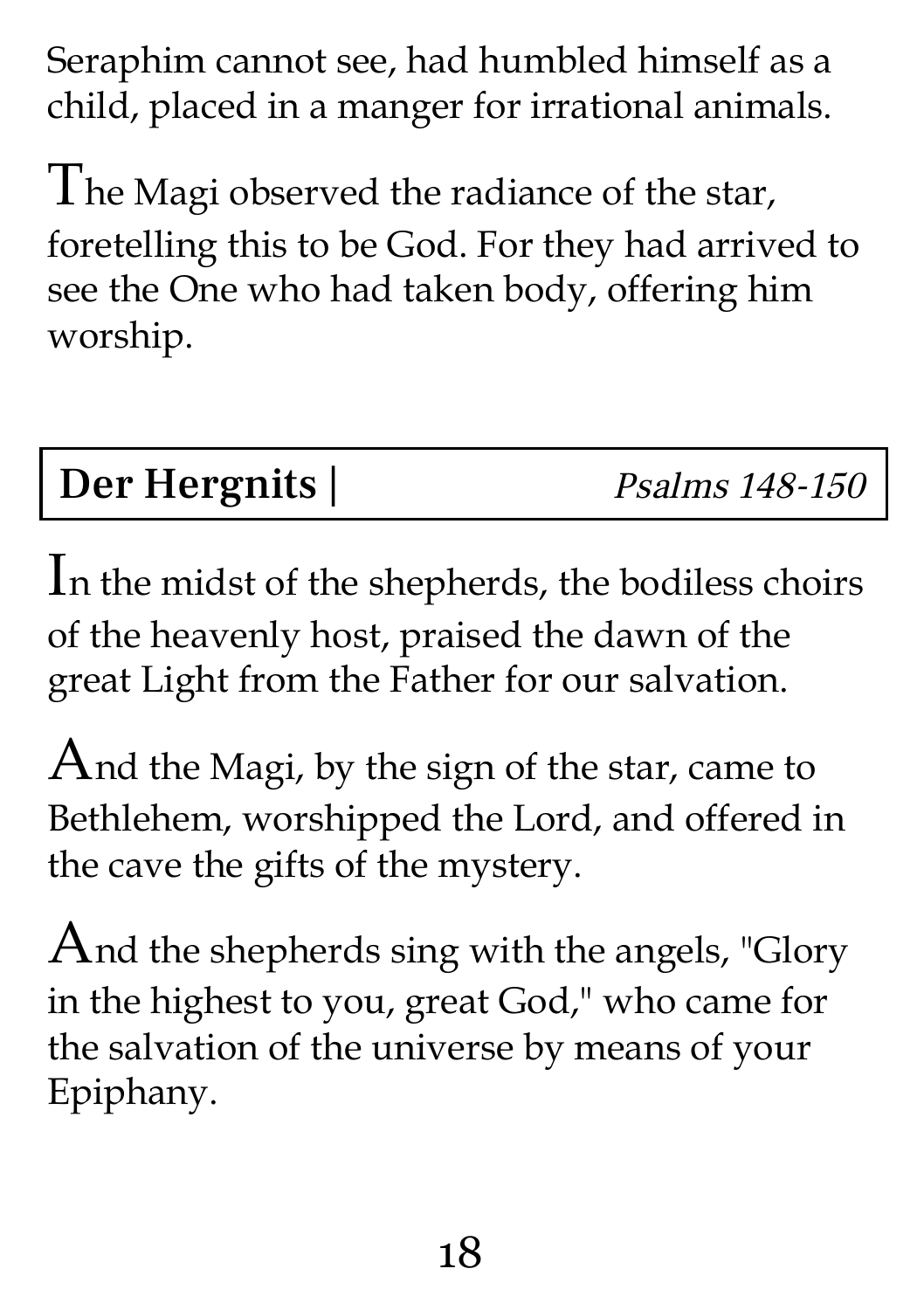Jashoo | que estable psalm 92

Most praiseworthy and higher than heaven, you bore in your womb the unapproachable Lord, and you gave birth to the delight of the world. *For this, we all magnify you always.*

Most radiantly glad ever-Virgin, who inexplicably conceived the Word incontainable Word, giving birth to God incarnate.

*For this, we all magnify you always.*

Daniel foretold your seedless birth as <sup>a</sup> stone cut from the mountain without hands, O heavenly bride, and mother who remained a virgin after birth.

*For this, we all magnify you always.*

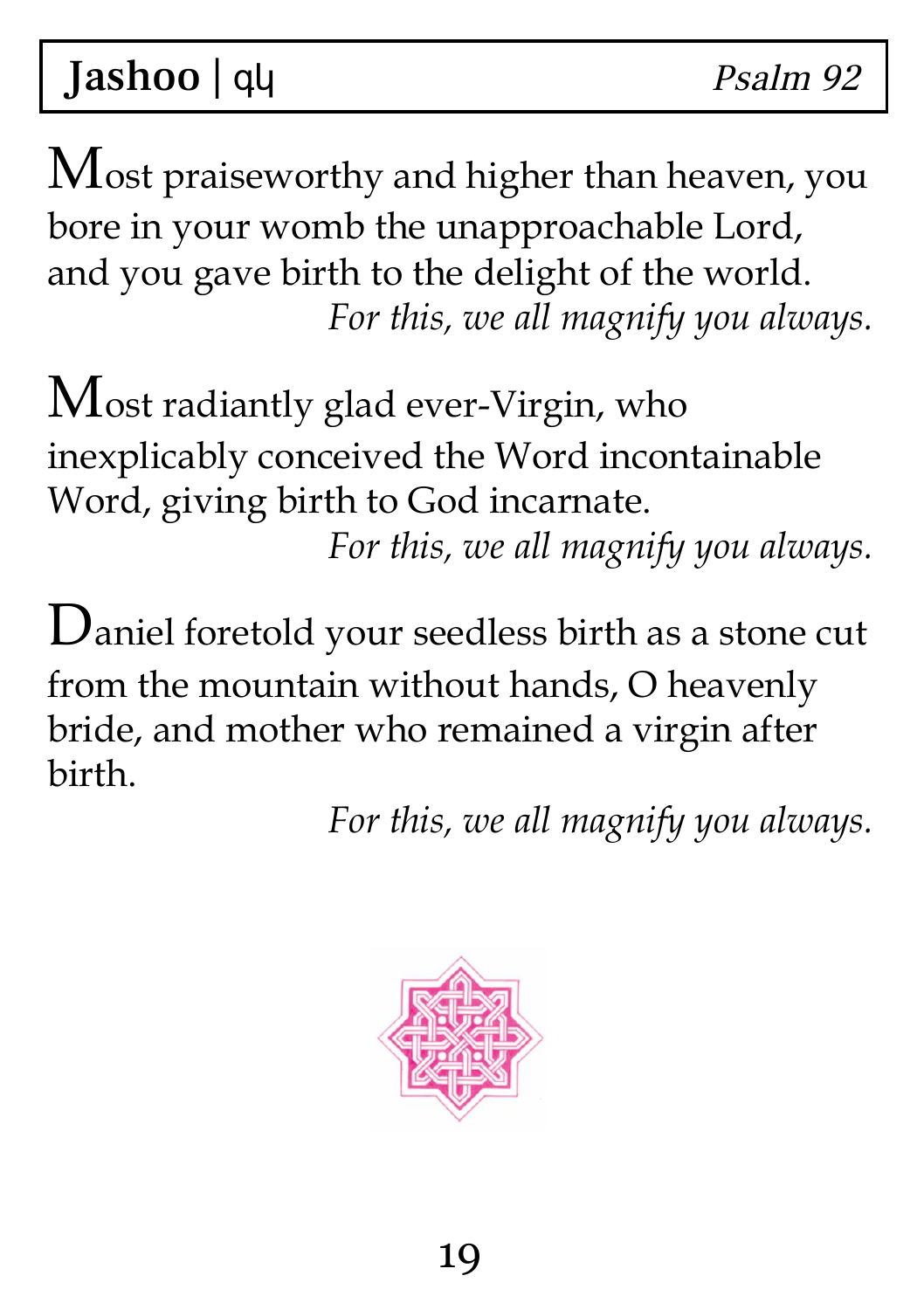#### $T$ **hird** Day of  $T$ **heophany** January 8<sup>th</sup>

*Translation*: V. Rev. Fr. Daniel Findikyan

*Readings* Hebrews 1.1-12 Matthew 2.13-23

### Orhnutyun | գկ *Exodus 15*

Equal to the divinity of the Father and the Spirit, O Son without origin. Without mother, first in priority, and with the Father forever.

Sent from the bosom of the Father, you were placed in a manger for unthinking [animals] and were revealed as God the Word.

Christ, born in the city of David, the shepherds proclaim with the angels, and the Magi with the star.

You bore in your womb the Lord incarnate. *Rejoice O unwed mother.*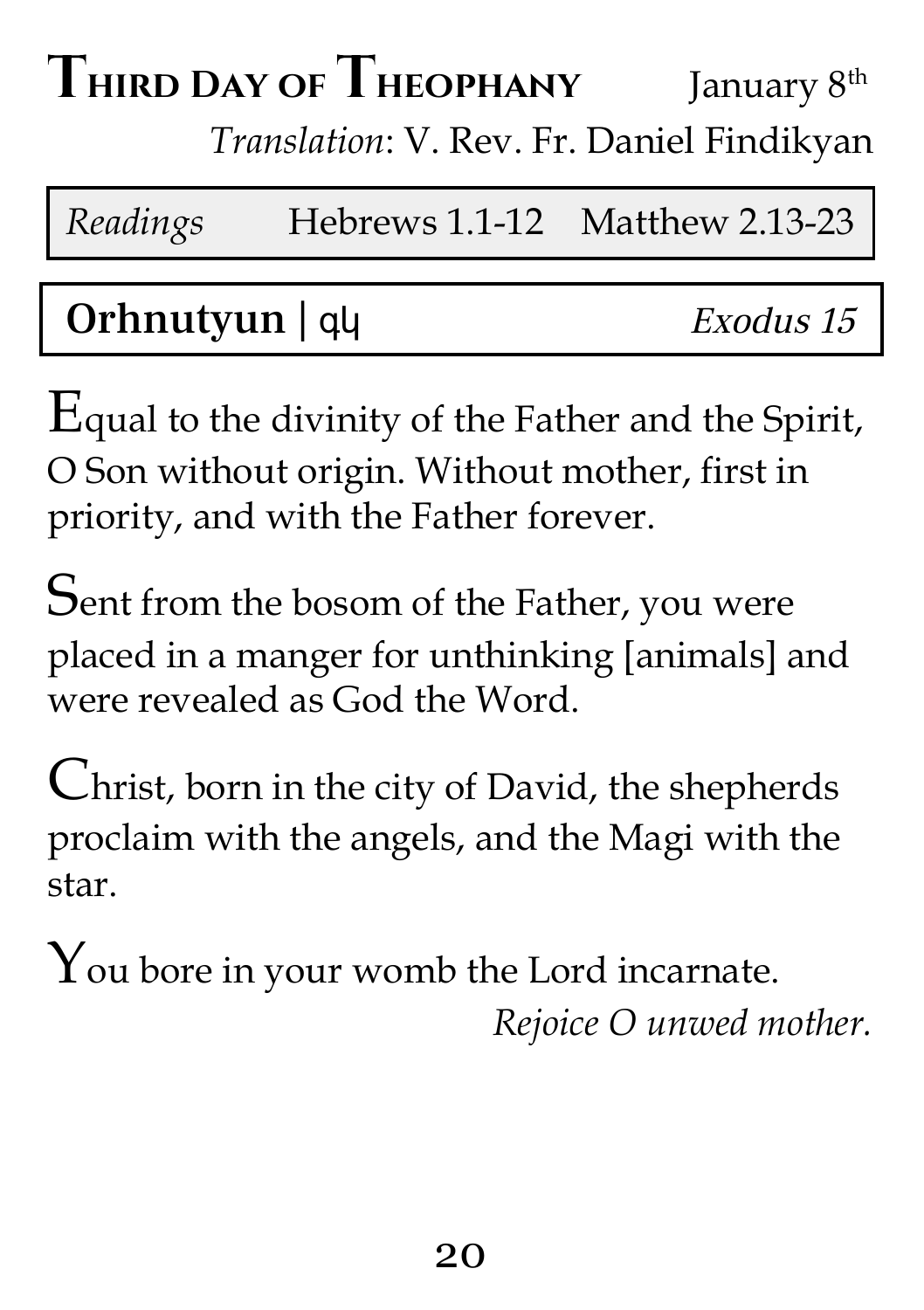You bore incorruptibly in your womb the One who cannot be apprehended by anything that exists.

*Rejoice O unwed mother.*

Bringing into existence the Word, the co-creator, you gave birth to him manifestly in the world. *Rejoice O unwed mother.*

| Harts $\vert \eta \vert$ | Daniel 3 |
|--------------------------|----------|
|--------------------------|----------|

Miracle working God, we extol you, who are seated upon the cherubic throne,

*O God of our fathers.*

The One for whom the heavens do not suffice to contain your uncontainable nature, you dwelled in the womb of the Virgin and were born inexplicably,

*O God of our fathers.*

The One upon whose divinity the six-winged Seraphim do not dare to gaze; they saw you in the arms of the Virgin. Astounded, they praised you,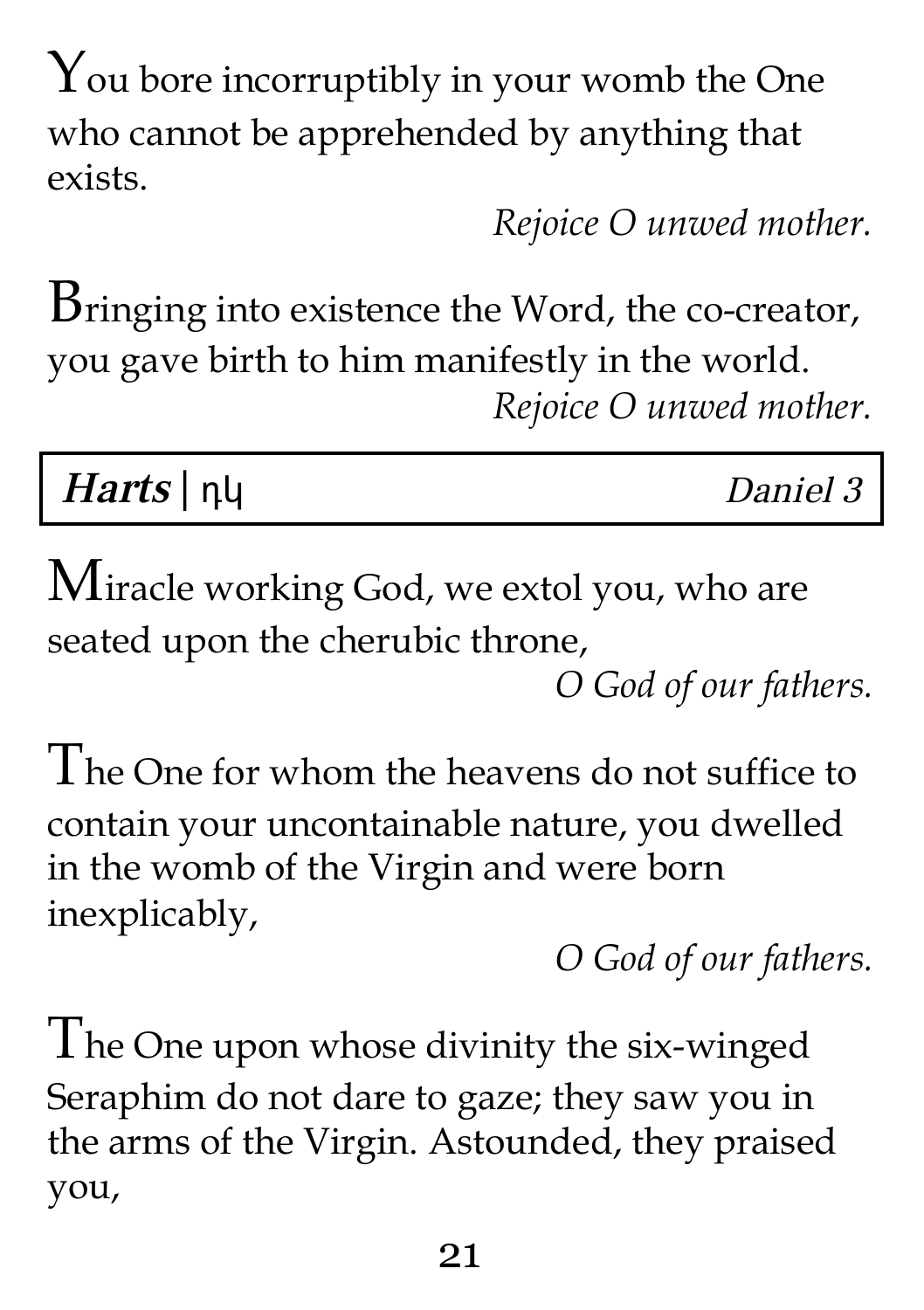*O God of our fathers.*

 $\mathbf F$   $\mathbf P$ raise the Lord and highly exalt him forever.

Christ God, who was ineffably born <sup>a</sup> king from a virgin, on account of whom the physical powers tremble. People:

*Praise him and highly exalt him forever.*

 $H<sub>e</sub>$  was baptized in the Jordan and washed the universe of its sin; the voice of the Father and the appearance of the Holy Spirit bore witness to him. Priests:

*Praise and further exalt him forever.*

 $\bigcup$  Mary, Mother of God, and unwed holy mother, who are blessed among women, *We praise you always, who are worthy. We magnify you.*

Imperishable temple and bridal chamber of light, the Word of life became your groom and dwelled in you.

*We praise you always, who are worthy. We magnify you.*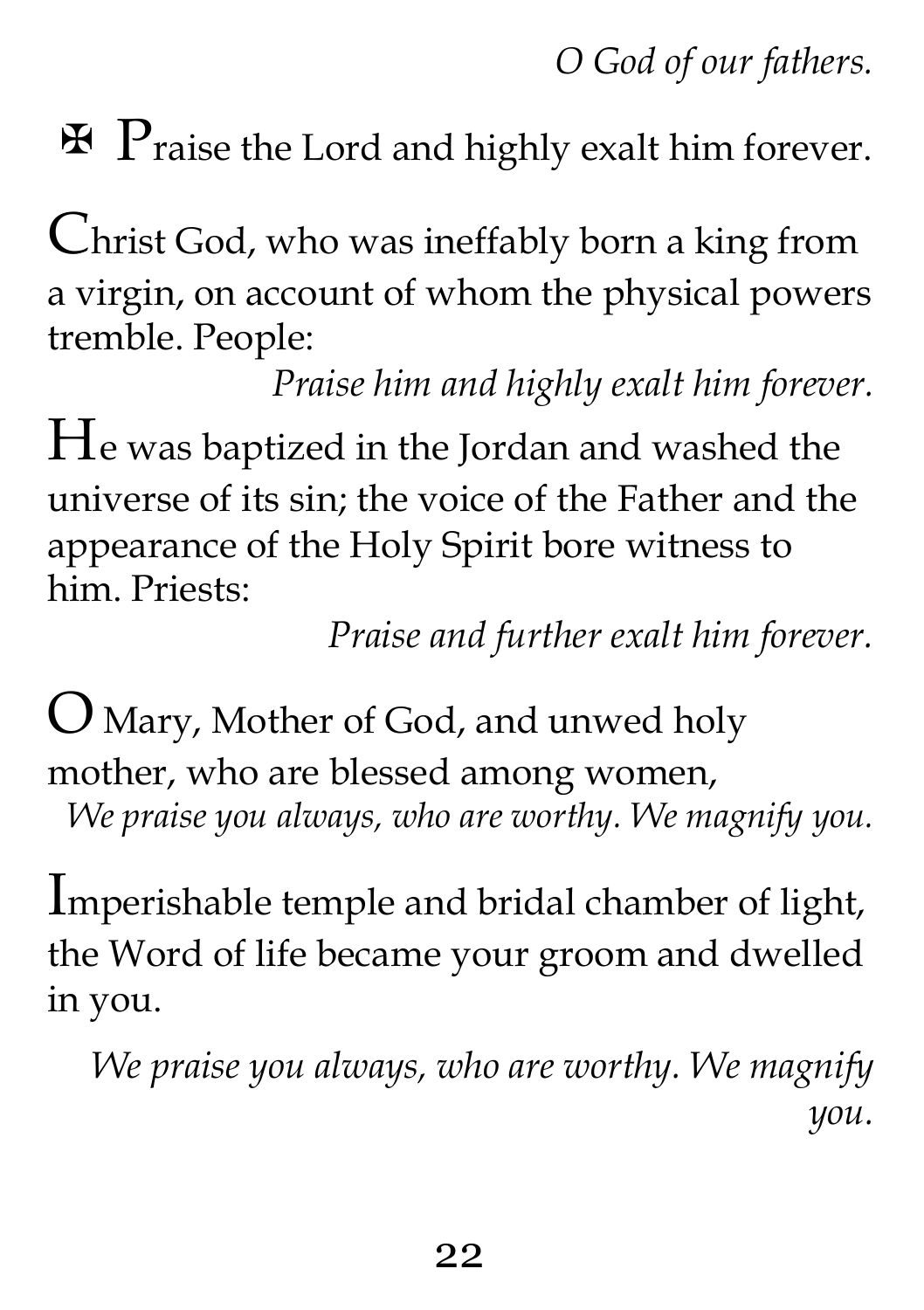Living fire that burned in the bush, you bore harmlessly in your womb, and gave birth to the One who is God and man.

*We praise you always, who are worthy. We magnify you.*

### Voghormya | Psalm 51

O Word, image of the Father and co-creator, today, for the salvation of the human race, out of love for mankind, you put on the form of a servant from the Virgin. By means of your all-saving advent, have mercy on us, O God.

Concealed with the Father and the Holy Spirit in unapproachable light, you rested on the Cherubic throne. Today you were wrapped in swaddling cloths and were placed in a manger for unthinking [animals] in your love for mankind.

 $\bigcup$  King of glory, you came for the salvation of the human race. In your inexplicable humility, restore today to eternal life my soul, which was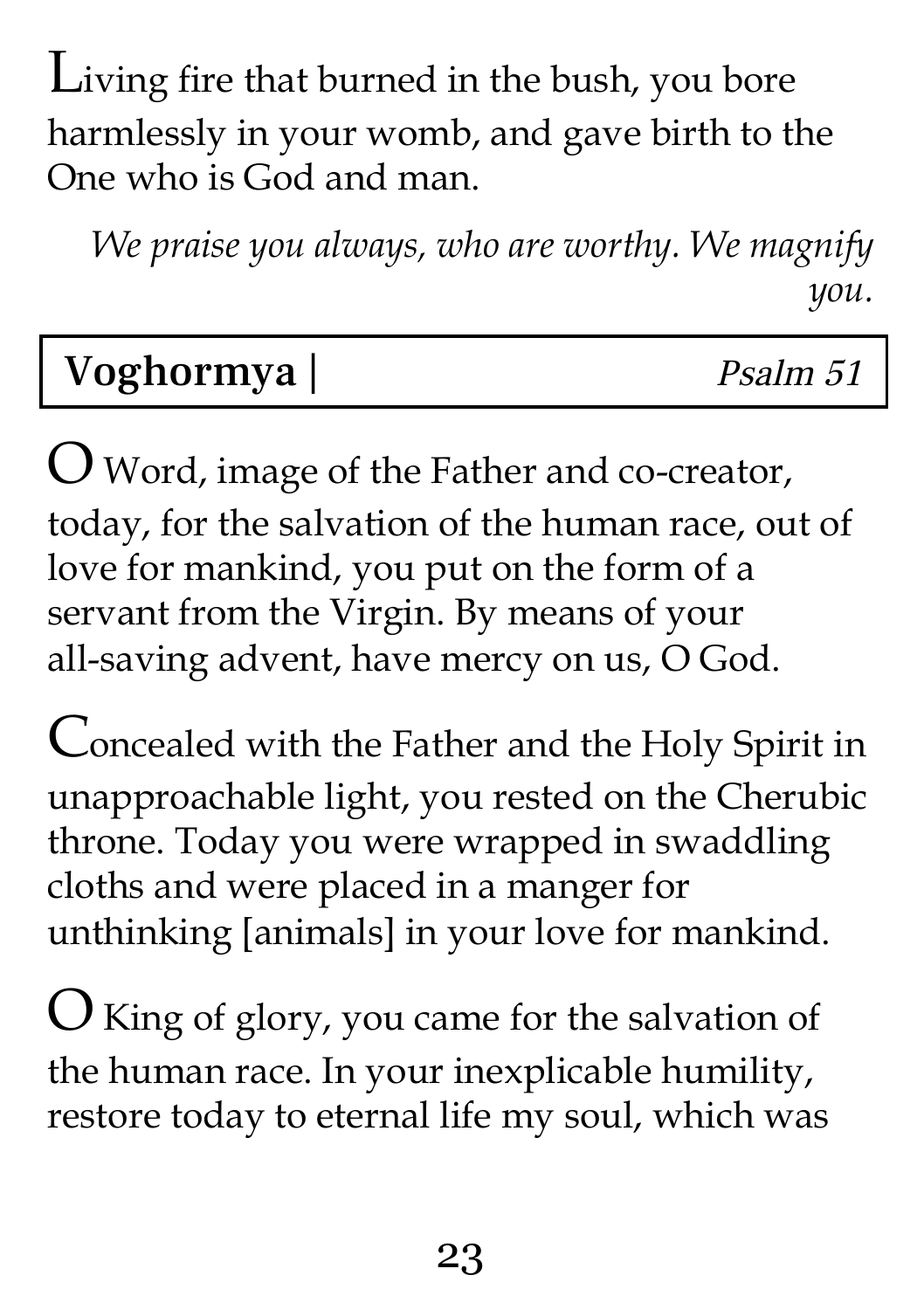condemned to death through sin, in your love for mankind.

### Der Hergnits | Psalms 148-150

Christ was born today in the cave of Bethlehem and the choirs of watchful angels on high stood terrified and astonished,

*for they saw God the Word born in a body.*

New miracles took place today in the cave of Bethlehem. A virgin gave birth to God and man, her virginal womb remaining incorrupt,

*for they saw God the Word born in a body.*

The star prophesied to the Magi to bring gifts to the divine One. And the shepherds sang with the angels, saying, "Glory to God in the highest, " *who sent God the Word for our salvation.*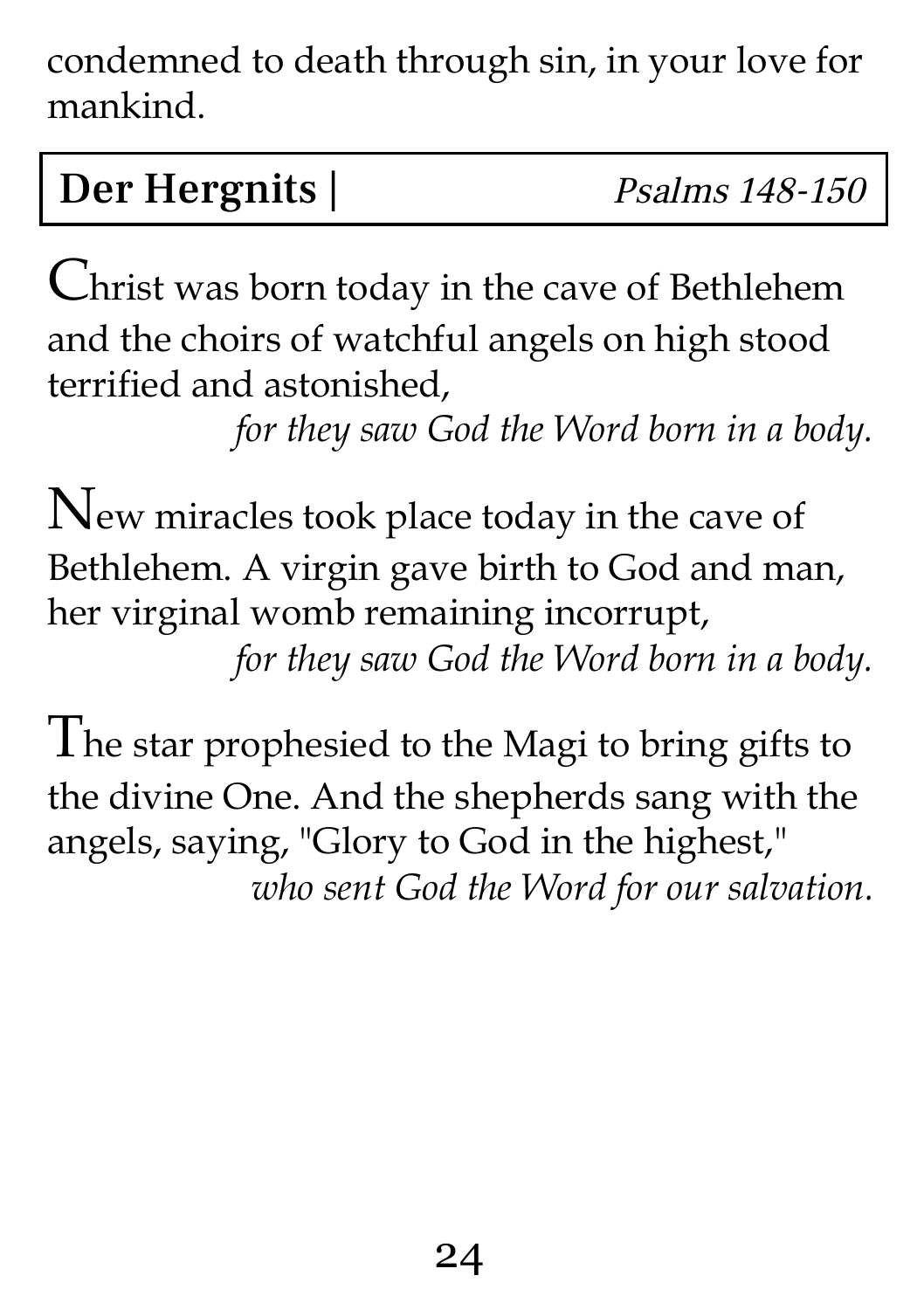Jashoo | qo

Habitation of the Father's Word who has no beginning, temple and bridal chamber, venue of the uncontainable Light,

> *We rightly magnify you in song, O Mother of God and virgin.*

The One by whom all beings were created and brought to life became a babe without seed in your womb and the God of all assumed a body from you.

> *We rightly magnify you in song, O Mother of God and virgin.*

The One before whom the choirs of watchful angels on high trembled in astonishment you received as a babe and held in your arms. As his mother, you gave the One who created you your virginal holy milk to drink.

> *We rightly magnify you in song, O Mother of God and virgin.*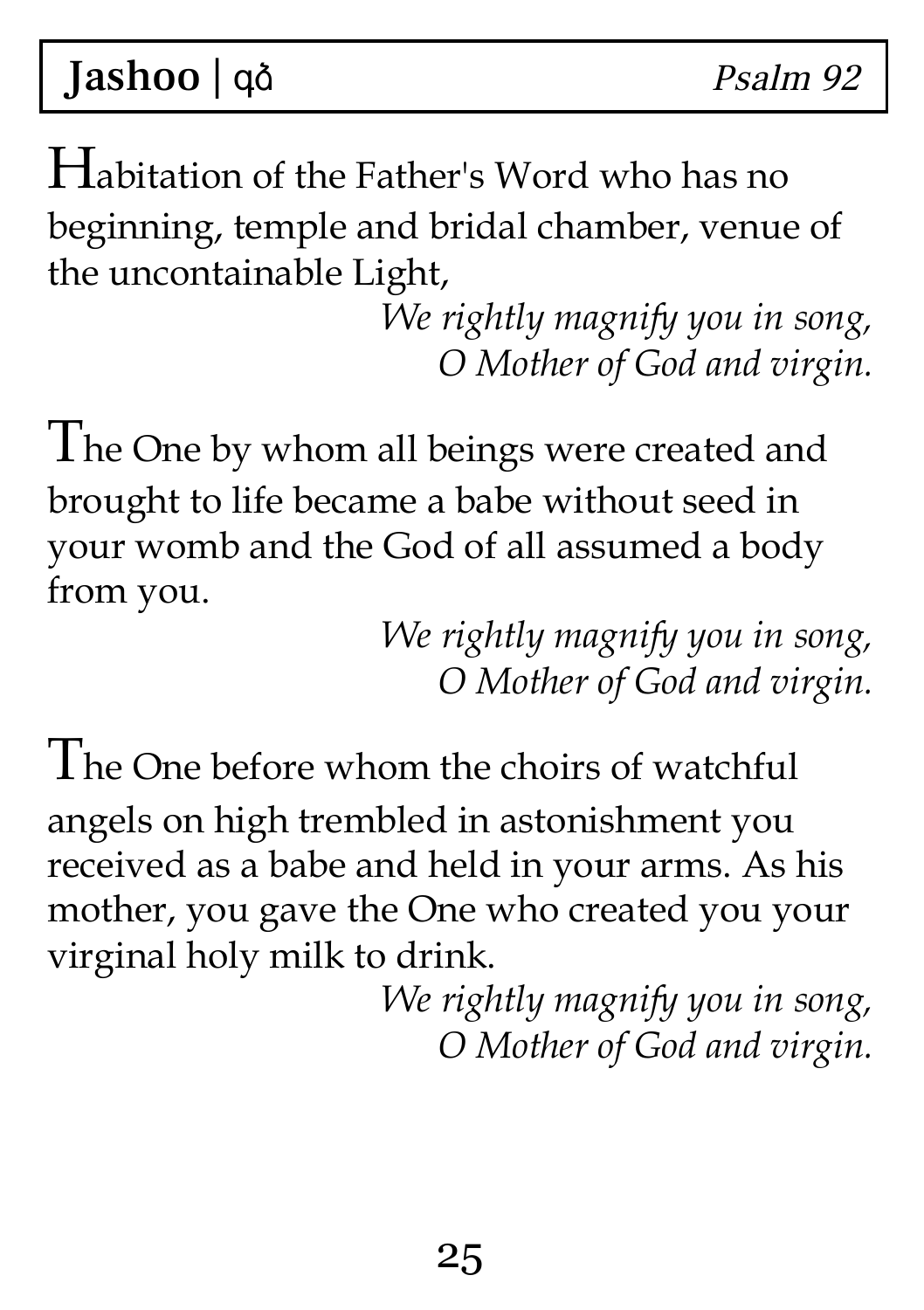### $\Gamma$ **OURTH** DAY OF **THEOPHANY** January 9<sup>th</sup> *Translation*: V. Rev. Fr. Daniel Findikyan

| Readings       | Galatians 4.1-7 Luke 1.26-38 |           |
|----------------|------------------------------|-----------|
|                |                              |           |
| Orhnutyun   qo |                              | Exodus 15 |

Today, rejoicing, Gabriel sang good news to the holy Virgin, who gave birth to the Savior of our souls.

The One whom heaven and earth cannot contain was revealed to us from the virginal womb as life, God, the visitor of mankind.

The Magi followed the shining of the brilliant star that preceded them as a sign to the birth of the Son of God.

 $\Gamma$  oday the angel Gabriel, joyously sang to the holy Virgin, saying, "Rejoice, O favored one, the Lord is with you."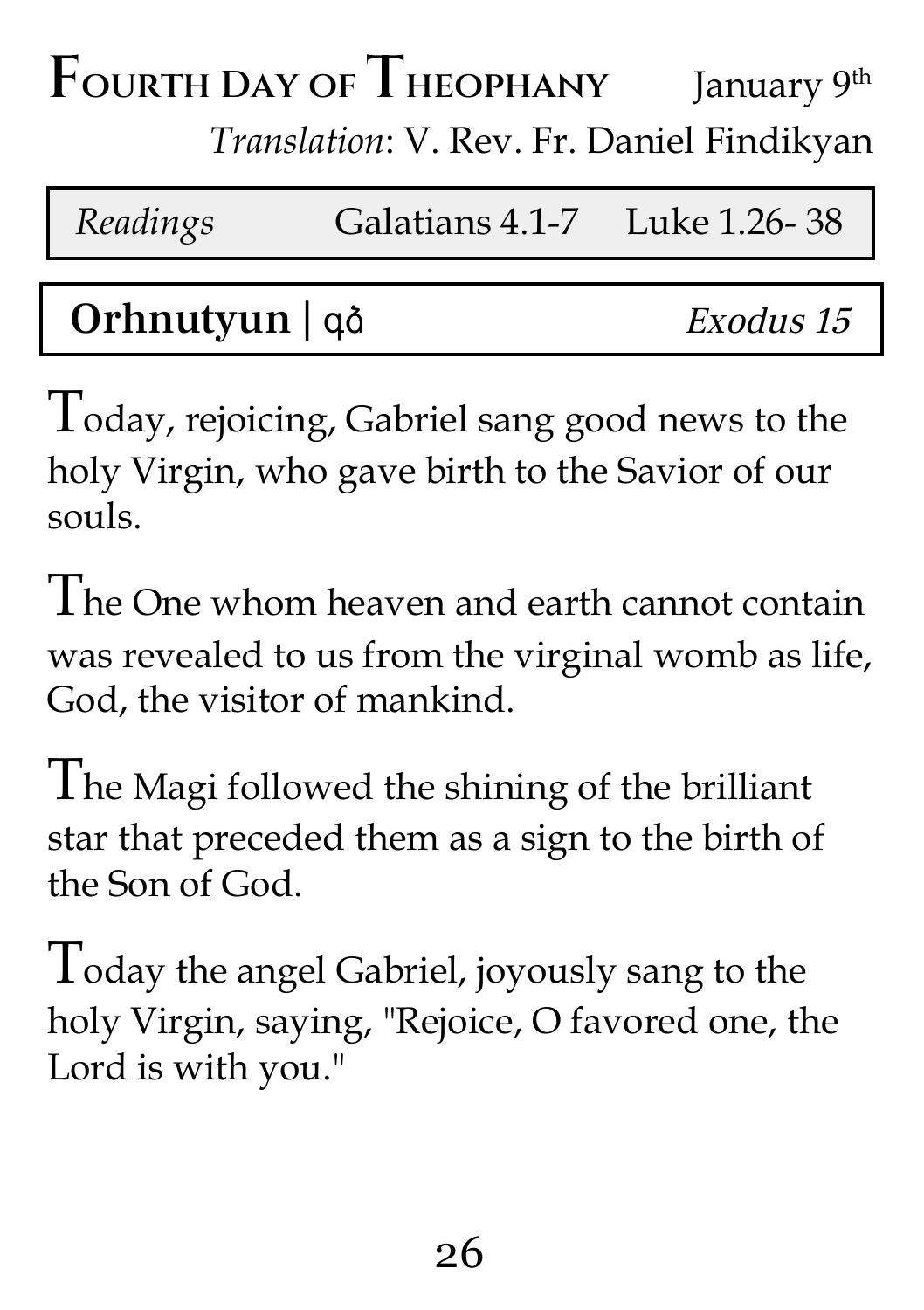Today the good news of the archangel joyously filled the holy Virgin, for the Only-begotten descended into the womb of the Virgin.

Today the universe gleamed at the good news of the holy Virgin for the Word assumed body and dwelled in us.

| Harts $\vert \eta \vert$ | Daniel 3 |
|--------------------------|----------|
|                          |          |

 $O$  God the Word without beginning, who, from the bosom of the Father, took upon yourself to dwell in the Virgin's womb.

*we extol you, God of our fathers.*

Seated with the Father upon a throne not made with hands, you were placed in a manger for unthinking [animals], O King of glory. *we extol you, God of our fathers.*

Unceasingly praised by the thrice-holy song of the four-faced [angels], you were honored with the offerings of the magi in the cave.

*we extol you, God of our fathers.*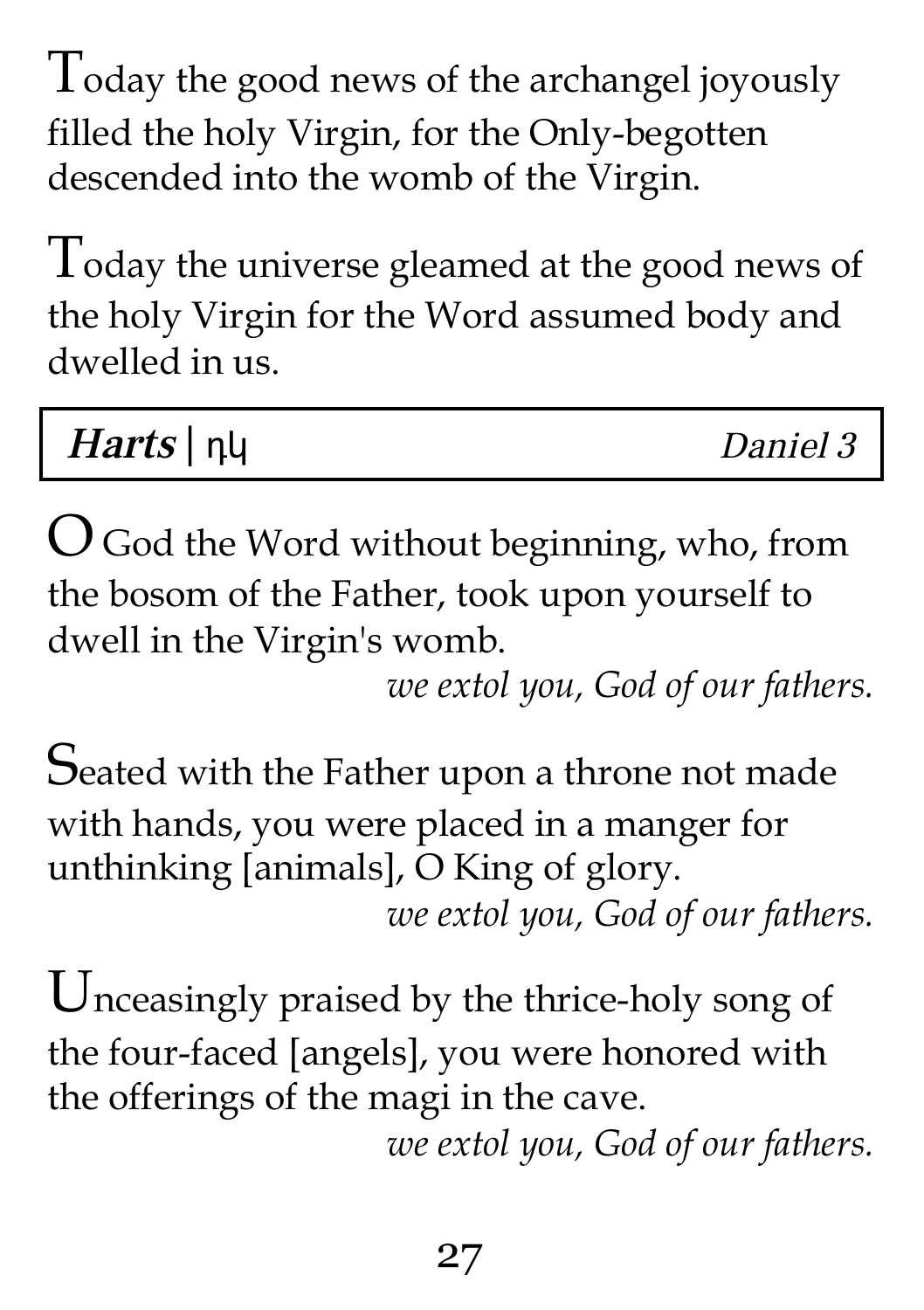✠ Bless the Lord, all ye handiwork of the Lord:

Christ, the immortal king, sharing the divinity of the Father and the Spirit; today became a child from the immaculate holy Virgin, saving us. People:

*praise him and highly exalt him forever!*

Christ, creator of creatures, sharing the glory of the Father and the Spirit, today took upon himself to be baptized by the hand of a terrestrial [man], saving us. Priests:

*praise and highly exalt him forever!*

O Mother of God, source of the unending Light that gives light to people of faith, singing in unison,

*we magnify you!*

 $\bigcirc$  splendor of human virginity, you are the angels' joy. You removed the curse. For this, O Mother of God,

*we magnify you!*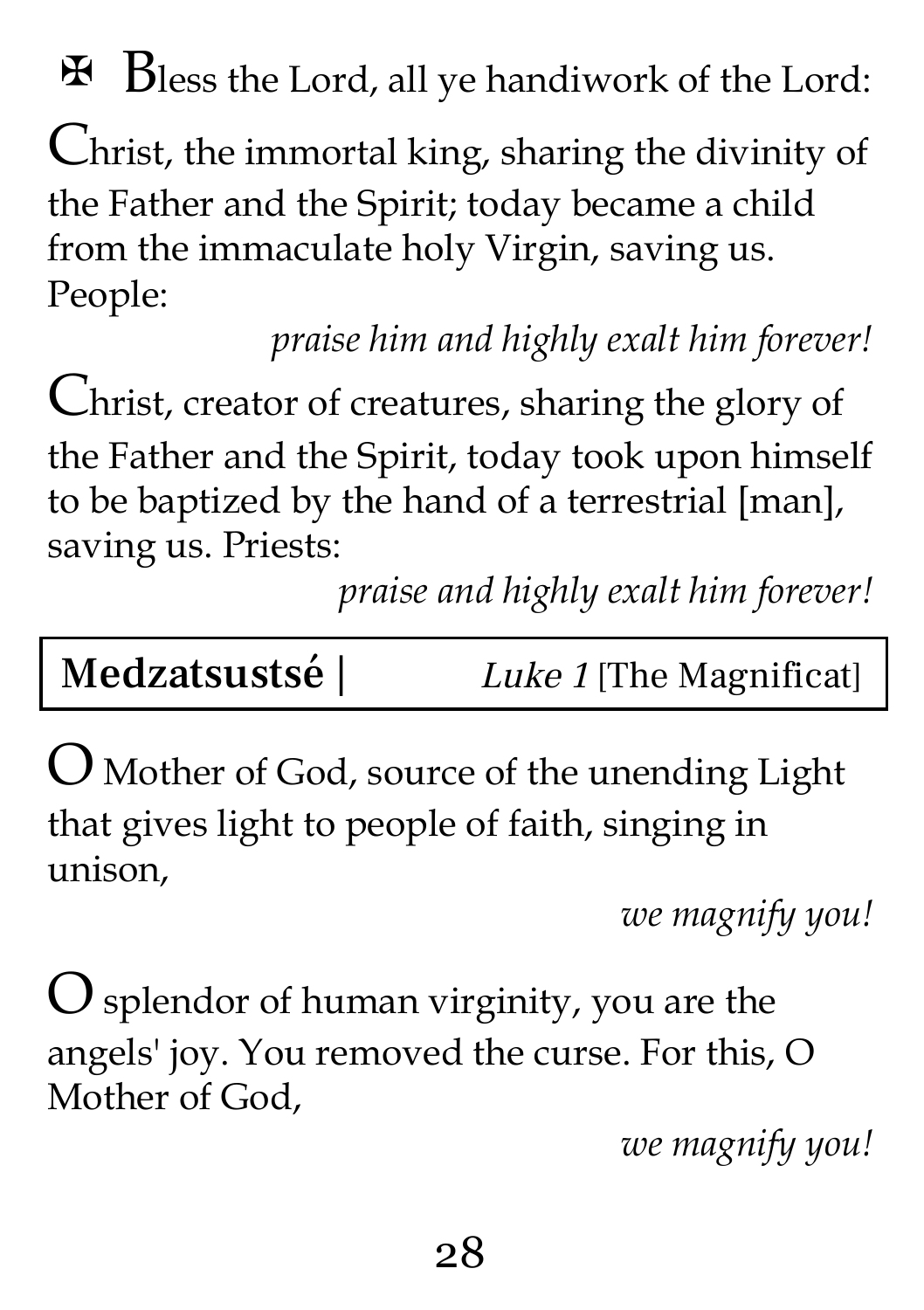O true Orient of the Sun of righteousness, whom salvation has dawned over the universe, singing in unison,

*we magnify you!*

## Voghormya | Psalm 51

We beseech you, co-eternal Son of the Father. Today with the nature of the first-created one you were born of the Virgin as God and man. *Have mercy on us.*

We beg you, co-divine Son of the Father. Today you were placed in a manger and you were honored by the angels as God and man. *Have mercy on us.*

We entreat you, true Holy Spirit. Today in the appearance of a dove you were revealed to the world as God.

*Have mercy on us.*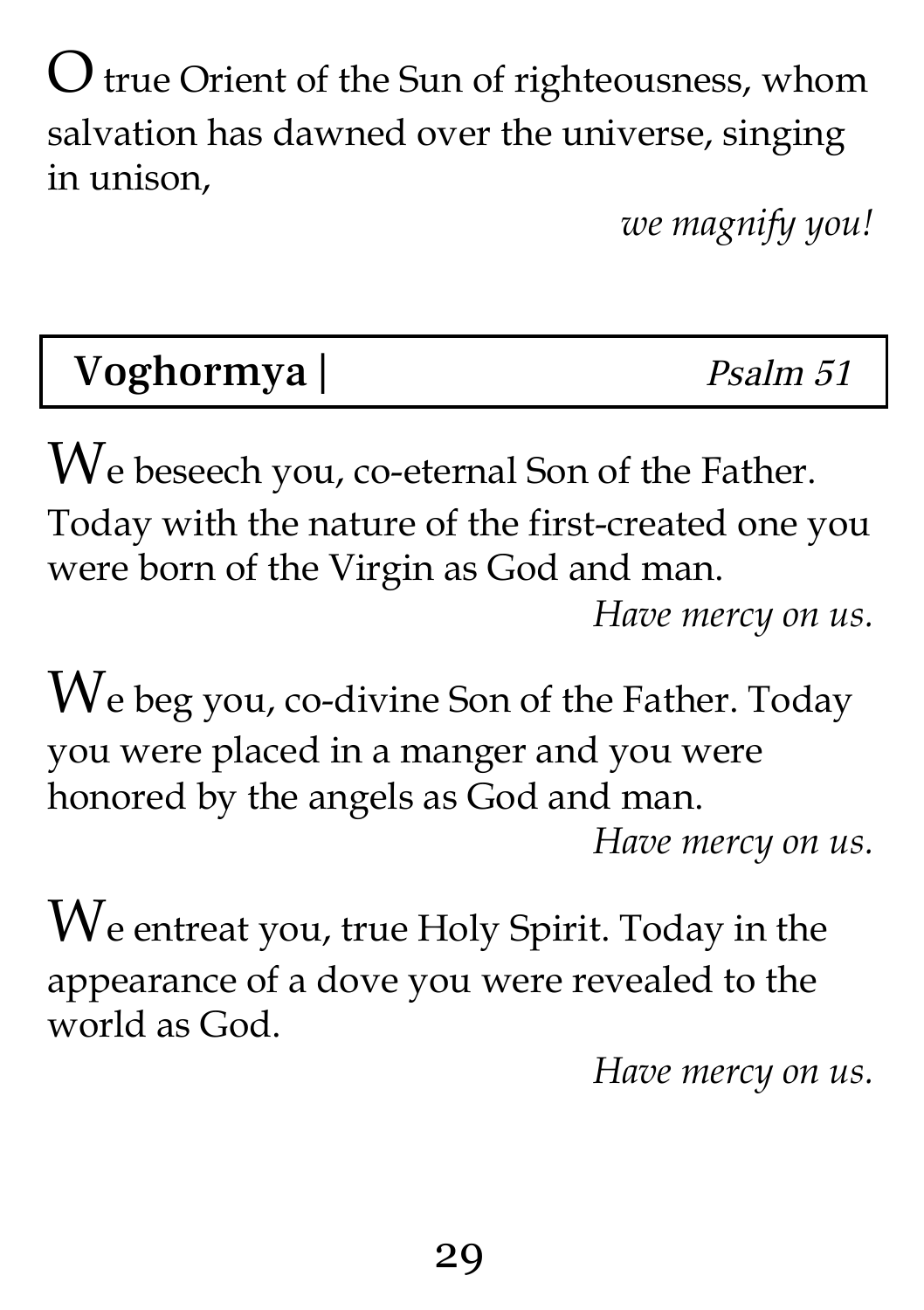Der Hergnits | Psalms 148-150

Dwelling with the Father upon the fiery throne and ministered to by the angels, today, by the Father's will you were revealed on earth with a body, by virtue of a virginal birth.

> *With the bodiless armies we unceasingly sing your praises.*

I<sup>n</sup> the presence of whom the troops of the thrones, assembled with the Seraphim, trembled in terror, covering their faces with their wings like veils, today you were fed like a babe from the breasts of the virgin out of your love for mankind.

*With the bodiless armies we unceasingly sing your praises.*

From inexplicable glory you lowered yourself to earth and bore the infirmities of earthly nature. Today, out of your love for mankind, you restored to life the sinful first father.

*With the bodiless armies we unceasingly sing your praises.*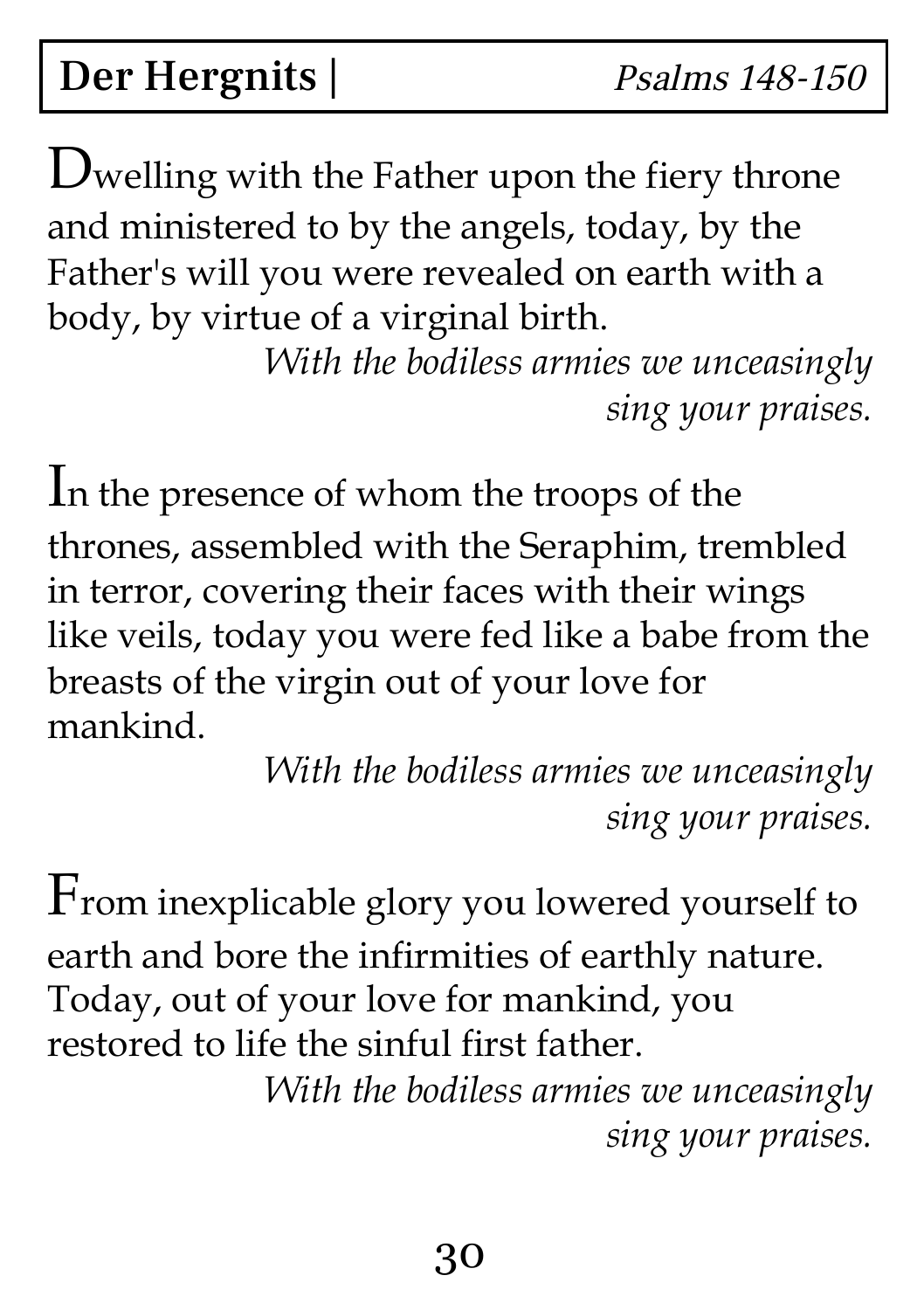## Jashoo | på Psalm 92

 $\bigcup$  Virgin and Mother and dwelling of the divine incarnation, we thank you and exalt you, who gave birth to the Savior of life for the human race. For this, O Mother of God and Virgin, we sing your praise as,

*mother and handmaiden of our Savior.*

The Offspring of the Father, of the timeless Ancient of days forever, in time dwelled in your womb but was not separated from the Father. For this, O Mother of God and Virgin, we sing your praise as,

*mother and handmaiden of our Savior.*

Not only the children of mankind, but also the supernal powers, the choirs of bodiless ones from heaven, the fiery watchful ones and angels give thanks and exalt and glorify the,

*mother and handmaiden of our Savior.*

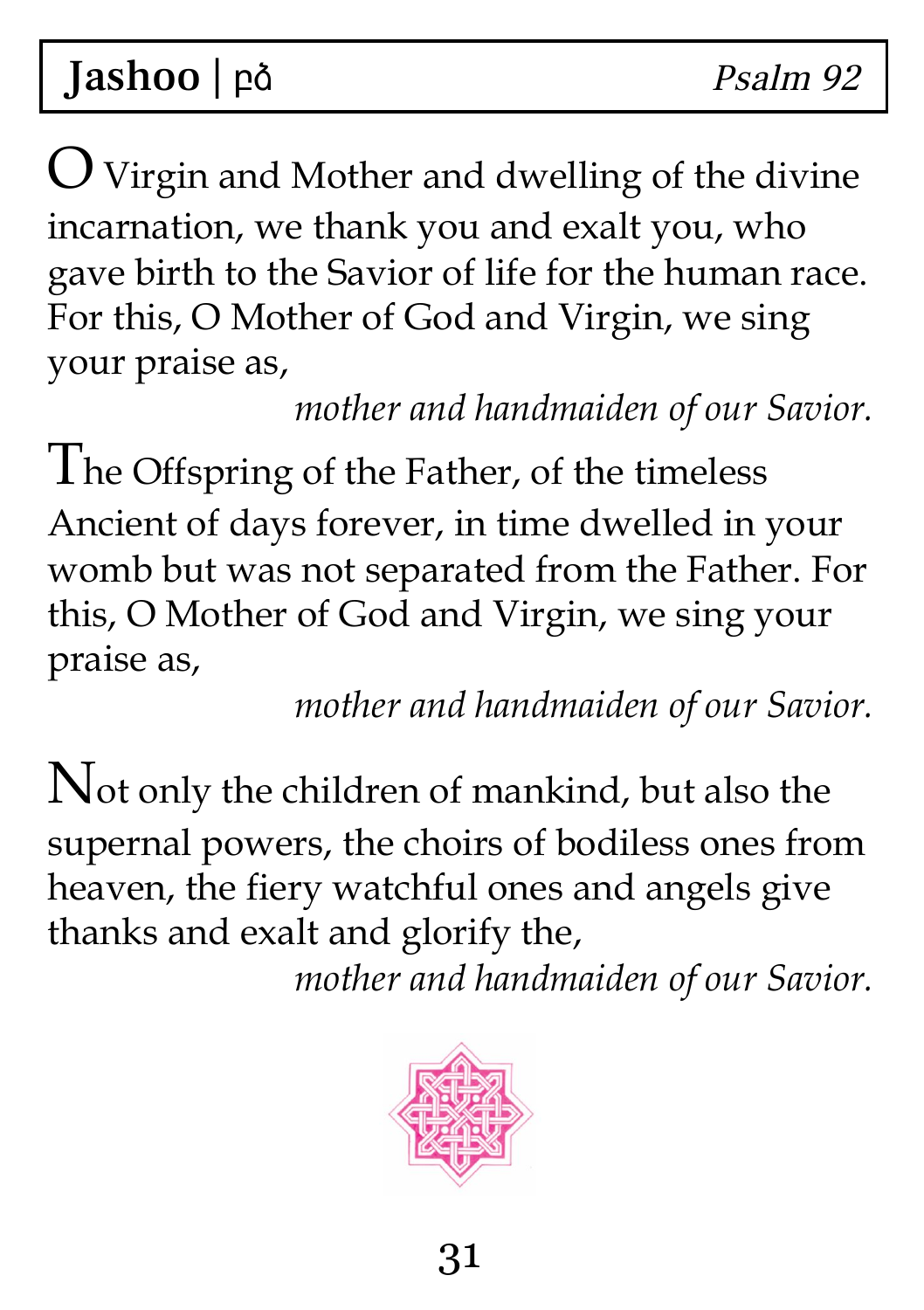#### $F$ **ifth Day of Theophany** January 10<sup>th</sup>

*Translation*: Rev. Dn. Timothy Aznavourian

| Readings | Hebrews 12.18-27 Luke 1.39-56 |  |
|----------|-------------------------------|--|
|----------|-------------------------------|--|

### Orhnutyun | qδ *Exodus 15*

 $T$ oday, the Word become flesh  $-$  who is upon the throne of glory with the Father  $-$  is born from the Holy Virgin, [in turn] giving birth to the gift of adoption for the universe.

Today, the Lord of all, the unconfinable Word of the Father, reclines in a stable of non-rational animals and rests upon the cherubim.

H<sup>e</sup> who is the very same; the ray of light of the Father's glory, requested to be baptized by John in the rushing current of the Jordan, inviting the universe with an apostolic calling.

Let us in faith receive the one borne from the holy Virgin into our hearts, as Simeon once did into his arms.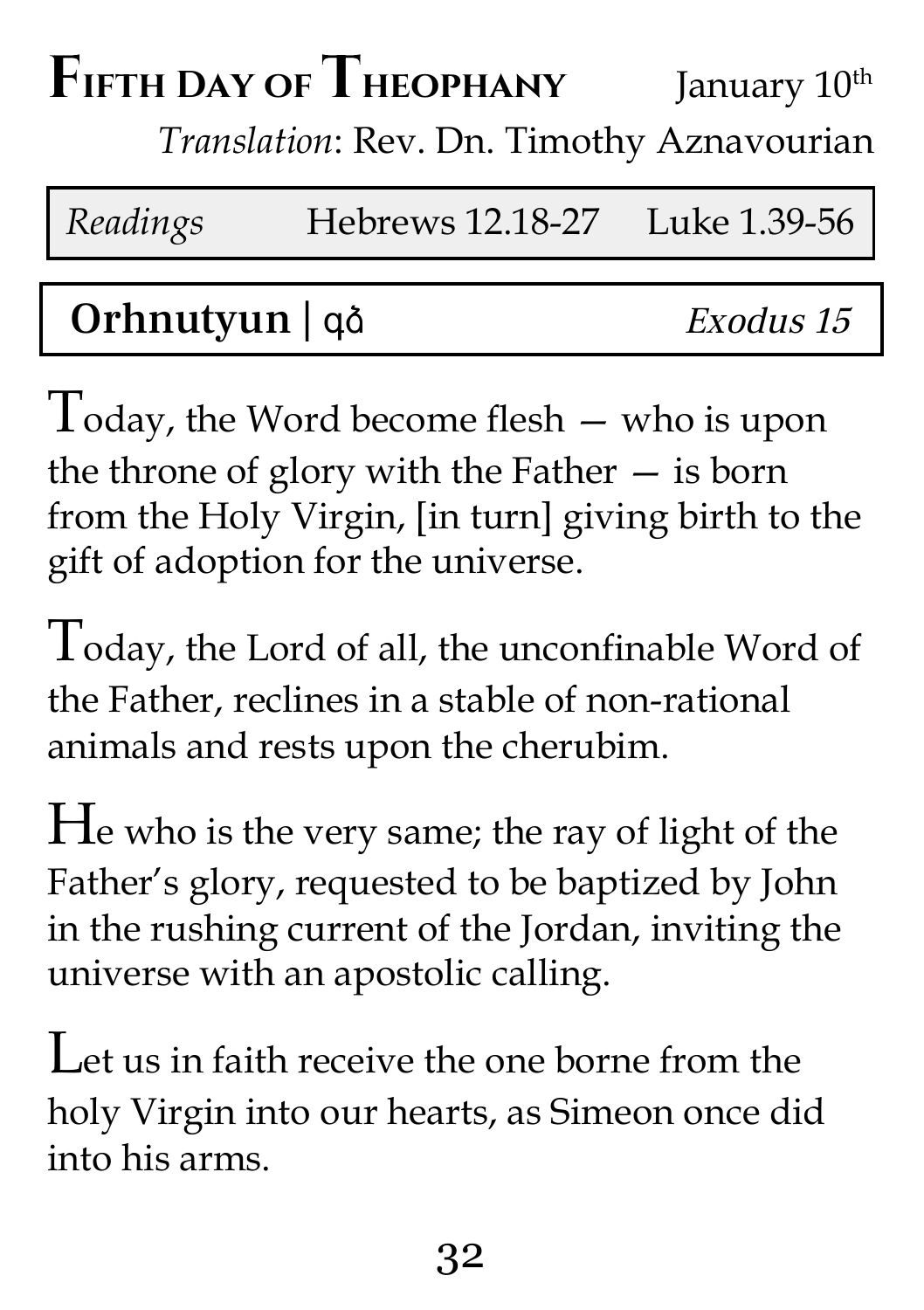Let us bless Him sent from the Father, who was contained in swaddling clothes for us, and saved us from the curse of Adam.

Rejoice, <sup>O</sup> waterless desert! And flourish in faith and blessedness from now on, for Christ has revealed hope to the Heathens.

| Harts $\vert \eta \vert$ | Daniel 3 |
|--------------------------|----------|
|--------------------------|----------|

God without beginning, Sun of Righteousness who appeared from the indescribable bosom of the essence of the Father,

*we sing your praises with the angels, O God of our fathers.*

O Word, co-essential with the Father who without change took body from the Virgin and humbled yourself from heaven to save Creation, *we sing your praises with the angels, O God of our fathers.*

 $\bigcup$  Co-Truth of the Holy Spirit not leaving from the inscrutable glory of the Father, you who being uncreated were contained in swaddling clothes, *we sing your praises with the angels, O God of our fathers.*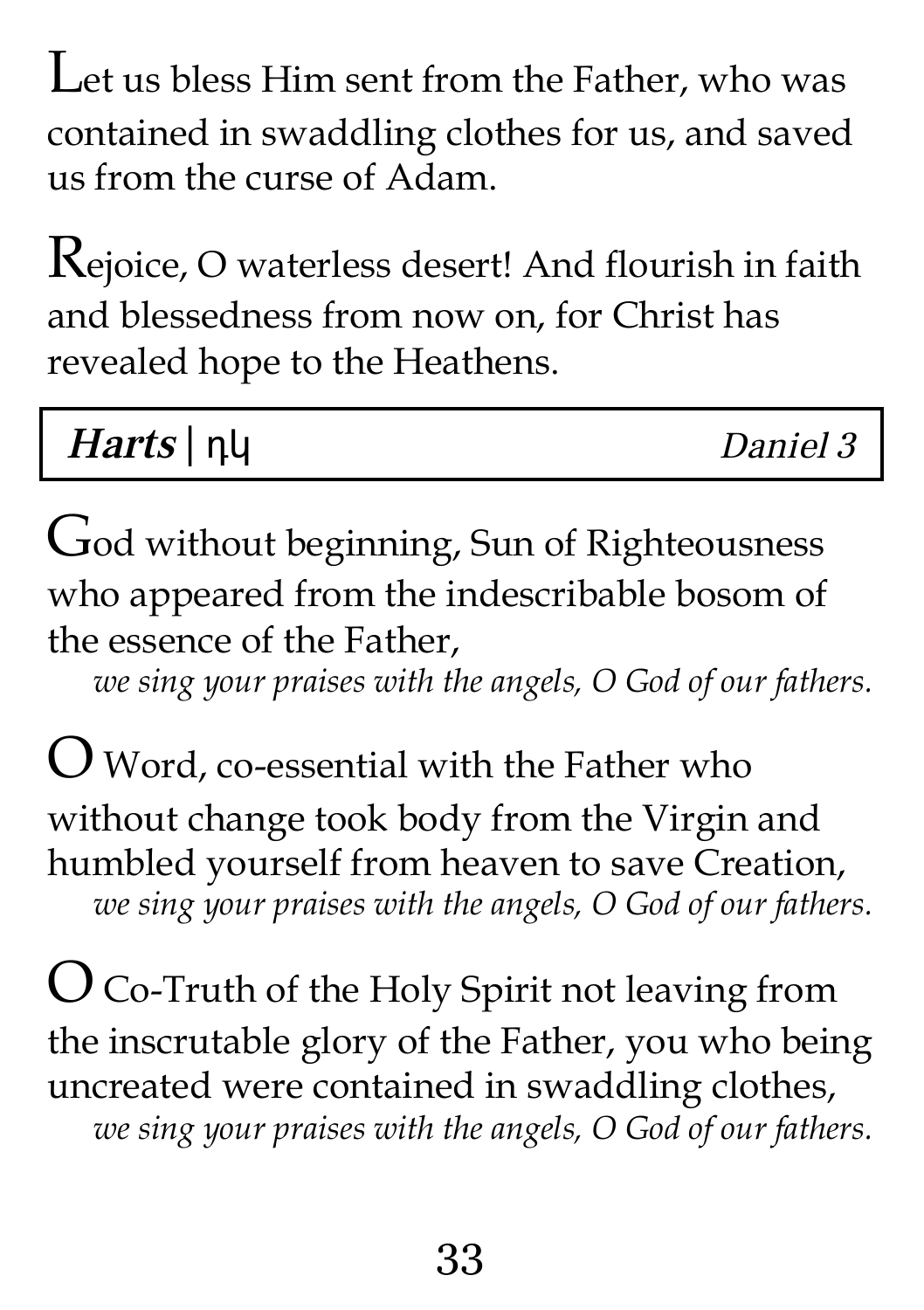✠ Bless the Lord, all ye handiwork of the Lord: *with one voice and lift him up forevermore!*

The Word who was sent from the Father and the Inscrutable One who took body from the Virgin, *bless with one voice and lift him up forevermore!*

Him born of the holy Virgin and Bread of Life placed in the feeding trough of non-rational animals:

*bless with one voice and lift him up forevermore!*

The one who was worshipped by the magi and baptized by John in the Jordan:

*bless with one voice and lift him up forevermore!*

Bearer of God and holy woman, who bore God the Word in the womb by a seedless pregnancy, *with unceasing song, we magnify.*

You, mother of virginity and pregnancy of light, and nuptial chamber of the unspeakable Word betrothed to and living in you,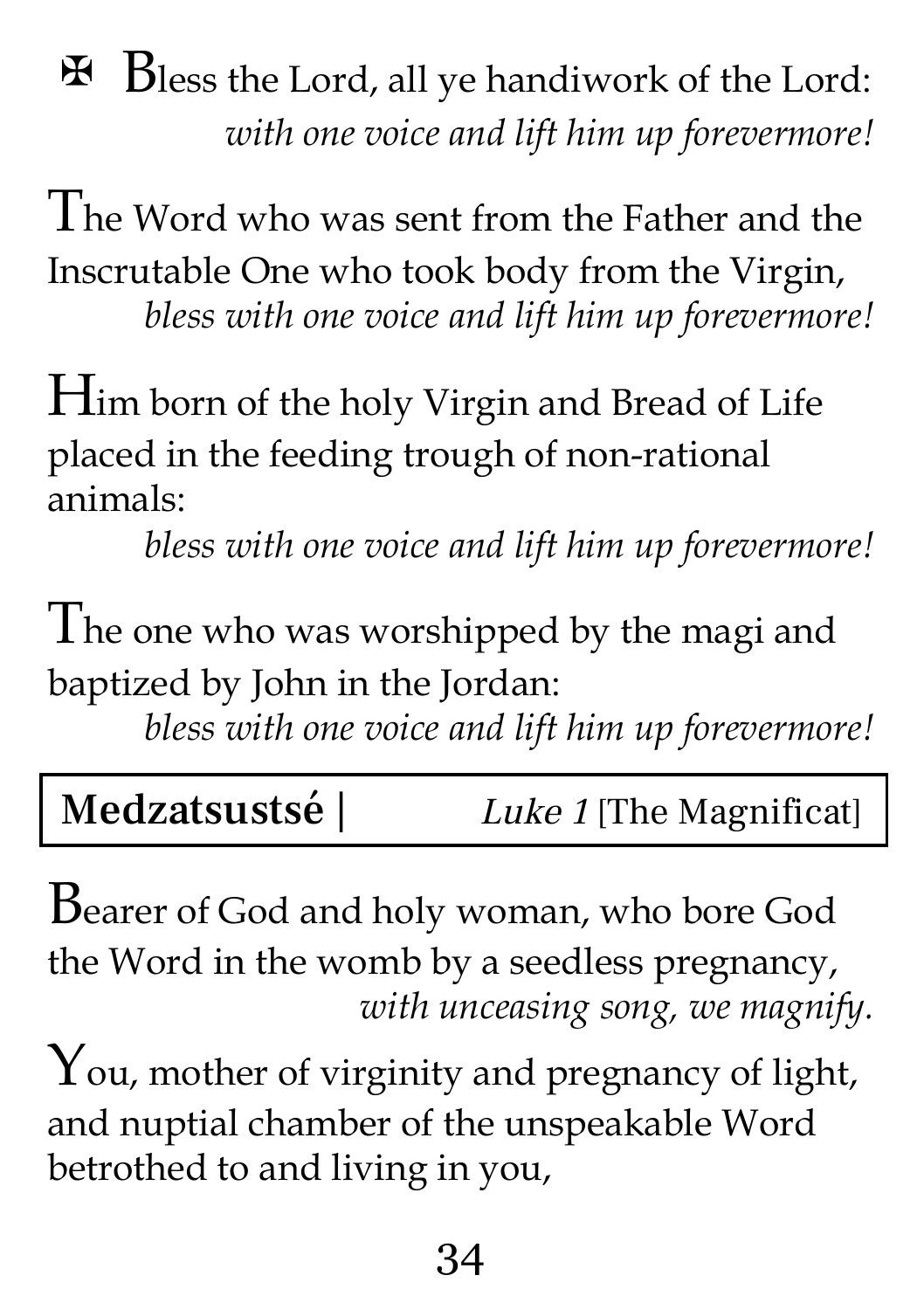*with unceasing song, we magnify.*

Through you, the stamp of damnation was dissolved and through you the the fallen mother laden with sin stood up, 2 for which Bearer of God and Virgin,

*with unceasing song, we magnify.*

| Voghormya | Psalm 51 |
|-----------|----------|
|-----------|----------|

God the Word, who **WAS** [Էրն] from the beginning with God, form of the Uncreated and co-existent with the Holy Spirit; at the end of these days he is known by taking body from the virgin womb,

*for the salvation of the human race.*

Before the ages, pre-eternal Son, today appearing upon earth as perfect God and perfect man; being wrapped in swaddling clothes, becomes and is put into the feeding trough of non-rational animals,

*for the salvation of the human race.*

<sup>2</sup> Eve; *nakhamayr* 'first-mother'.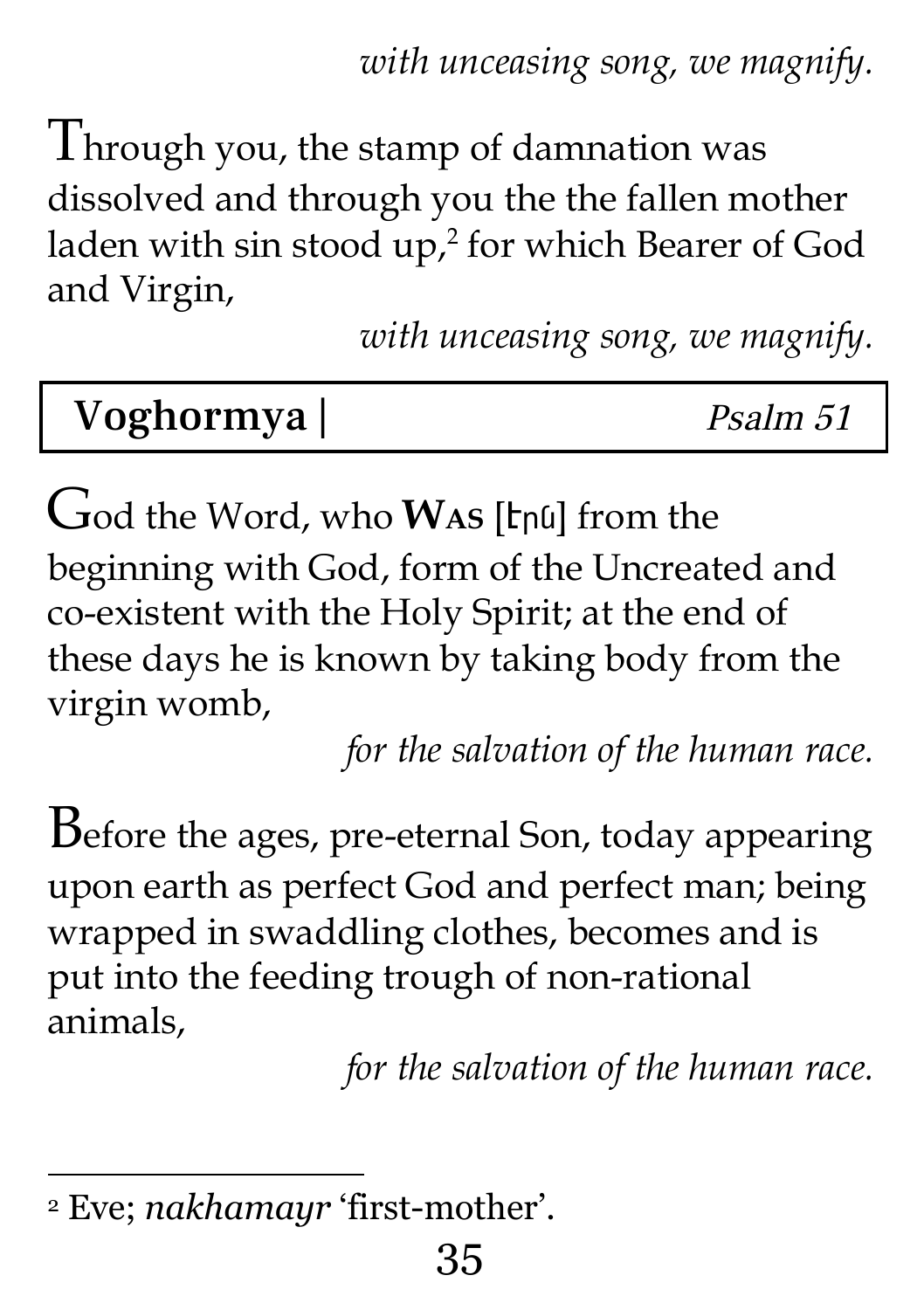The Sun of Righteousness appears in Bethlehem in Judea, today the Uncreated One is worshipped by the magi come from the East, and is doxologized by the shepherds in the open air, *for the salvation of the human race.*

### Der Hergnits | Psalms 148-150

H<sup>e</sup> who is unseen and unexaminable by even the most excellent of the four-faced angels, <sup>3</sup> you came for our salvation O King of immortals, blessing to the Sender.

The Archangel is sent by the fiery seraphim; he says: the Lord and Creator, the one sent from the Father is born from you — he is the Savior.

H<sup>e</sup> is baptized in the Jordan, with the testimony of the Father and Spirit. The children sang, "Hosanna $<sup>4</sup>$  in the heights! Blessing to the Son of</sup> David!"

<sup>3</sup> Ezekiel 1.5-11

<sup>4</sup> Heb. "Praise be!"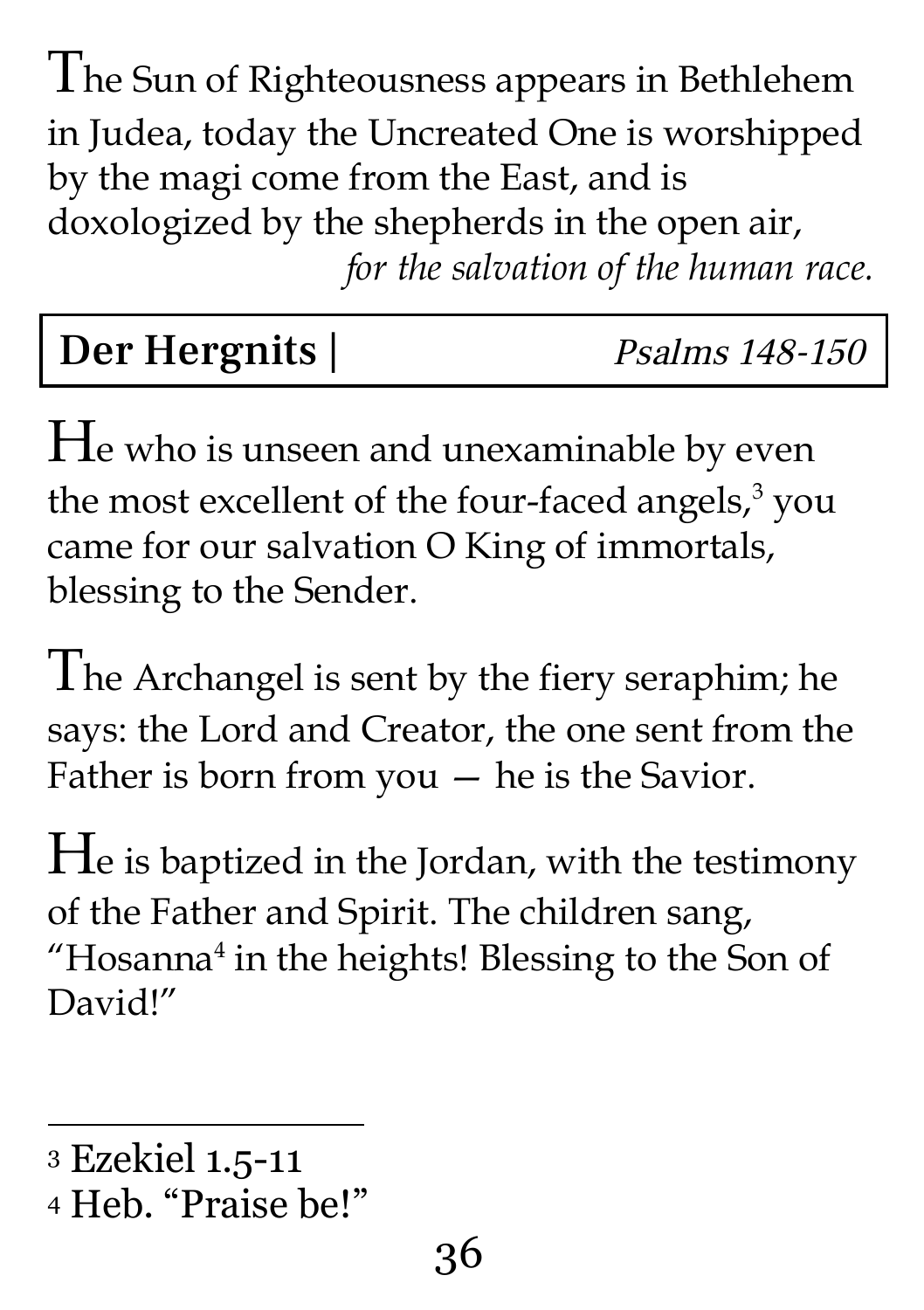### Jashoo | på Psalm 92 Translation: Rev. Abp. Tiran Nersoyan

You are the incomprehensible king of heaven and earth, triumphant Unfading flower, uncondemned scion, come forth anew from the foot of Jesse; Isaiah had aforetime proclaimed thee to be the vessel of the sevenfold gifts of the Spirit; Mother-of-God and virgin,

*we magnify thee.*

Of our savoury fruit thou reasonable bough, from which was gathered for us the cluster of grapes for the inexhaustible joy of those who were sorrowful because of the tasting of the Tree of Knowledge. O holy immaculate [one], *we magnify thee.*

Having led <sup>a</sup> spotless life in the flesh, thou wast this day shrouded by the apostles, but at the behest from above thou wast translated into the kingdom of thy Son and our God. O intercessor for us confessors [of the faith],

*we magnify thee.*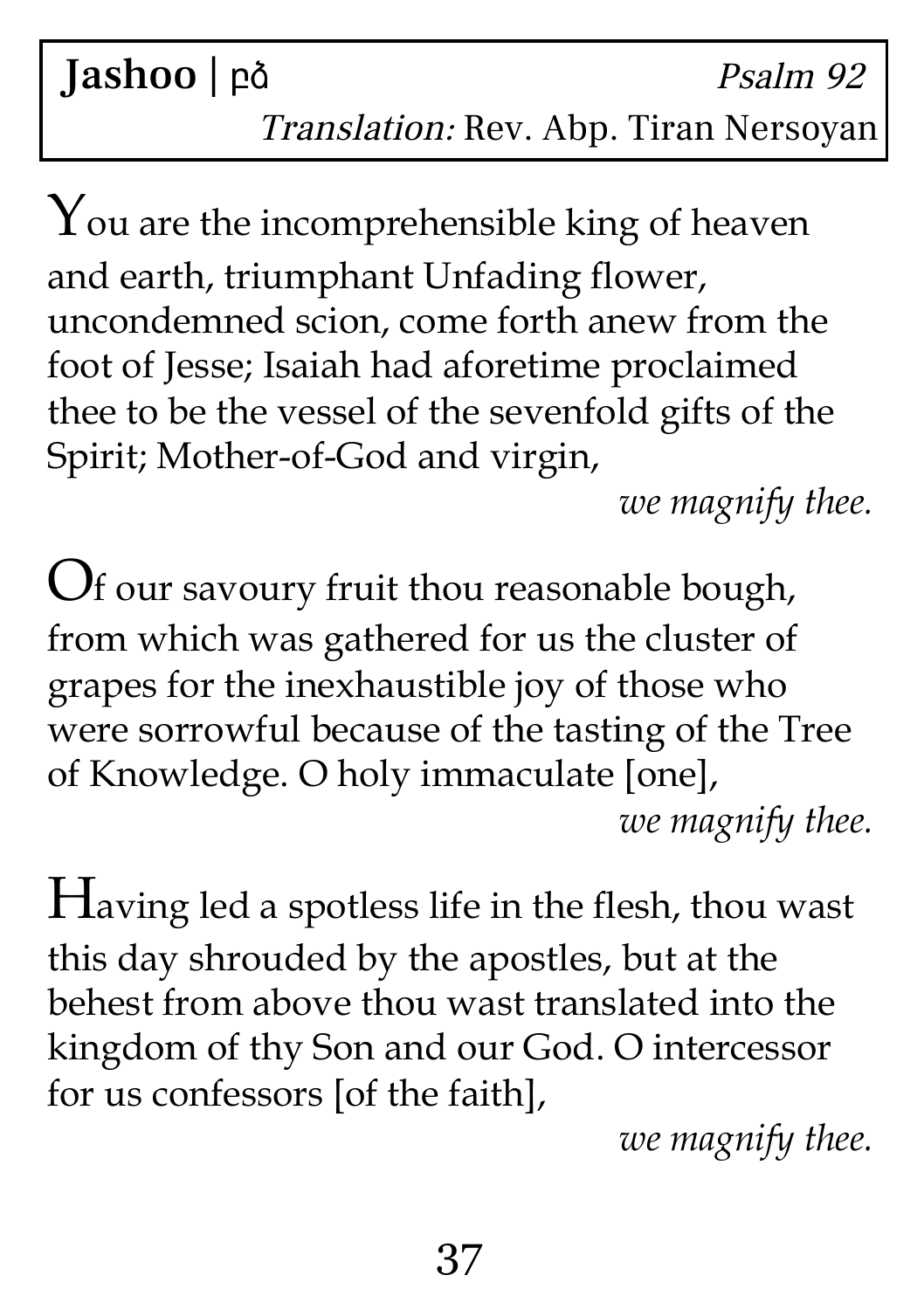#### $S$ **ixth Day of Theophany** January 11<sup>th</sup>

*Translation*: Rev. Dn. Timothy Aznavourian

*Readings* 1 Thessalonians 4.12-17 John 11.1-46

### Orhnutyun | գձ Exodus <sup>15</sup>

Beginningless giver of the vision of your glory, who worked miracles in us, unspeakably coming as offspring, has today revealed joy to the universe.

With the co-singing of the bodiless spirits and a fiery, glowing column of the transparent fire-bearing cloud in the cave; today the shepherds became colleagues of the angels' vision.

The birth of light was completely encompassed; the magi following the stars which predicted His birth in a cave, there they offered gifts to the divine offspring.

Beginningless Son who are with the Father and Holy Spirit in your essence, humbled yourself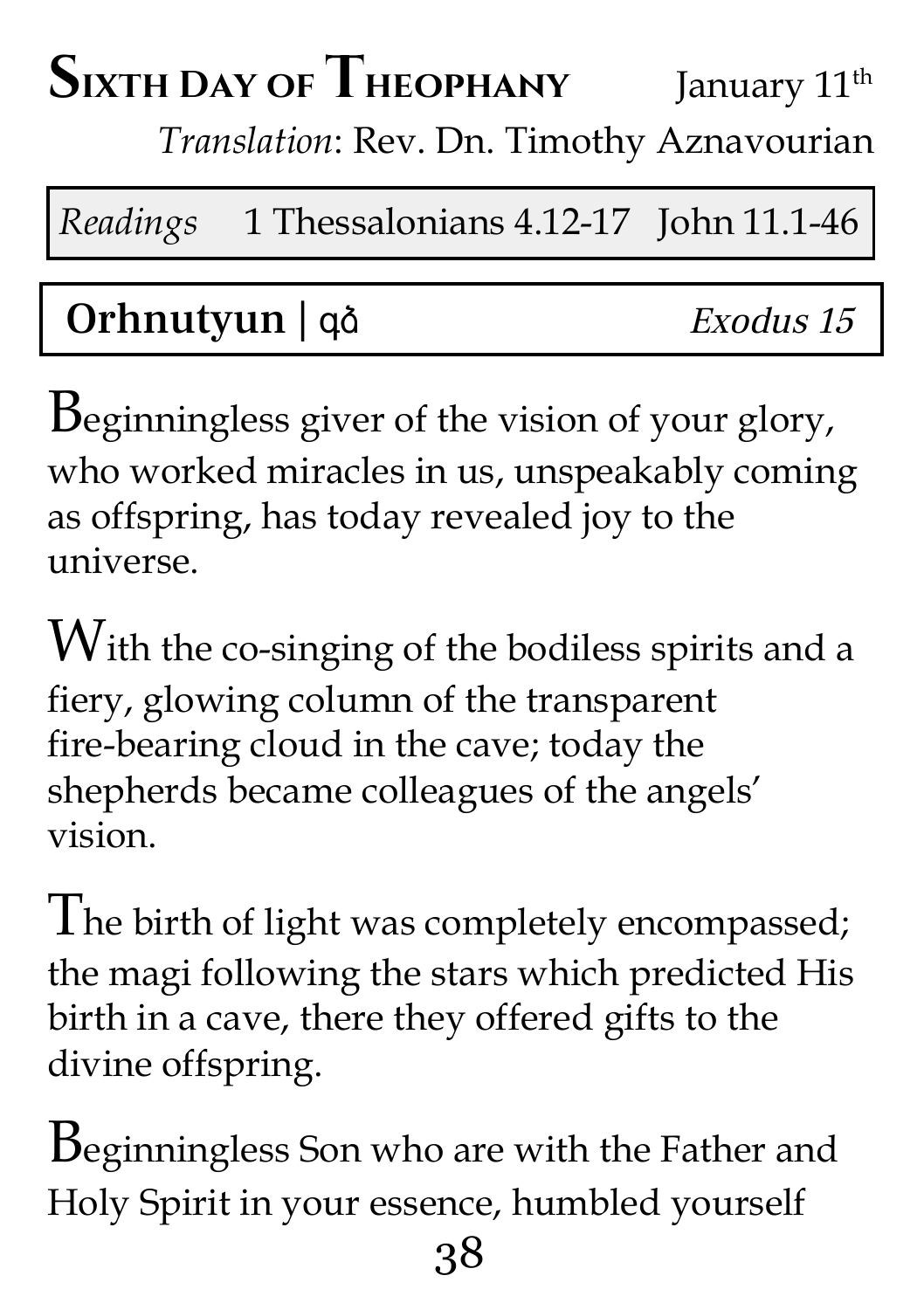from the paternal bosom. Becoming human you took body from the Virgin, you cancelled the triumph of the death of the sins of the forefather.

*We sing to you with the army of angels among the shepherds: Blessed are you, O Christ, pre-eternal Word.*

Son before the ages, today you were born from the Father, the ray of the glory and offspring of the unabandonable Light; reclining in the feeding trough of non-rational animals and in the waypost of the cave through a star-foretold vision,

*We sing to you with the army of angels among the shepherds: Blessed are you, O Christ, pre-eternal Word.*

Christ, king of glory and Creator of all. God, mighty ruler and Father of the coming light, today having come as a child in your unchangeable essence,

*We sing to you with the army of angels among the shepherds: Blessed are you, O Christ, pre-eternal Word.*

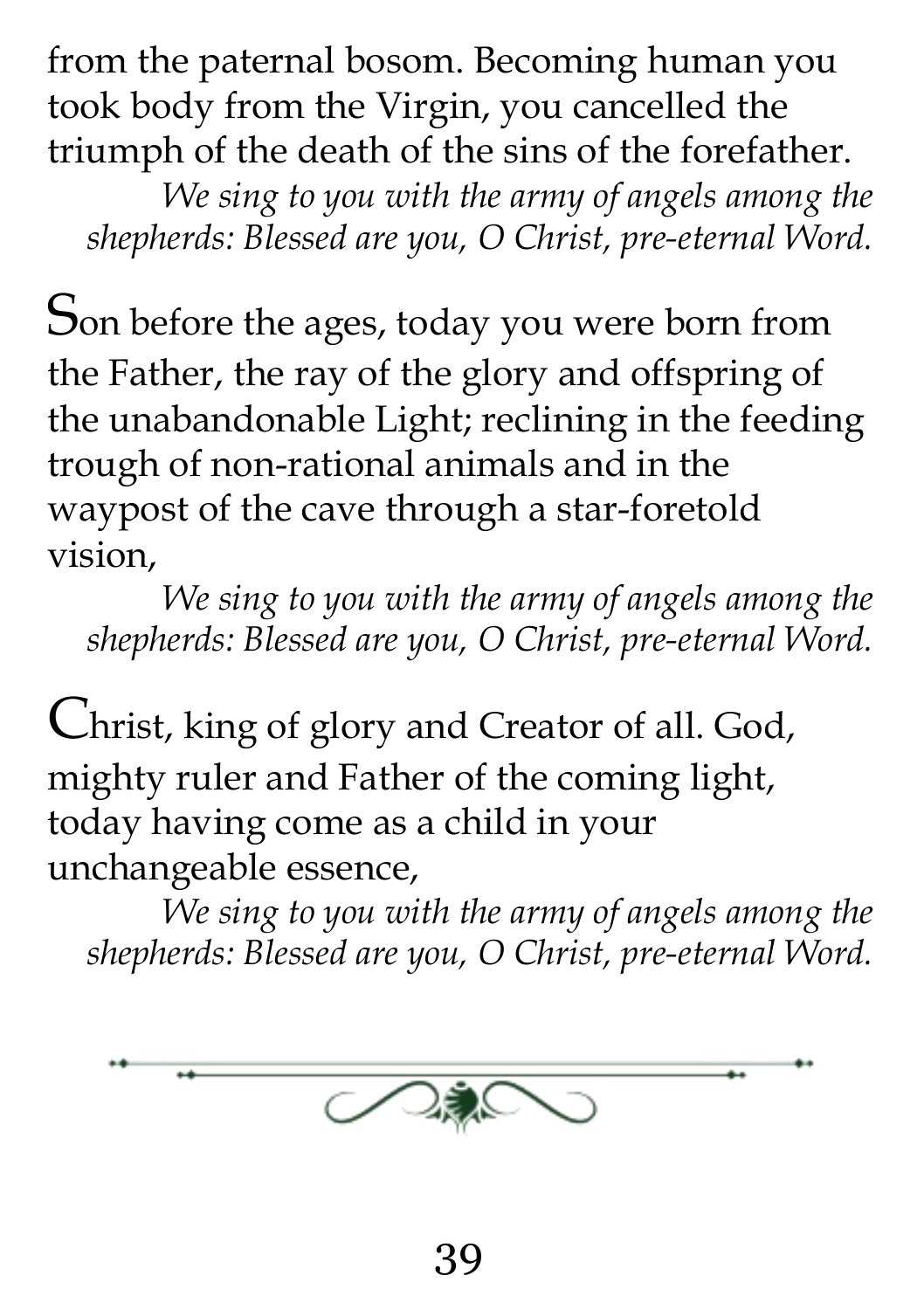Harts | ημ

You who humbled yourself from the paternal bosom in order to reside in the womb of the Virgin,

*O God of our fathers.*

 $\gamma$  ou who had pity upon the earth and were born free of disease, you freed those born of disease, *O God of our fathers.*

We sing your praise, co-essence of the Father and the Spirit with unceasing song, *O God of our fathers.*

✠ Bless the Lord, all ye handiwork of the Lord: *Bless and lift up the Light, Wisdom and Word sent from the Father, him who is co-essential with the Father and Spirit.*

The promised king born of the holy Virgin; the one worshipped by the magi,

*Bless and lift up the Light, Wisdom and Word sent from the Father, him who is co-essential with the Father and Spirit.*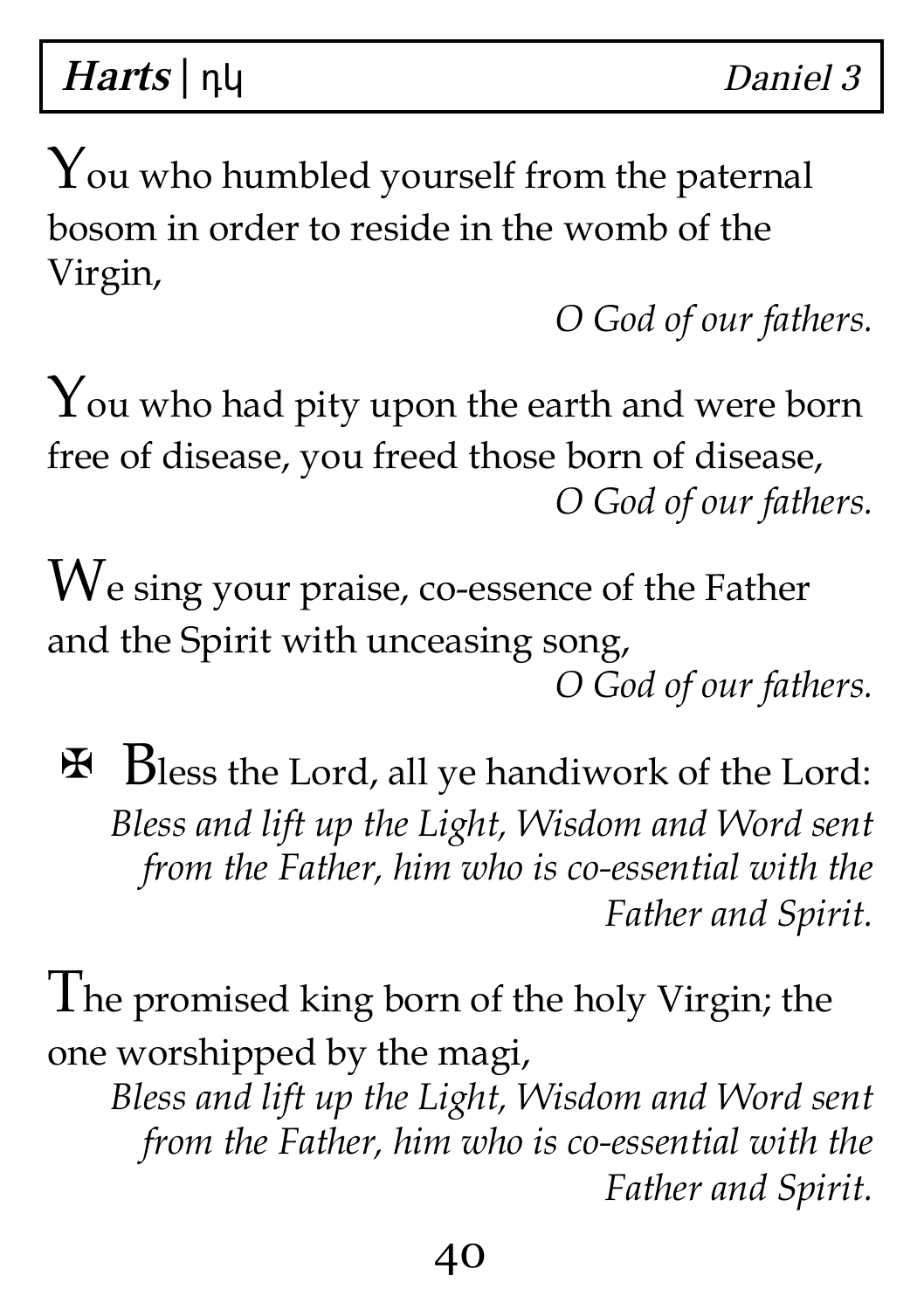Him, who descending into the water, cleansed the Jordan; and baptized of John,

*Bless and lift up the Light, Wisdom and Word sent from the Father, him who is co-essential with the Father and Spirit.*

Medzatsustsé | Luke 1 [The Magnificat]

Holy Bearer of God, Virgin who bore Him who is unspeakable,

*Forever are you blessed.*

Who bore God the Word – the co-Creator with the Father who is from the beginning  $-$  in your womb,

*Forever are you blessed.*

Heavenly Door and Pristine Bride, Ezekiel saw you,

*Forever are you blessed.*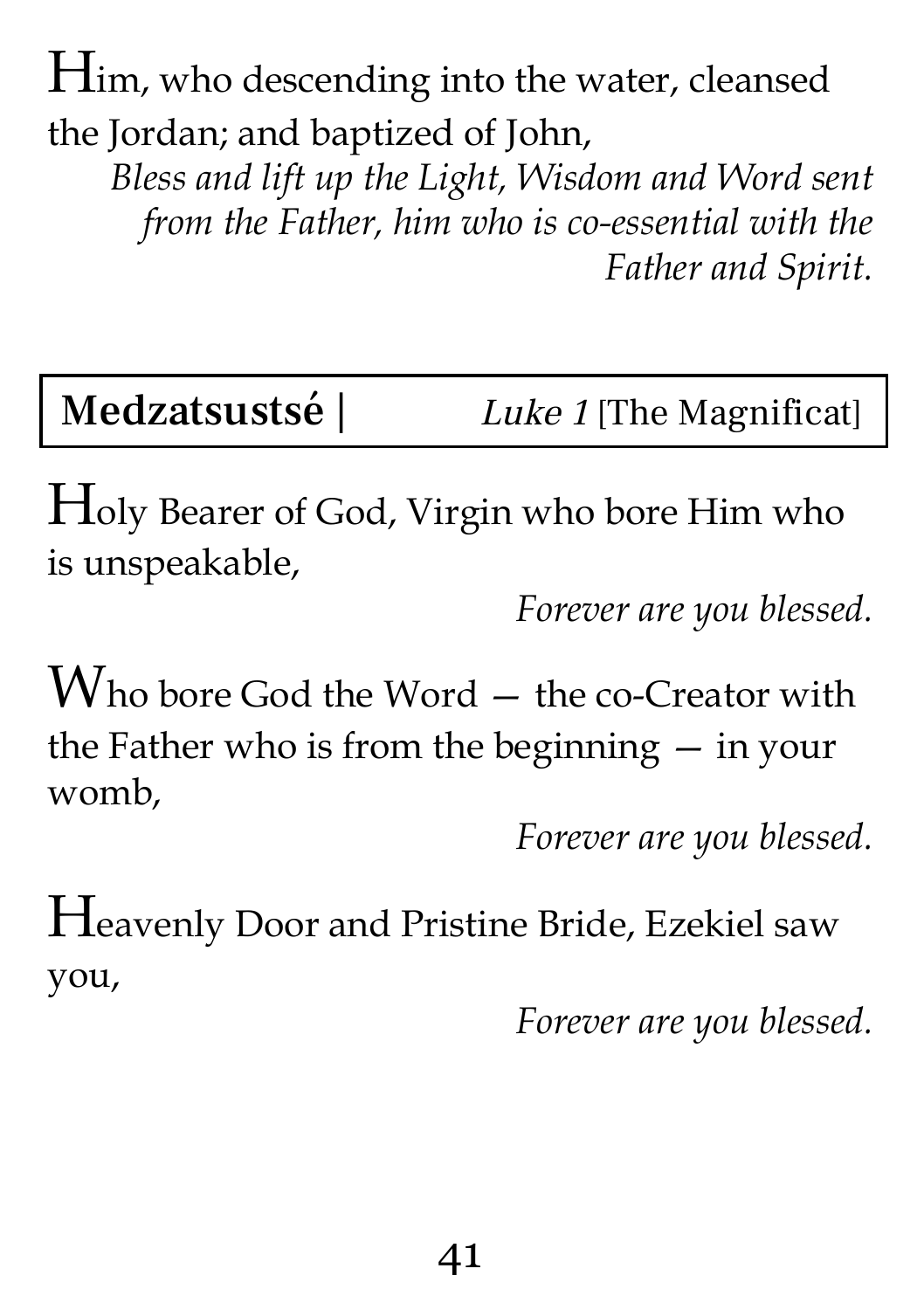Your miraculous birth from the holy Virgin was today shown to the human race, co-Beginningless Word and co-essence of the Father.

The earth has rejoiced with you having been revealed, O Lord, and Adam has been renewed from the first tresspasses of his sin.

The class of shepherds glorified your all-life giving arrival to the world, you who appeared to your creation.

Der Hergnits | Psalms 148-150

Today, the Exalted Word has been revealed to us, reclining in the feeding trough of non-rational animals, O Lamb and Heavenly Bread.

Today, the watchful angels of heaven rejoice, witnessing the awe-inspiring, awesome and miraculous Birth, by which light was shown to the world.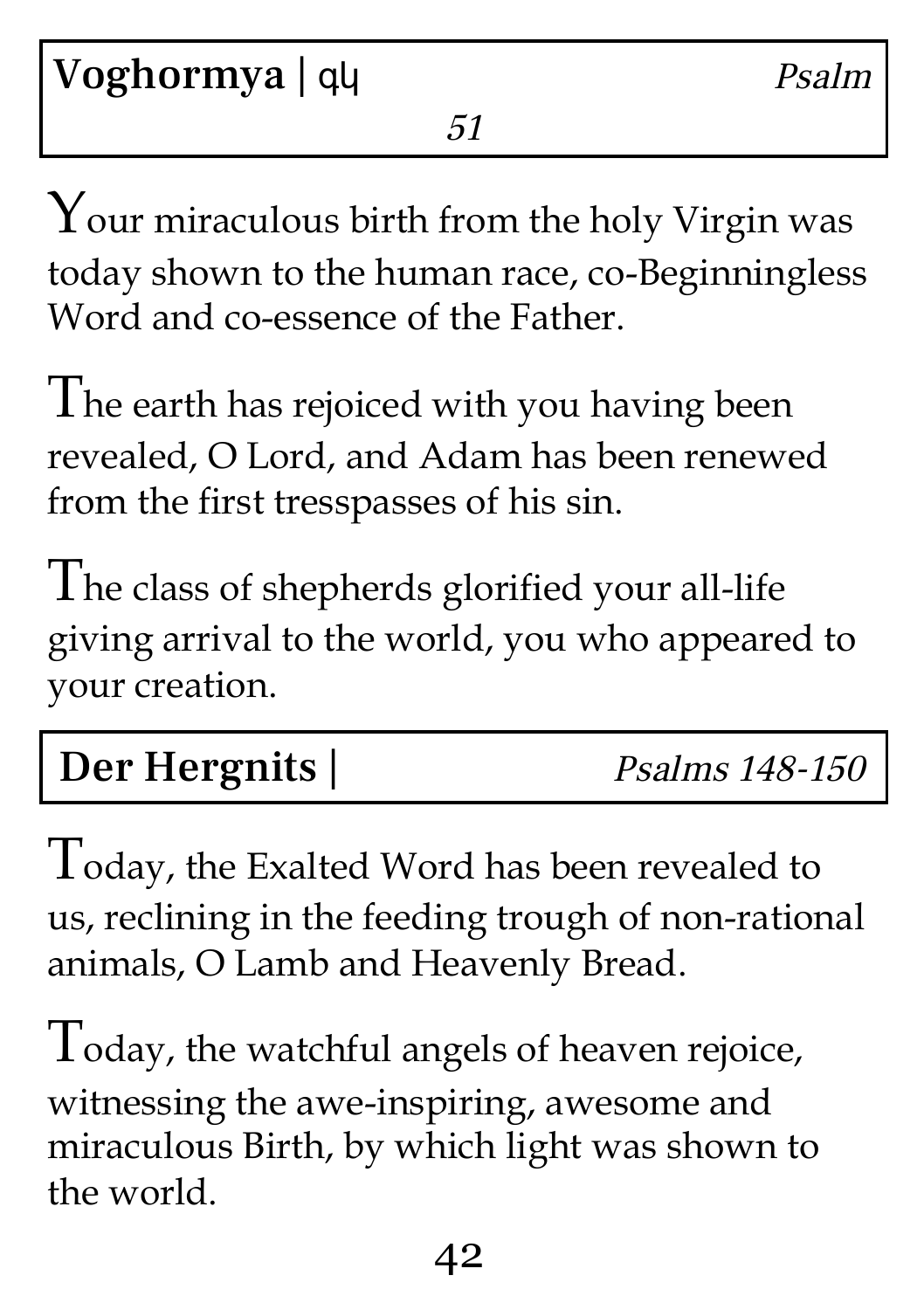$\text{As}$  the watchful angels were descending to glorify Him, they saw a column of a cloud of light working upon the fire-filled rock, O class of joyous shepherds.

| Jashoo   på | Psalm 92 |
|-------------|----------|
|-------------|----------|

The class of bodiless angels sing your praises, <sup>O</sup> Father before the ages. With a sound of song they cry out and plead:

*O God of gods and Lord of lords, who is Savior.*

You sent your Only-Begotten to take body from the holy Virgin, and to be spotlessly born from an incorruptible womb, taking up our infirmities, *O God of gods and Lord of lords, who is Savior.*

 $A$  good gift was revealed to the heathens in Jerusalem, that the Creator of eternity having become a boy, calls [us] to the adoption of life, *O God of gods and Lord of lords, who is Savior.*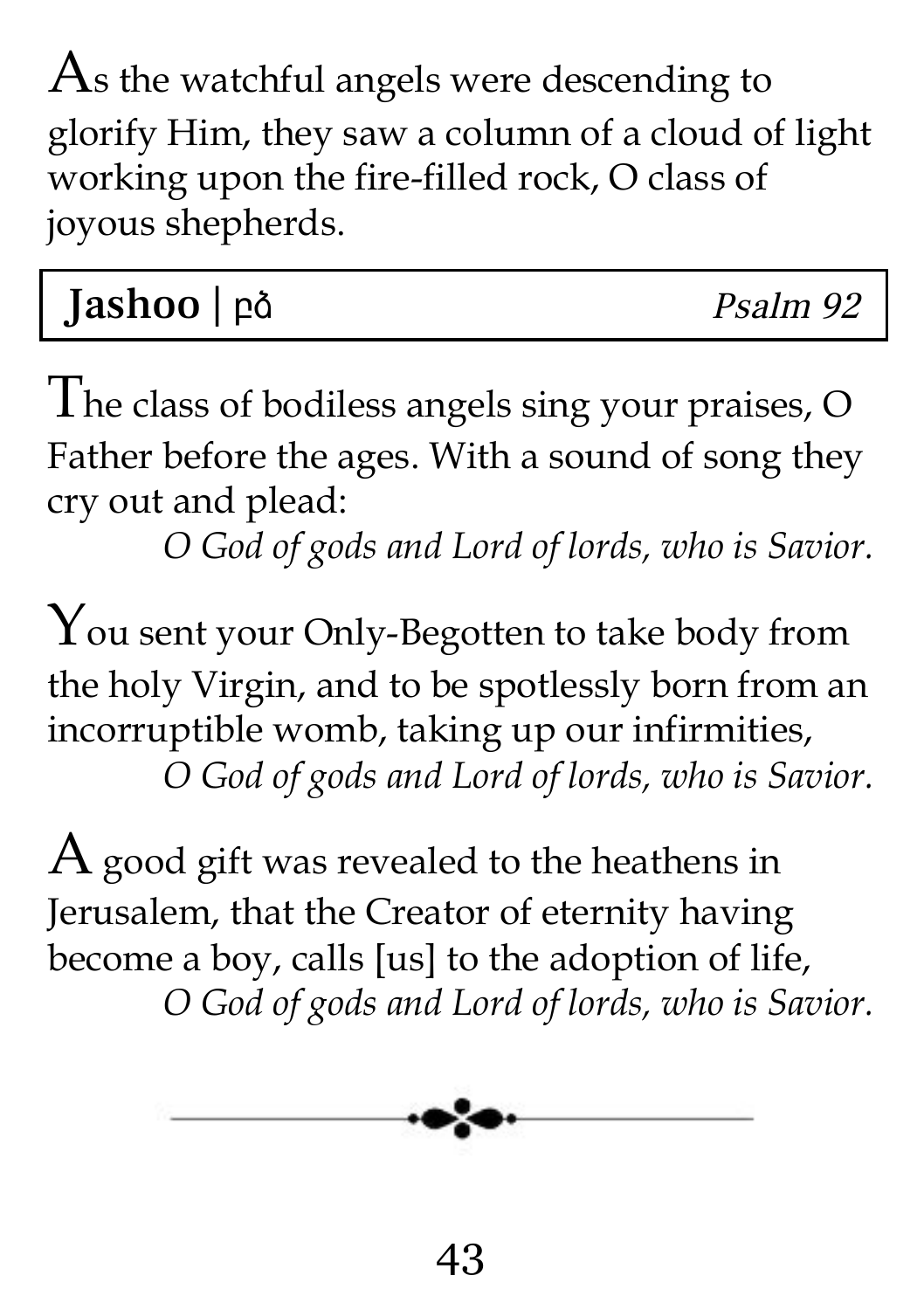## SEVENTH DAY OF THEOPHANY January  $12^{\text{th}}$

*Translation*: Rev. Dn. Timothy Aznavourian

| Readings | Romans 1.1-7 Luke 2.1-7 |  |
|----------|-------------------------|--|
|          |                         |  |

### Orhnutyun | բձ *Exodus 15*

Ingenerate nature — who in your essence are with the Father — you were born from the holy Virgin,

*We sing your praises, O co-Creator with the Father.*

Ingenerate Creator who took body for our sake and were revealed as joy to the world,

*We sing your praises, O co-Creator with the Father.*

 $\gamma$  ou were baptized in the Jordan by John, with the Holy Spirit in the form of a dove as witness in a heavenly voice,

*We sing your praises, O co-Creator with the Father.*

 $W$  ord sent from the Father, who for our sake took body and was revealed as joy to the world *We sing your praises, O Virgin Bearer of God.*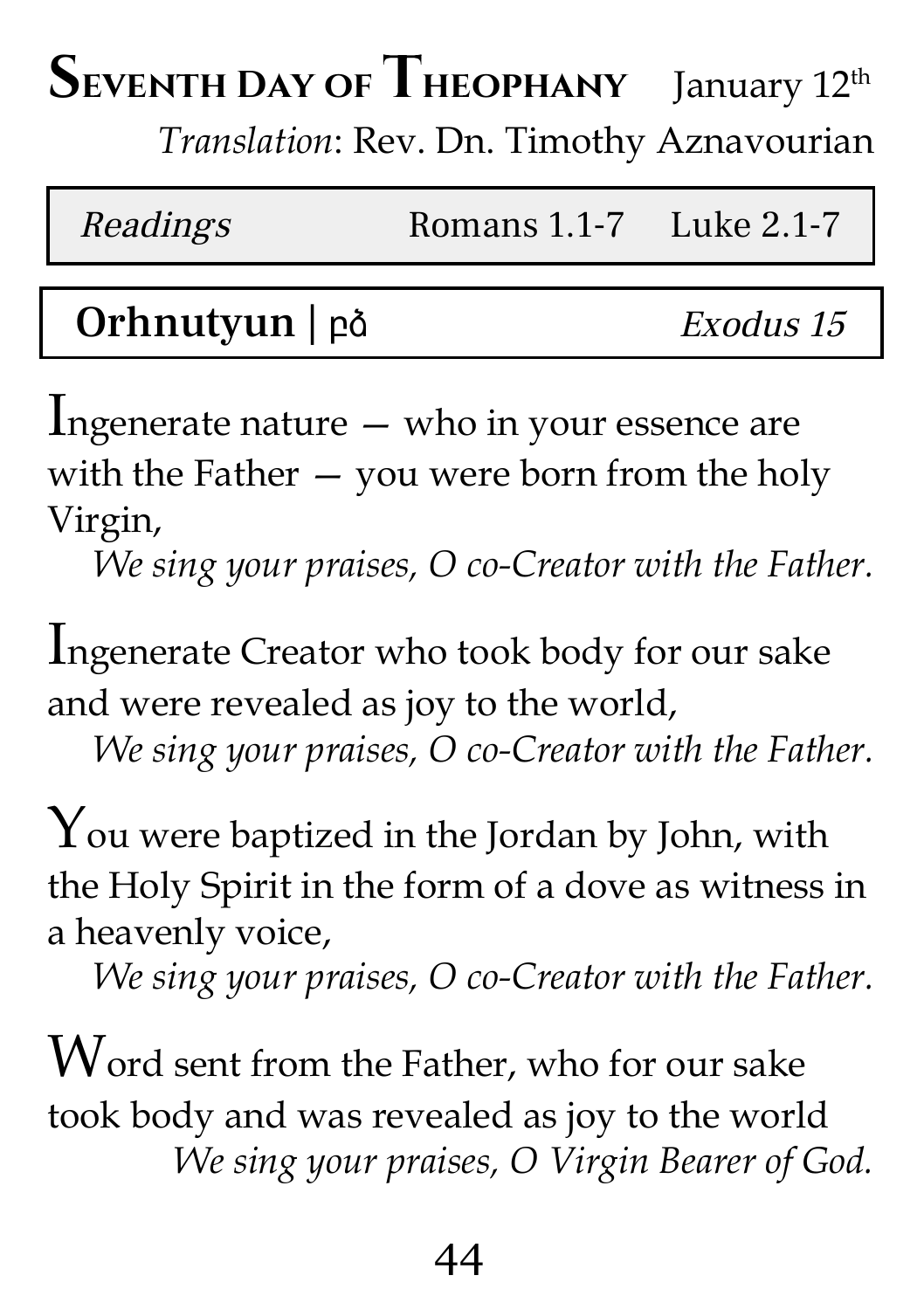For the fiery seraphim did not allow anyone to approach Him; He is the one who resided in your womb,

*We sing your praises, O co-Creator with the Father.*

The Lightning Bolt of Light from whom they fearfully shuttered; <sup>5</sup> you received Him in your embrace,

*We sing your praises, O Virgin Bearer of God.*

Light sent from the Father when you descended from heaven and took body from the holy Virgin. *You are the Lamb of God and Son of the Father.*

Today, you were presented in the cave as the Savior, and you were worshipped by the magi. And the shepherds seeing you said,

*You are the Lamb of God and Son of the Father.*

John, who saw the Holy Spirit in the likeness of <sup>a</sup> dove, shouted saying,

*This is the Lamb of God and Son of the Father.*

<sup>5</sup> *Paylagn*. Deuteronomy 32.41; Isaiah 62.1; Nahum 2.4; Zechariah 9.14 (cf Palm Sunday readings). Matthew 24.27, 28.3; Luke 10.18, 17.24.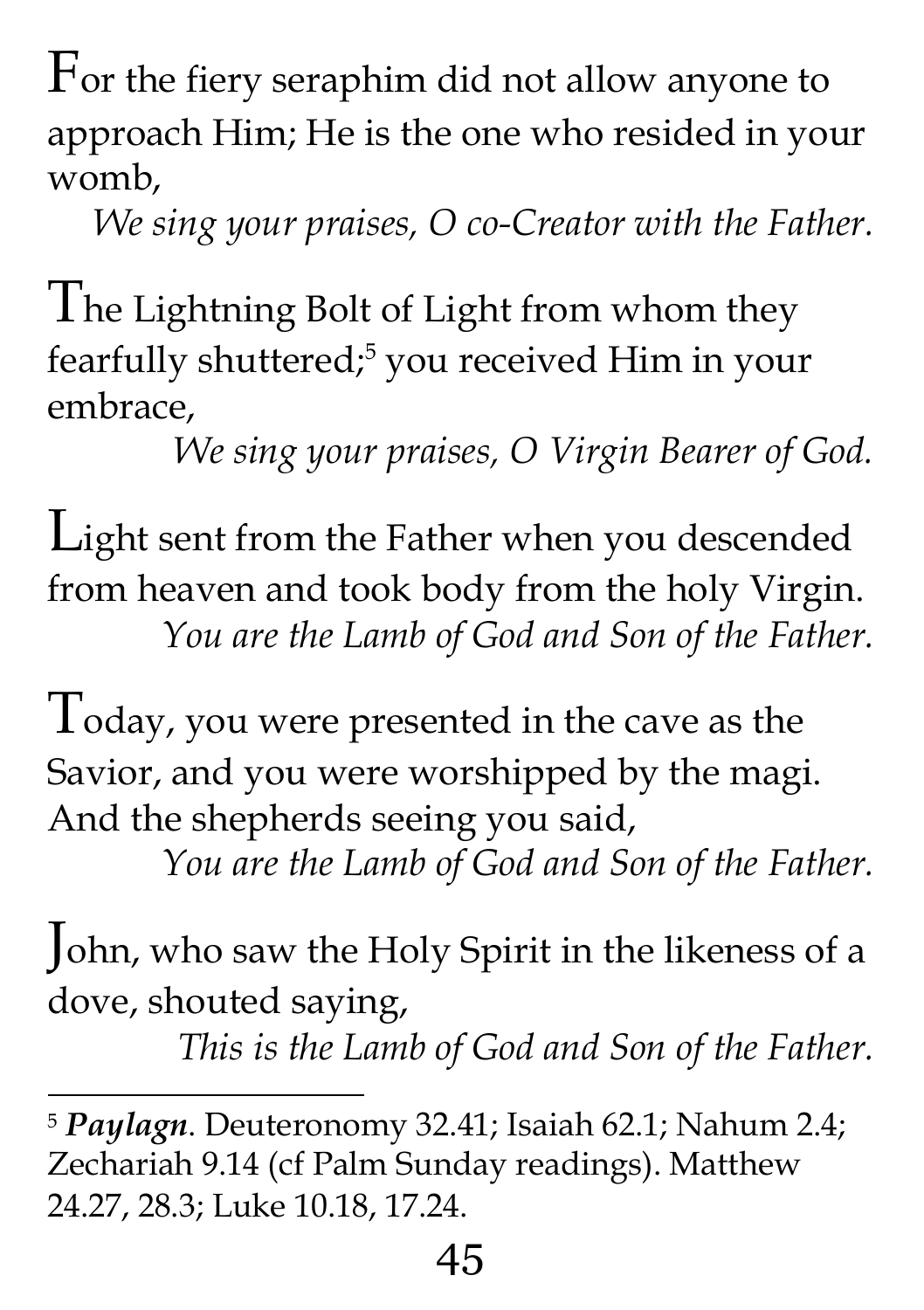## Harts | pδ Daniel 3

Glorious God, you came to save your creation with miraculous magnificence,

*O God of our fathers*.

Unspeakable Word, you were born from the Virgin, never leaving the Father. We bless you incomprehensible Light,

*O God of our fathers*.

You appeared to the world when you descended into the Jordan to be baptized by John. You who cleansed the waters, cleanse us from our sins, *O God of our fathers*.

✠ Bless the Lord, all ye handiwork of the Lord: *Unceasingly bless and praise God the invincible King and lift him up forevermore.*

The co-Beginningless one who **I<sup>S</sup>** [Է] in glory in heaven, and coming down from heaven took body from the Virgin,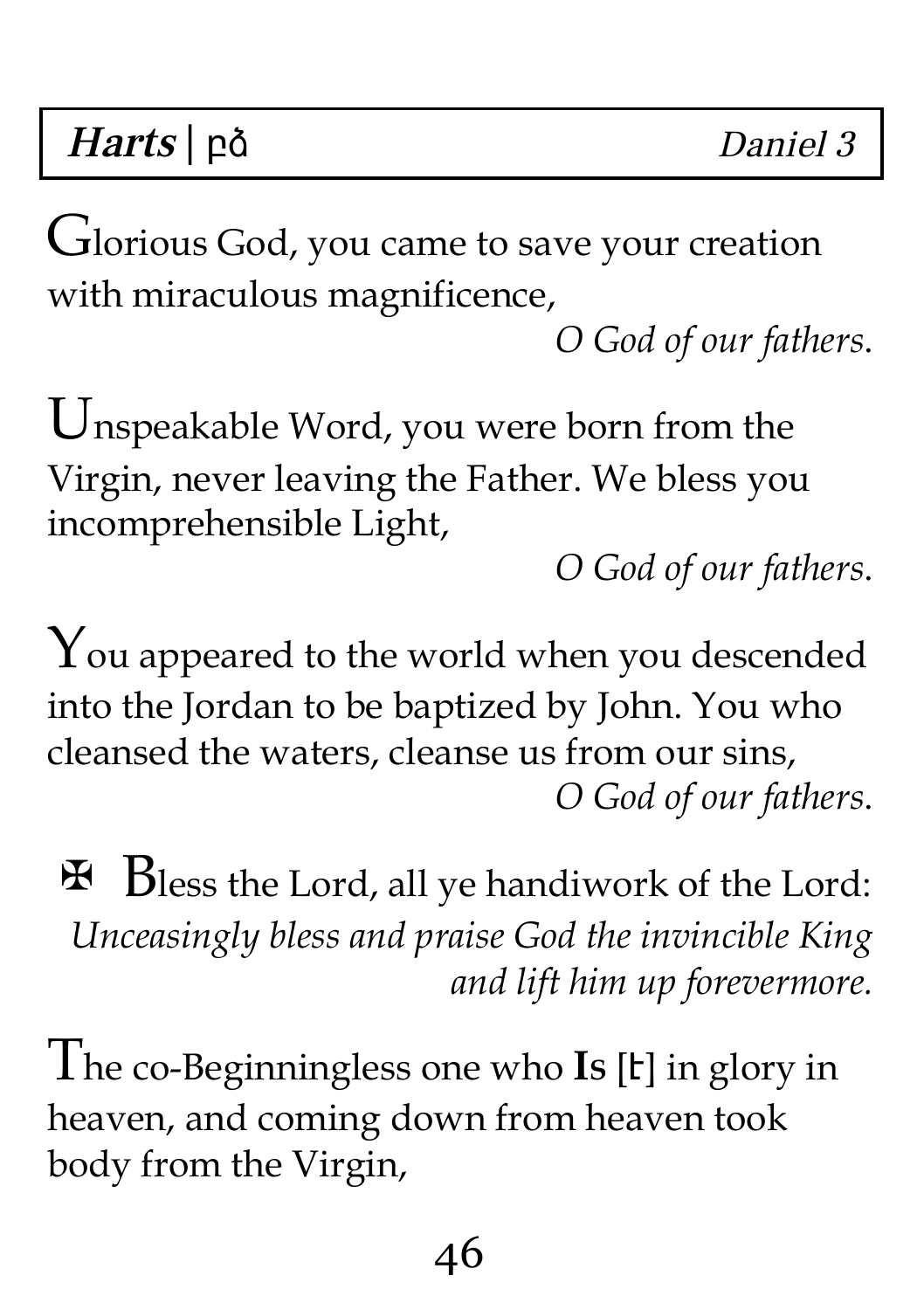*Unceasingly bless and praise God the invincible King and lift him up forevermore.*

The one born from the holy Virgin; the one placed in the feeding trough of non-rational animals; the one baptized in the holy Jordan,

*Unceasingly bless and praise God the invincible King and lift him up forevermore.*

 $\prod_{i=1}^{n}$  The Holy Spirit — who is co-essential with the Father and Son — renewer and inexhaustible wellspring of light who has enlightened us, *Unceasingly bless and praise God the invincible King and lift him up forevermore.*

Medzatsustsé | Luke 1 [The Magnificat]

Spotless Bearer of God, your virginity which the fire of the Divinity did not burn,

*We magnify.*

Christ God and Savior of our souls who lived in your womb incorruptibly,

*We magnify.*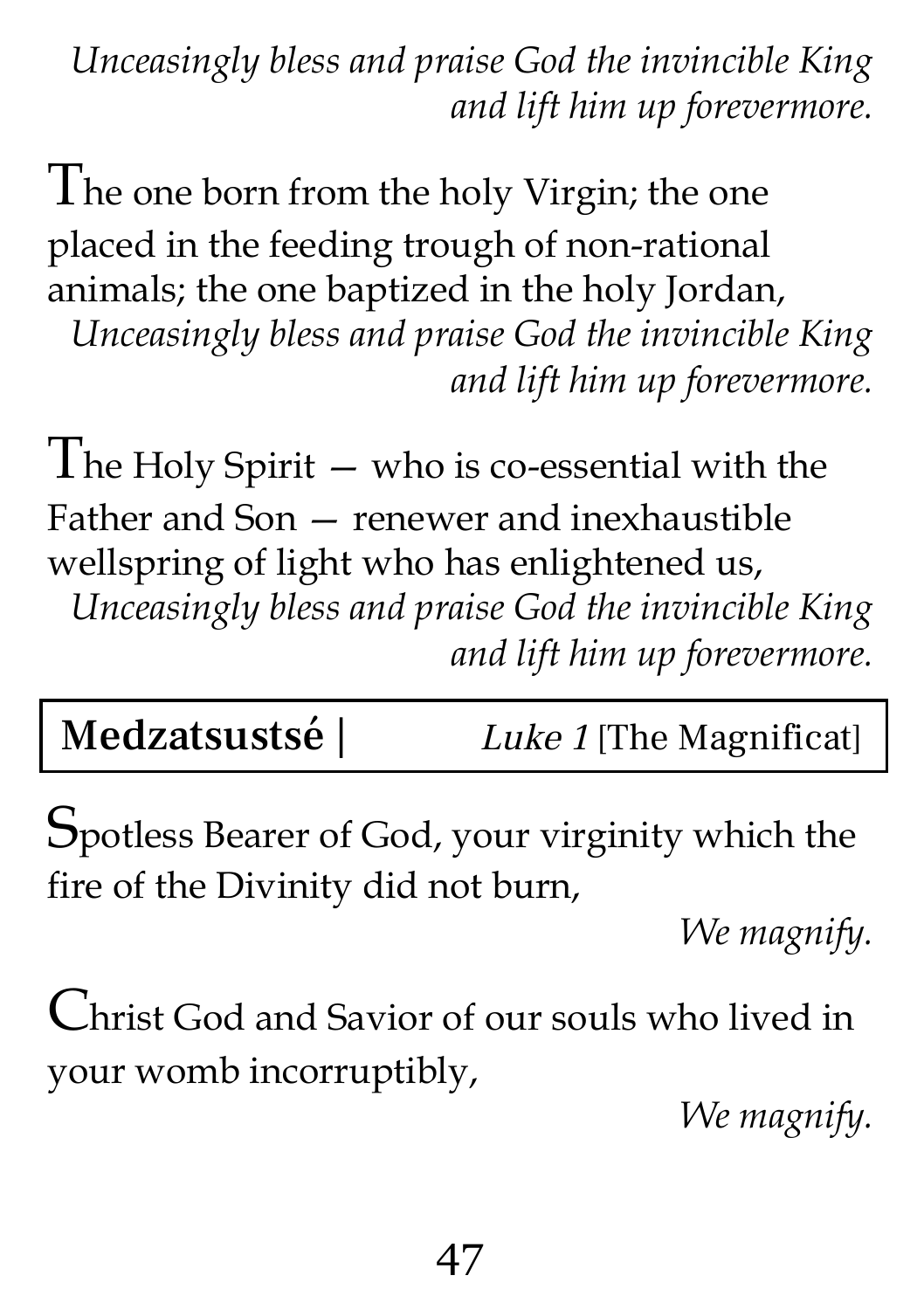The incomprehensible Revelation of the Lord came forth to the world,

*We worship the unapproachable Light.*

| Voghormya<br>Psalm 51 |
|-----------------------|
|-----------------------|

Creator of Creation, you humbled yourself from the Heights and took body from the Virgin, you who sat among the cherubim.

Heaven was not sufficient for the glory of the Uncreated one, but the womb of the Virgin chastely received the heavenly gift.

The seraphim did not dare approach Him from whom they trembled in fear; yet You were enclosed in swaddling cloths and placed in a feeding trough for non-rational animals.

### Der Hergnits | Psalms 148-150

Resounding with the wonderful songs of the heavenly armies, they blessed the immortal Kingdom.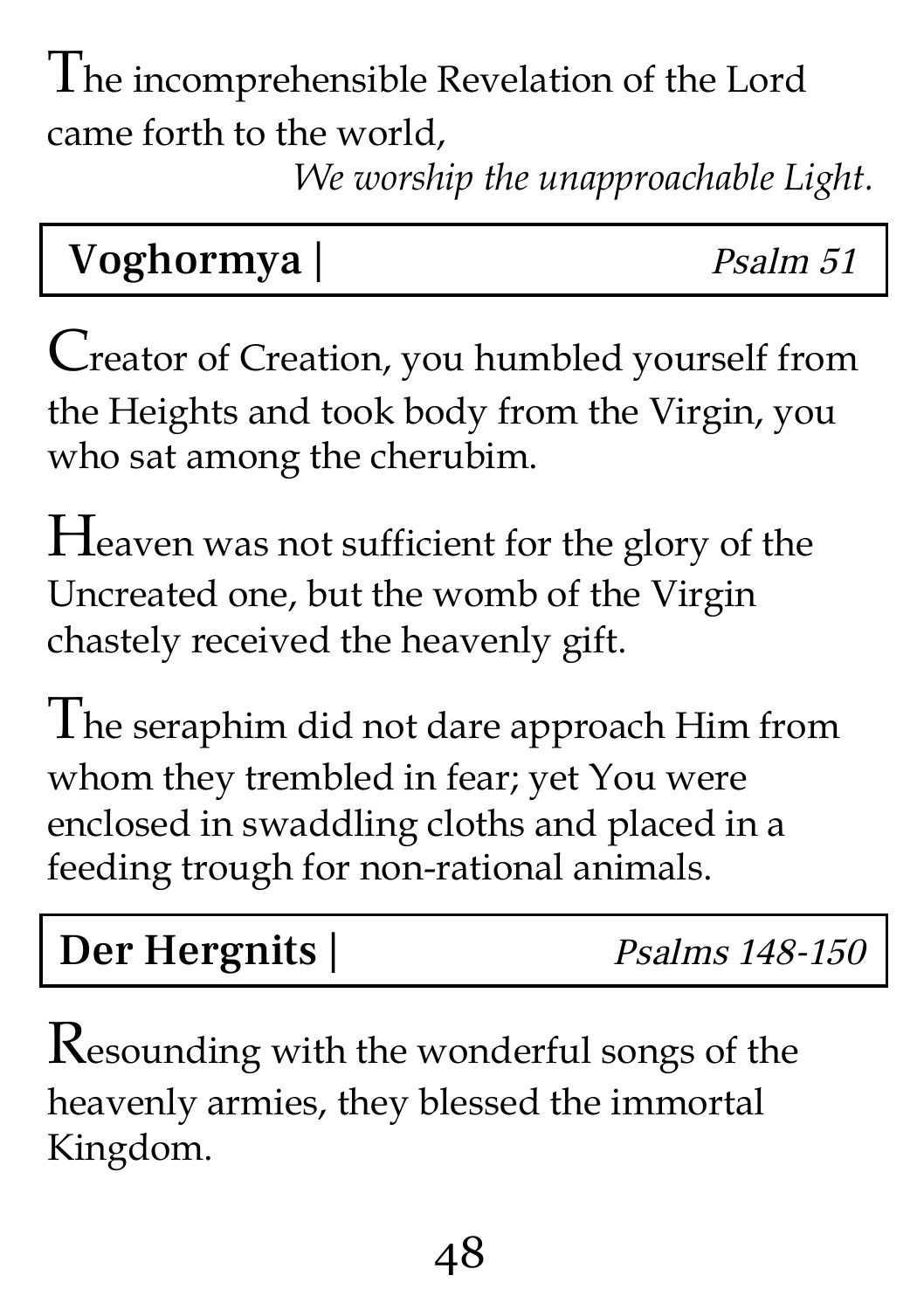The unspeakable Birth having come in glory, and the shining star was His protector in the cave.

The Word — reclining in the feeding trough of non-rational animals — and the magi followed the Star who shone through his birth.

| Jashoo   py | Psalm 92 |
|-------------|----------|
|-------------|----------|

Holy Virgin — Column of light and Cloud of protection — who sprinkled the heavenly dew upon us,

*We sing your praises, O Virgin Bearer of God*.

Holy Virgin — Earthly Seraph and Burning Bush who is unable to be consumed — for the fruit of life was given to us through you, *We sing your praises, O Virgin Bearer of God*.

Holy Virgin — Dissolver of the curse and expiator of sin — who held up the Unbearable of all beings into your embrace,

*We sing your praises, O Virgin Bearer of God*.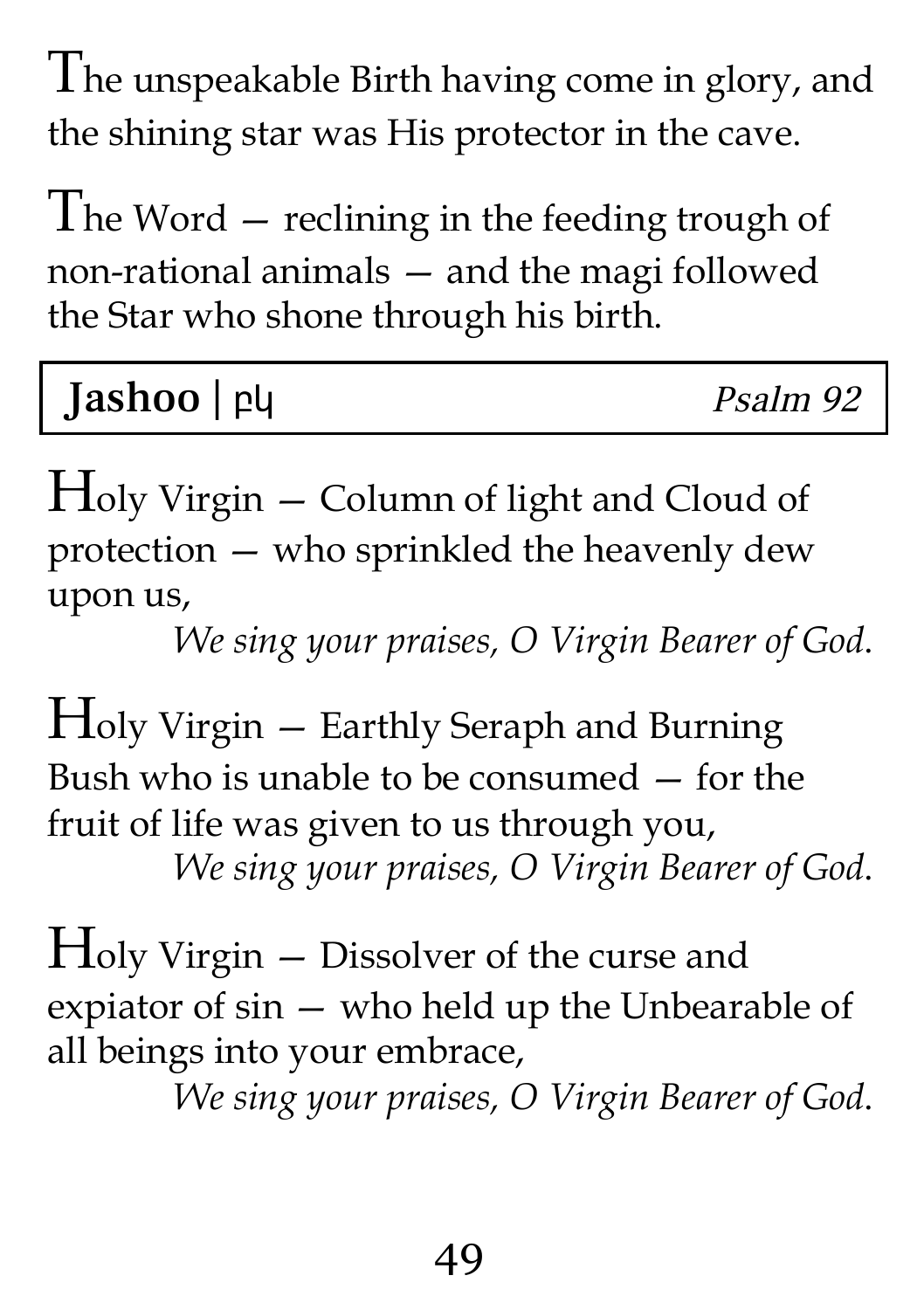# **Eighth Day ofTheophany** January

 $13<sup>th</sup>$ 

*Translation*: Rev. Dn. Timothy Aznavourian

**Feast of the Naming of Our Lord Jesus Christ** Readings Colossians 2.8-15 Luke 2.21

### Orhnutyun | ηδ *Exodus 15*

Light from Light, you were sent from the Father through the Holy Virgin, so that you would again renew that corruptible Adam.

You came as God upon the earth and walked among humankind, and you saved the universe from the curse of Adam.

The voice of your Father testified of you from Heaven. He says: "This is my Son." And the Holy Spirit revealed you with a dove-like appearance.

You who cleansed human pollution with the Spirit and with fire, Let us all praise Him as God and Savior.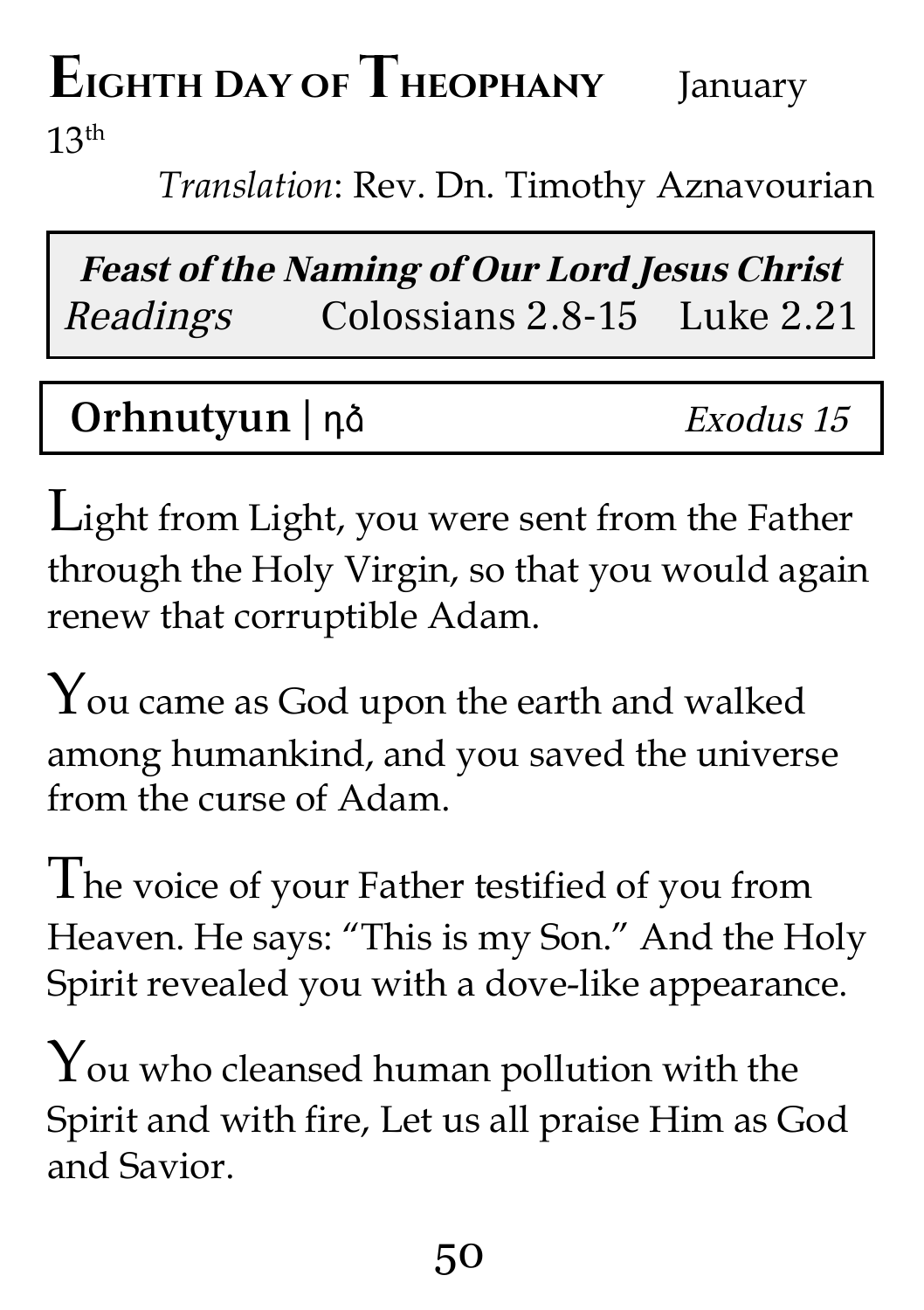The Savior appealed and saved the world from the deception of the Enemy, granting adoption through baptism.

The one who Saved us from our sin by water and fire appearing today, and refreshes the world with the divine water.

The Savior who bruised the head of the dragon in the Jordan River; and by his own authority saved everyone.

The Savior, who  $-$  renewing the old human  $$ today comes for baptism, because he turns the corruptible nature into the new nature through water, in return giving us an incorruptible garment.

Christ is baptized and all creatures are cleansed; and He gives us the forgiveness of sin, by cleansing us again with water and Spirit.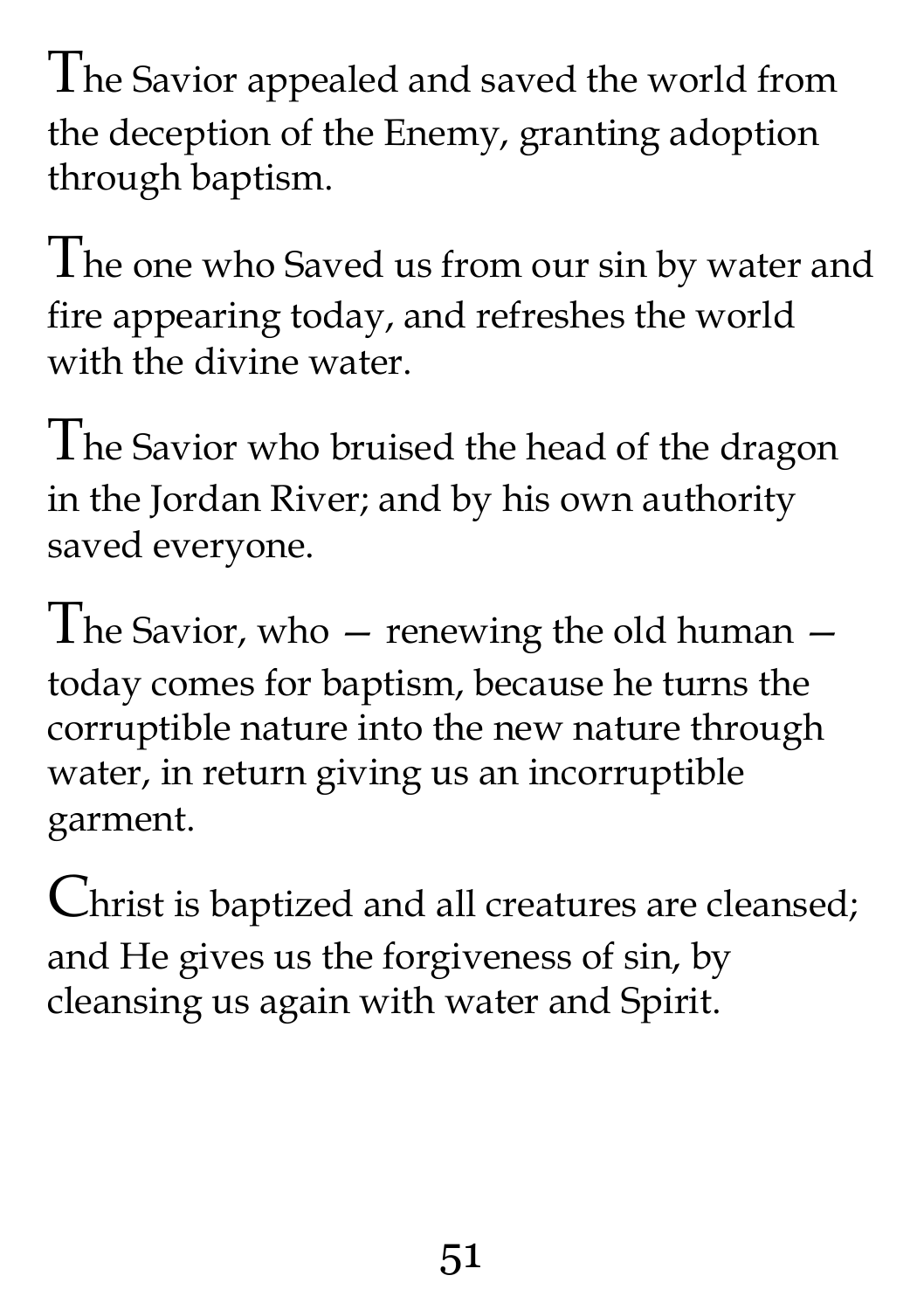Harts | und Daniel 3

The co-Truth of the Father and Holy Spirit saw fit to be in the womb of the Virgin; the Word sent from the Father to remove the tresspasses of the first-created human,

> *Peoples, bless Him sent from the Father, the God of our fathers.*

P<sub>re-eternal</sub> Son and co-glorified with the Father and the Holy Spirit has today come to the Jordan to be baptized by John; taking my form for me, he removed the sin of the forefather [Adam],

*Peoples, bless Him sent from the Father, the God of our fathers.*

Cleansing grace was bestowed by the descent of the dove-form Holy Spirit into the waters of holiness; and the Father testifying from above, with a repeated birth: "This is my beloved Son." Let us with one voice,

> *bless Him sent from the Father, the God of our fathers.*

✠ Bless the Lord, all ye handiwork of the Lord: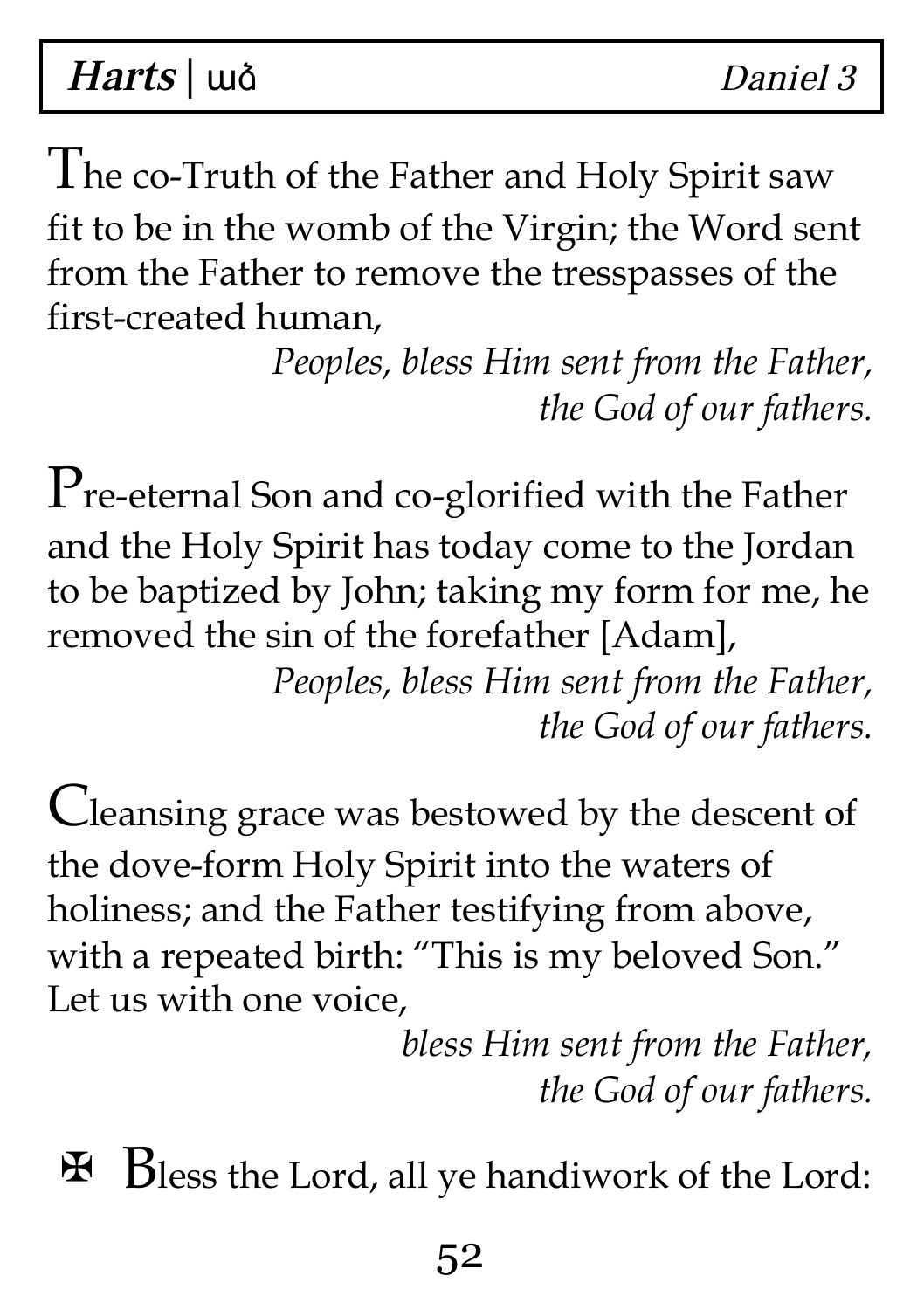*highly exalt him forever.*

The Creator of Heaven and Earth being both God and human, appearing in the water currents of the Jordan, washed the universe from sin with a body mixed with the Divine,

*highly exalt him forever.*

Priests and peoples, with one voice bless the all-Holy Trinity; the co-essential one Divinity, *highly exalt him forever.*

Medzatsustsé Luke 1 [The Magnificat]

You humbled yourself from your unspeakable glory unto our nature; O Word God, you took body from the holy Virgin.

And you were born from the Virgin with an incorruptible body; singing your praises, we unceasingly magnify you.

Today, you who have come for the salvation of the race of man, all with one voice, we magnify you.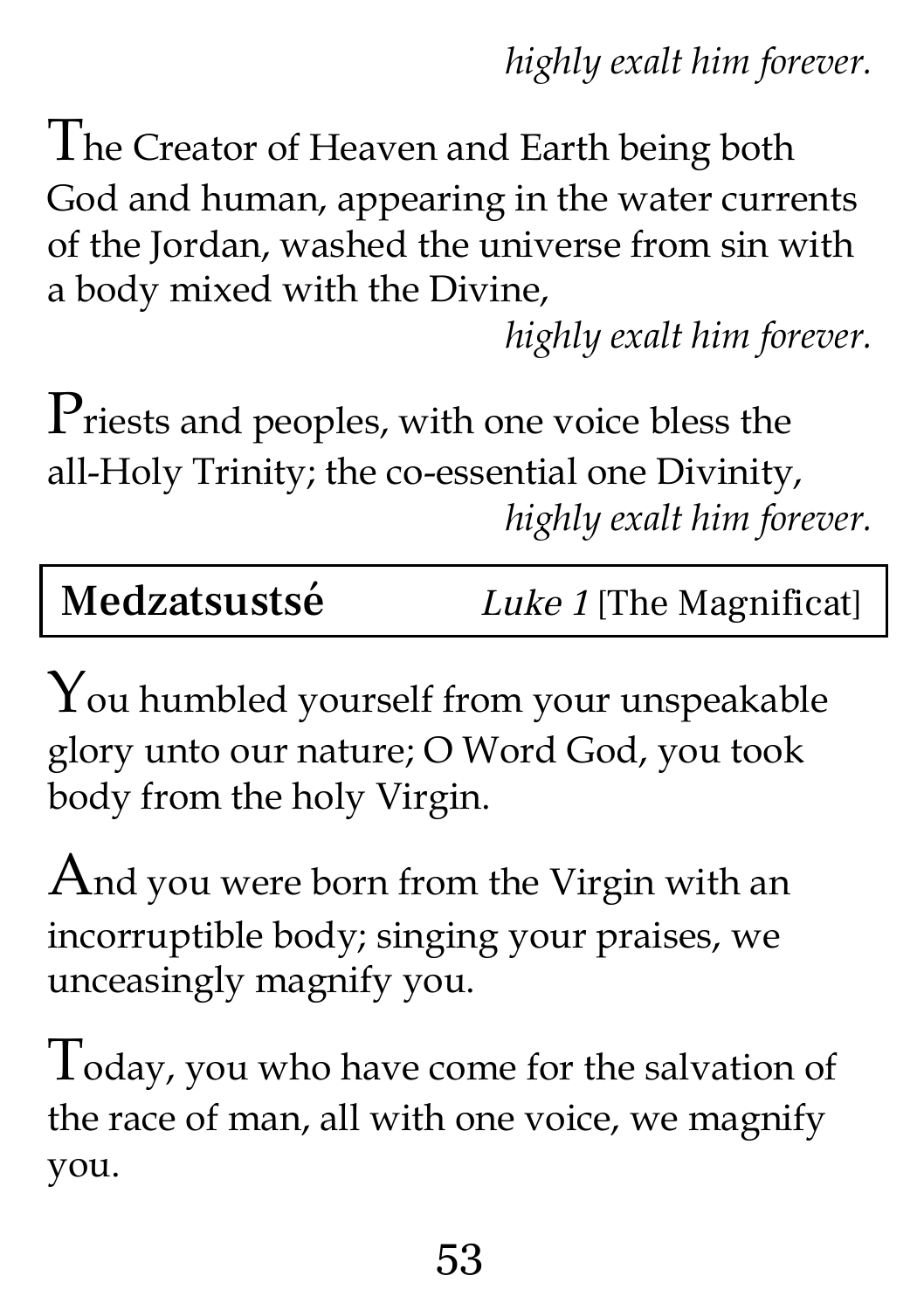Voghormya *Psalm* 

51

You became the co-image of our earthly nature; O God the Word, you saw fit to be in the womb of the Virgin,

*in order to renew our own image.*

The first-created having been defrocked from eating of the glory, granting again a second coming,

*in order to renew our own image.*

Baptized in the Jordan by John, who through the body took in himself the divine nature,

*enlightening us with the divine begetting.*

### Der Hergnits Psalms 148-150

Inseparable Word of the Father and His Beginningless Son, who today killed sin and enlightened the world;

*His praises are sung always and forever.*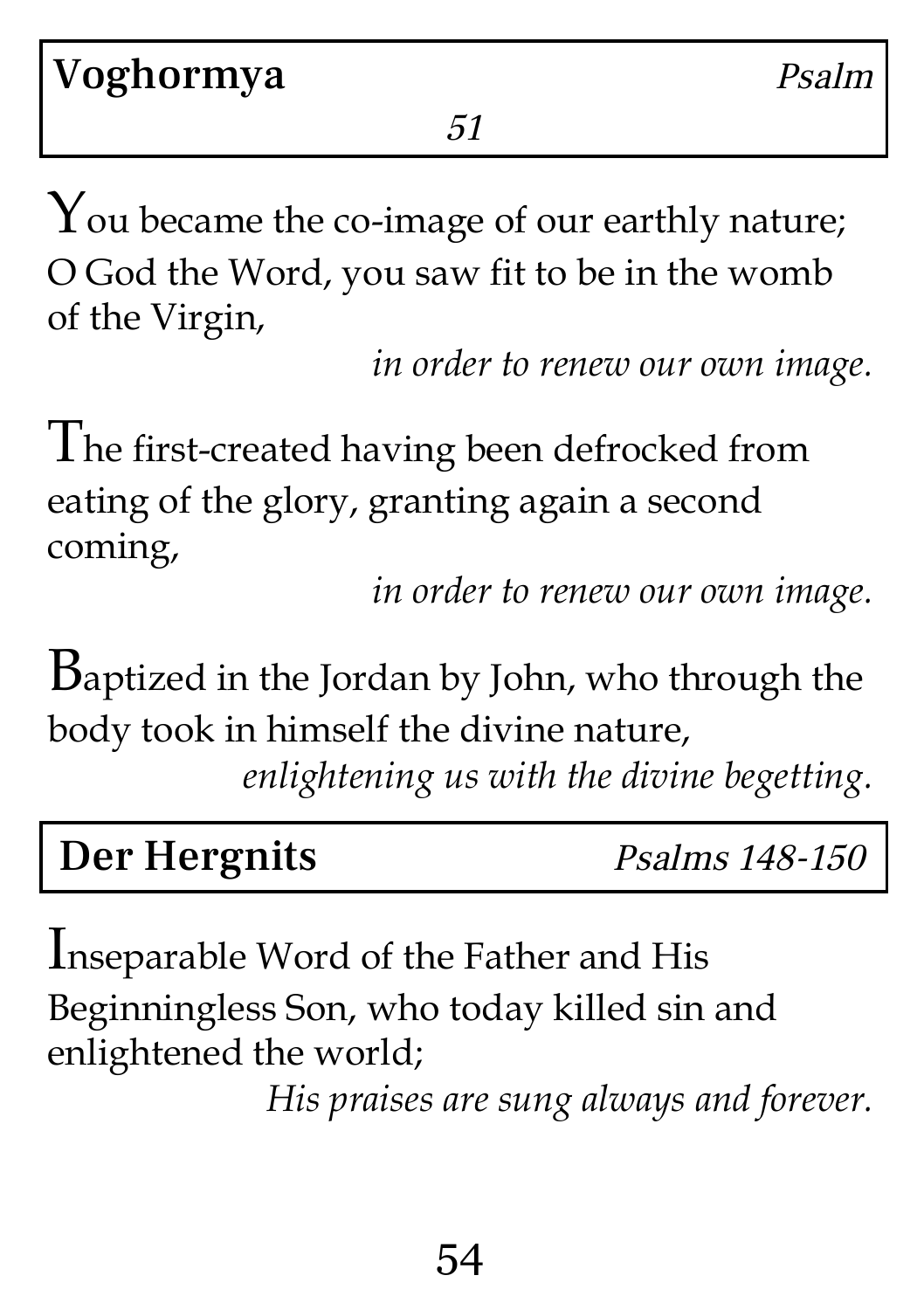Son testified of by the Father  $-$  whom being revealed — the Forerunner ordained upon the descent of the Spirit, so that we might bless the unified Trinity;

*His praises are sung always and forever.*

God who is blessed by the angels, John seeing the water currents of the Jordan said, "Behold, the Lamb of God who is testified of by the Holy Spirit; "

*Whom we bless always and forever.*

## Jashoo | Psalm 92

Word — Beginningless God who was sent from the Father — you were pleased to be [constrained] under Time and took body from the Virgin for our salvation;

*to today be baptized in the Jordan by John, removing the tresspasses of the first-created human.*

Ingenerate God — Word who is inseparable from the Father — you were pleased to be [constrained] under time and took body from the Virgin; being revealed as God and human;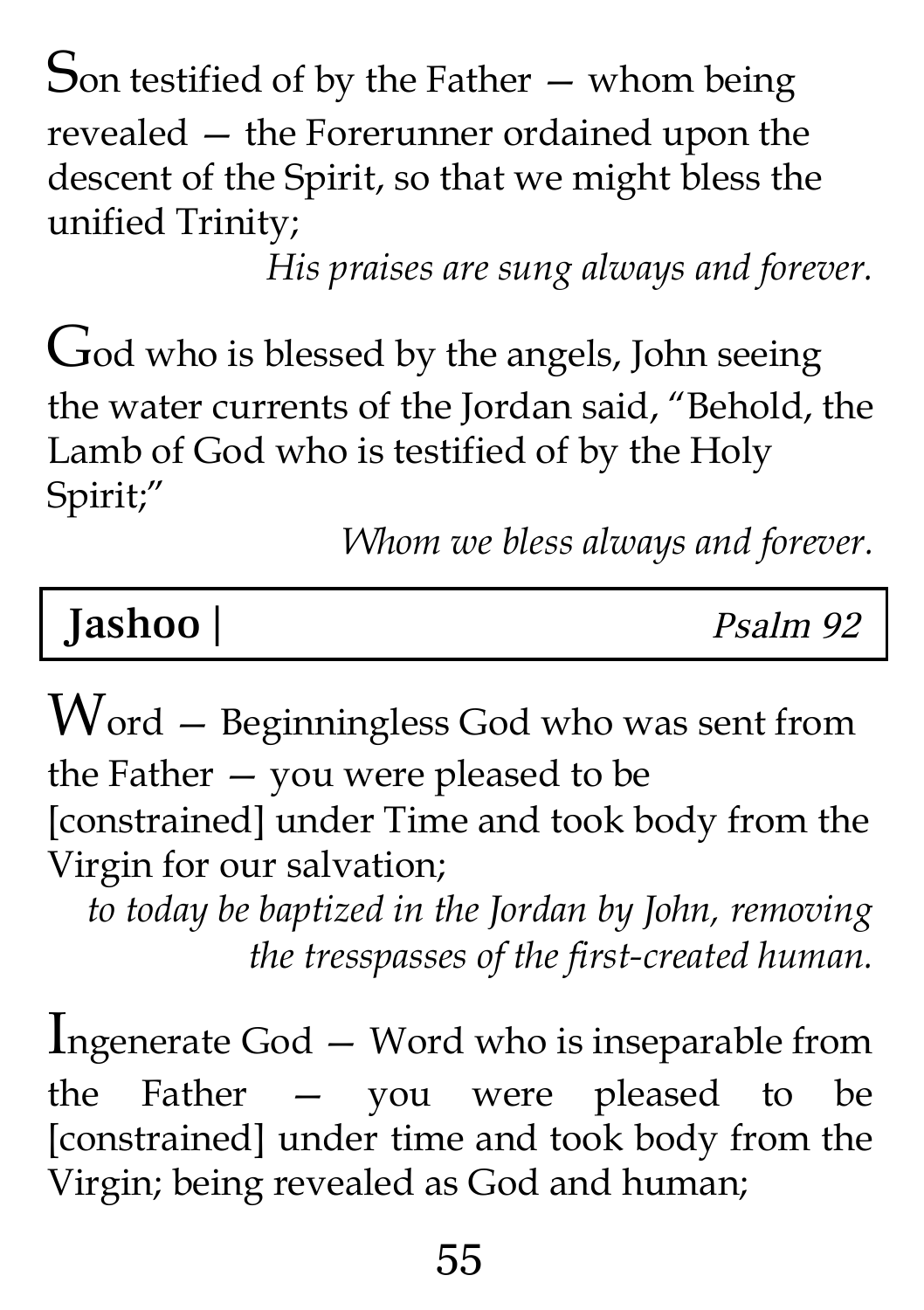*to today be baptized in the Jordan by John, removing the tresspasses of the first-created human.*

The son of the barren woman<sup>6</sup> preached the meaning of the four-faced creatures; seeing the descending dove-form Holy Spirit upon the waters, cried out saying,

*"Behold the Lamb of God testified of by the Father: 'this is my beloved Son with whom I am well pleased."*



<sup>6</sup> *amlorti* - literally 'son of the barren woman' i.e. St. John the Baptist who is the son of Elizabeth and Zechariah.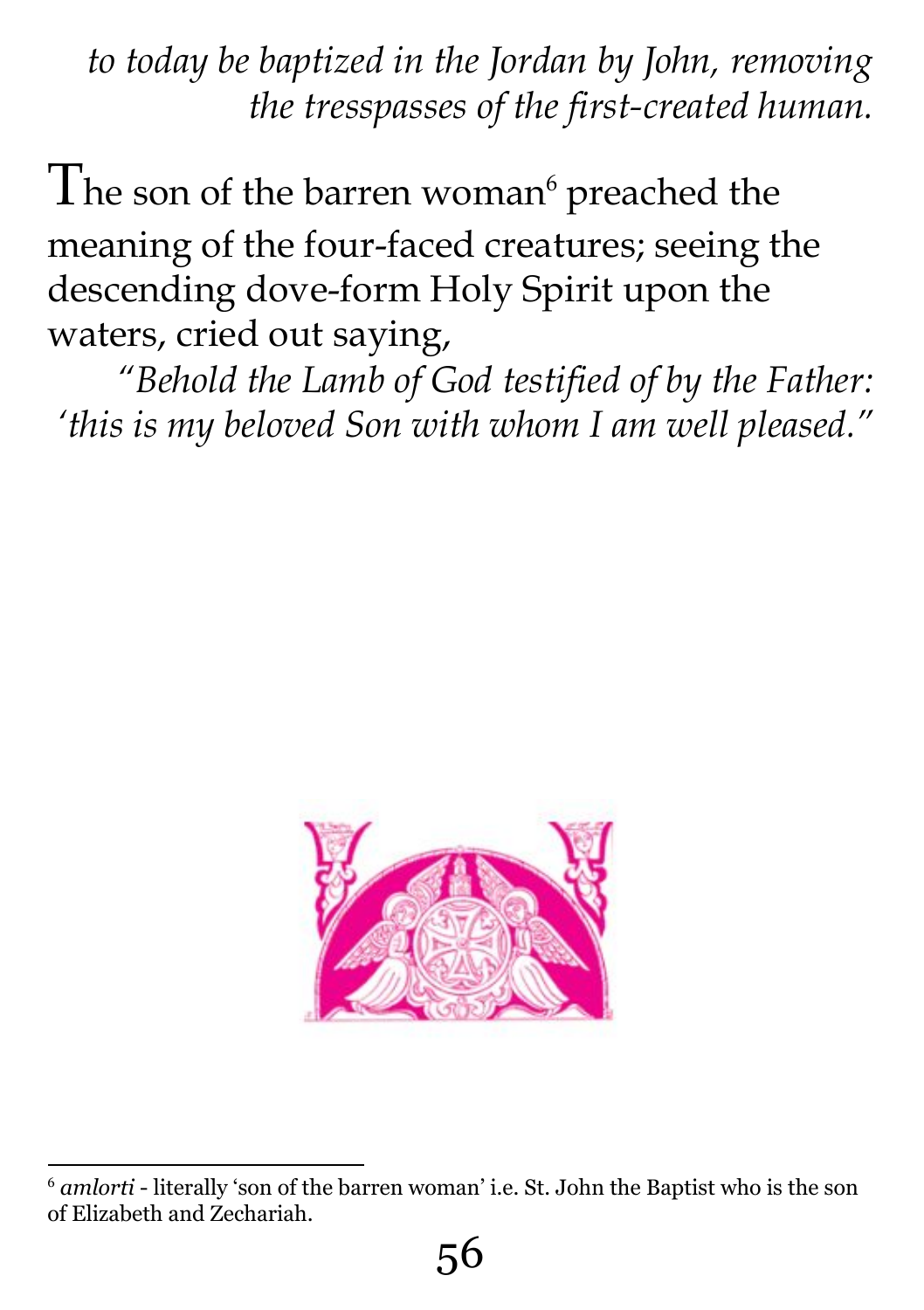| <b>NOTES</b> | <b>U</b> շումներու hամար |
|--------------|--------------------------|
|              |                          |
|              |                          |
|              |                          |
|              |                          |
|              |                          |
|              |                          |
|              |                          |
|              |                          |
|              |                          |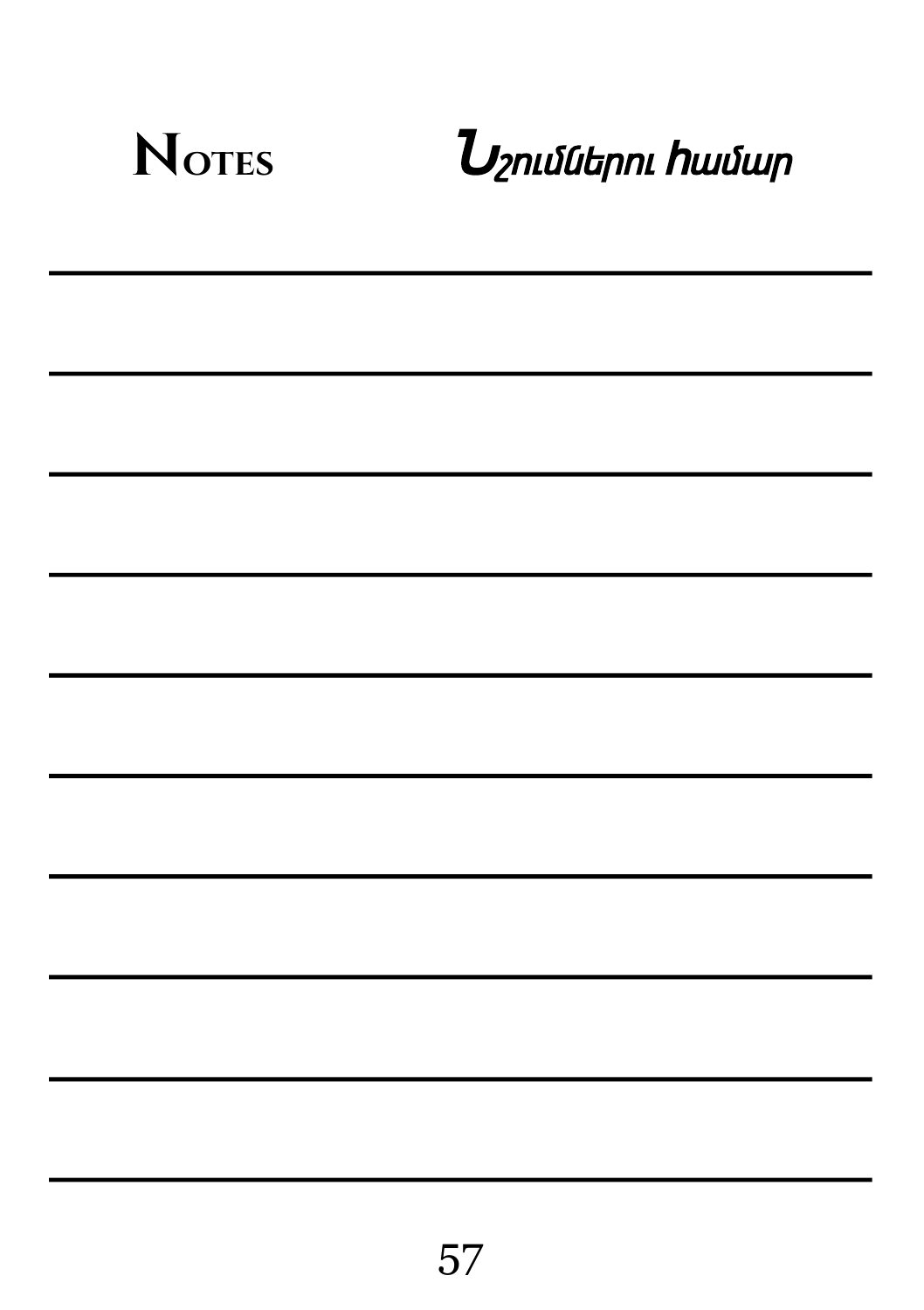| <b>NOTES</b> | $\boldsymbol{U}$ շումներու hամար |
|--------------|----------------------------------|
|              |                                  |
|              |                                  |
|              |                                  |
|              |                                  |
|              |                                  |
|              |                                  |
|              |                                  |
|              |                                  |